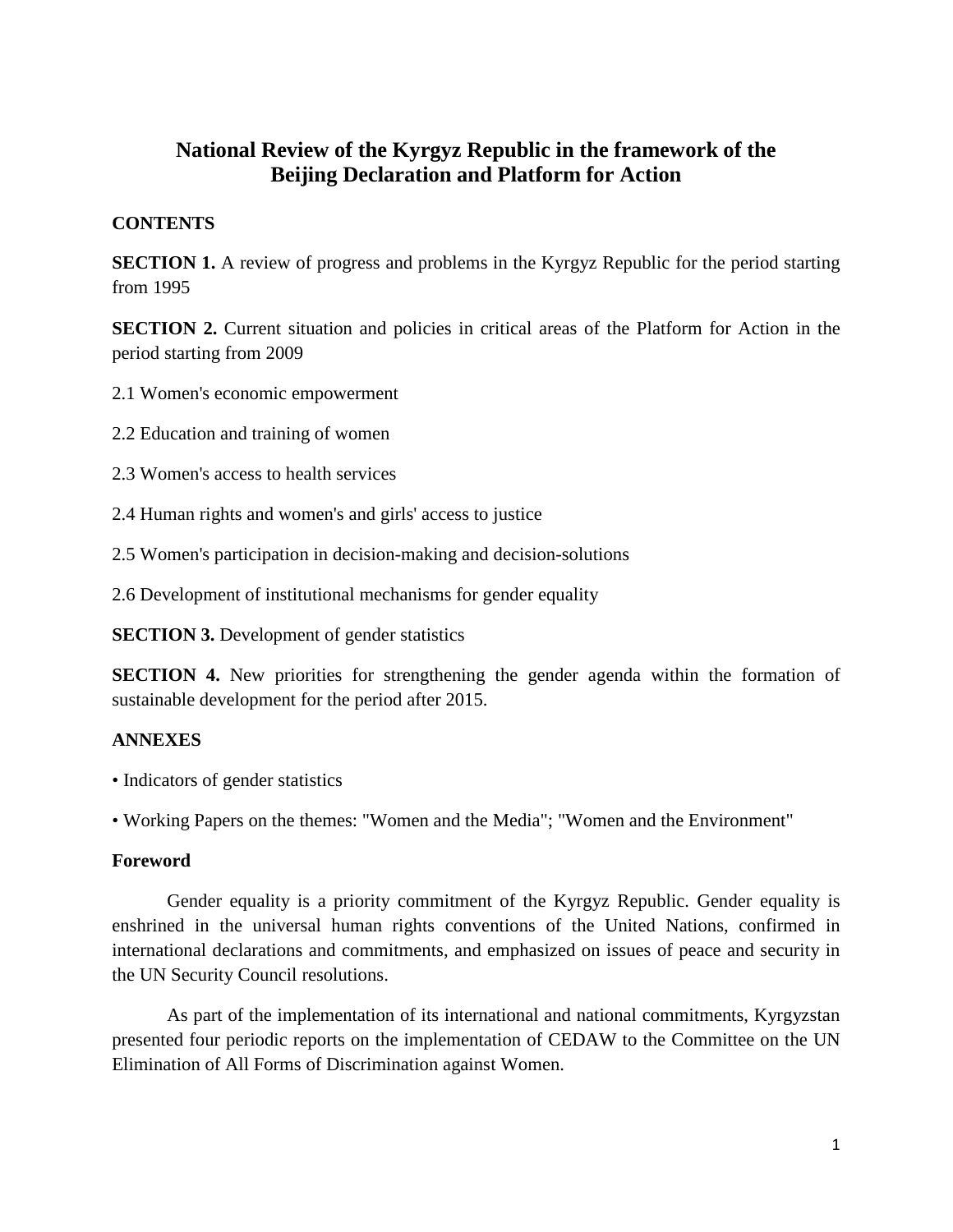To demonstrate its commitment to further progress, in 2012 the Kyrgyz Republic for the first time adopted a long-term document - the National Strategy on Gender Equality 2020, which identified priorities such as the development of women in the economic sector, education for girls and women, and access to justice and political equality. In order to enhance the role of women in peace and security, in 2013 the Government of the Kyrgyz Republic approved the National Action Plan for the implementation of Resolution 1325 of the UN Security Council.

Preparation of a national survey in the context of two decades of the Fourth World Conference on Women and the Beijing Declaration and Platform for Action in 2015 is a unique opportunity for Kyrgyzstan to assess the achievements and challenges of promoting a policy of gender equality.

The current review of the status of women in the Kyrgyz Republic is the third in the series of extended five-year reviews, which were prepared at the country level as a result of the World Conference on Women in Beijing in 1995. It has been prepared in accordance with the guidance note of the Economic and Social Council.

In preparation for the Review of the Kyrgyz Republic for the implementation of the Beijing Declaration and Platform for Action, on February 27, 2014 Order #12 of the Minister of Social Development of the Kyrgyz Republic has established an interdepartmental working group consisting of experts of ministries, the Supreme Court of the Kyrgyz Republic, the Ombudsman of the Kyrgyz Republic, the National Statistical Committee of the Kyrgyz Republic and independent gender experts, acting with the support of international partners. In the process of preparation, extensive consultations took place across the country with the participation of over two hundred representatives of governmental and non-governmental organizations.

The results of the regional consultations were summarized by an interagency working group. The structure of the National Review was defined on the basis of these results, in line with the country's development trends and the twelve areas of the Beijing Platform for Action.

Thus, the first section of this review provides an overview of achievements and challenges in the Kyrgyz Republic for the period since 1995. The second section outlines the current situation and policies in critical areas of the Platform for Action in the period from 2009 in the following areas: economic empowerment of women; education and training of women; women's health; human rights and women's and girls' access to justice; participation of women in the directive bodies and in the decision-making process; development of an institutional mechanism for achieving gender equality. The third section describes the process of development of gender statistics in the Kyrgyz Republic. The fourth section of this review shows new priorities for strengthening the gender agenda within the formation of sustainable development for the period after 2015. The annex contains gender statistics indicators and draft materials on the following subjects: "Women and the Media"; "Women and the Environment."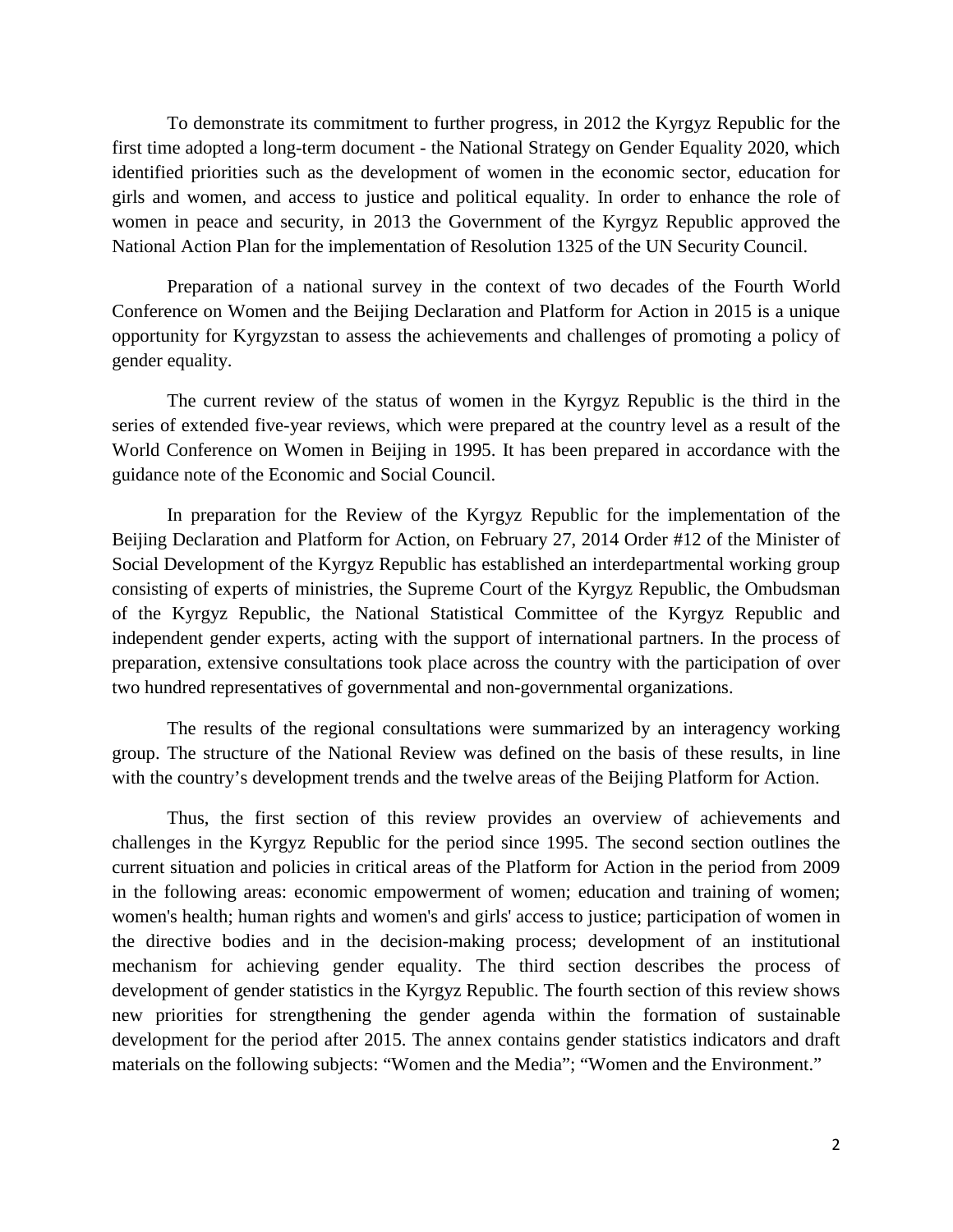A national consultation on a draft of this review, involving all partners, was held on April 22, 2014, in Bishkek, Kyrgyzstan. Suggestions and additions of the participants of National consultations are contained in this current review.

I would like to express my gratitude to the members of the interdepartmental working group, representatives of civil society, and gender experts, who made a contribution to the preparation of this National review.

I am also grateful to all international partners for constructive cooperation on the implementation of gender policy in the country and would like to express a special gratitude for the cooperation of the United Nations Framework - Women of Kyrgyzstan, the United Nations Development Programme, the United Nations Population Fund and the OSCE Centre in Bishkek.

I am deeply convinced that only joint efforts can effectively implement a policy of empowerment of women, which is fundamental for the achievement of equality, development and peace.

#### **Sincerely, Kudaibergen Bazarbayev, Minister of Social Development of the Kyrgyz Republic**

# **SECTION 1. An overview analysis of progress and problems in the Kyrgyz Republic for the period starting from 1995**

Immediately after the Fourth World Conference on Women in Beijing, at the initiative of the delegates – parliamentarians and women leaders who have held the leading political and administrative positions in the government of the Kyrgyz Republic, with the ratification of the core international conventions, the Kyrgyz Republic adopted gender legislation for the country, institutional mechanisms were established to protect human rights and promotion of women in the form of the State Commission on Family, Women and Youth and the National Council on Gender Policy under the President of the Kyrgyz Republic, were established. Strategic development goals for gender equality were also identified: the National Programme for the Advancement of Women for the years of [1](#page-2-0)996-2000 "Ayalzat" was adopted.<sup>1</sup> In April 1999, at a special meeting of the UN Commission on the Status of Women, Kyrgyzstan was named among the top ten countries successfully fulfilling the commitments made at the Fourth World Conference in Beijing.<sup>[2](#page-2-1)</sup>

The attempt in Kyrgyzstan to systematize developments in the field of promoting gender equality and the empowerment of women in general, since the Beijing Conference and the twenty third special session of the General Assembly, reveals the following achievements of the country:

<span id="page-2-0"></span><sup>&</sup>lt;sup>1</sup> Report on the situation of women in the Kyrgyz Republic. 1995-2000. From Beijing to New York. Bishkek, 1999.<br><sup>2</sup> Report on the situation of women in the Kyrgyz Republic. 2000-2005. Bishkek, 2004.

<span id="page-2-1"></span>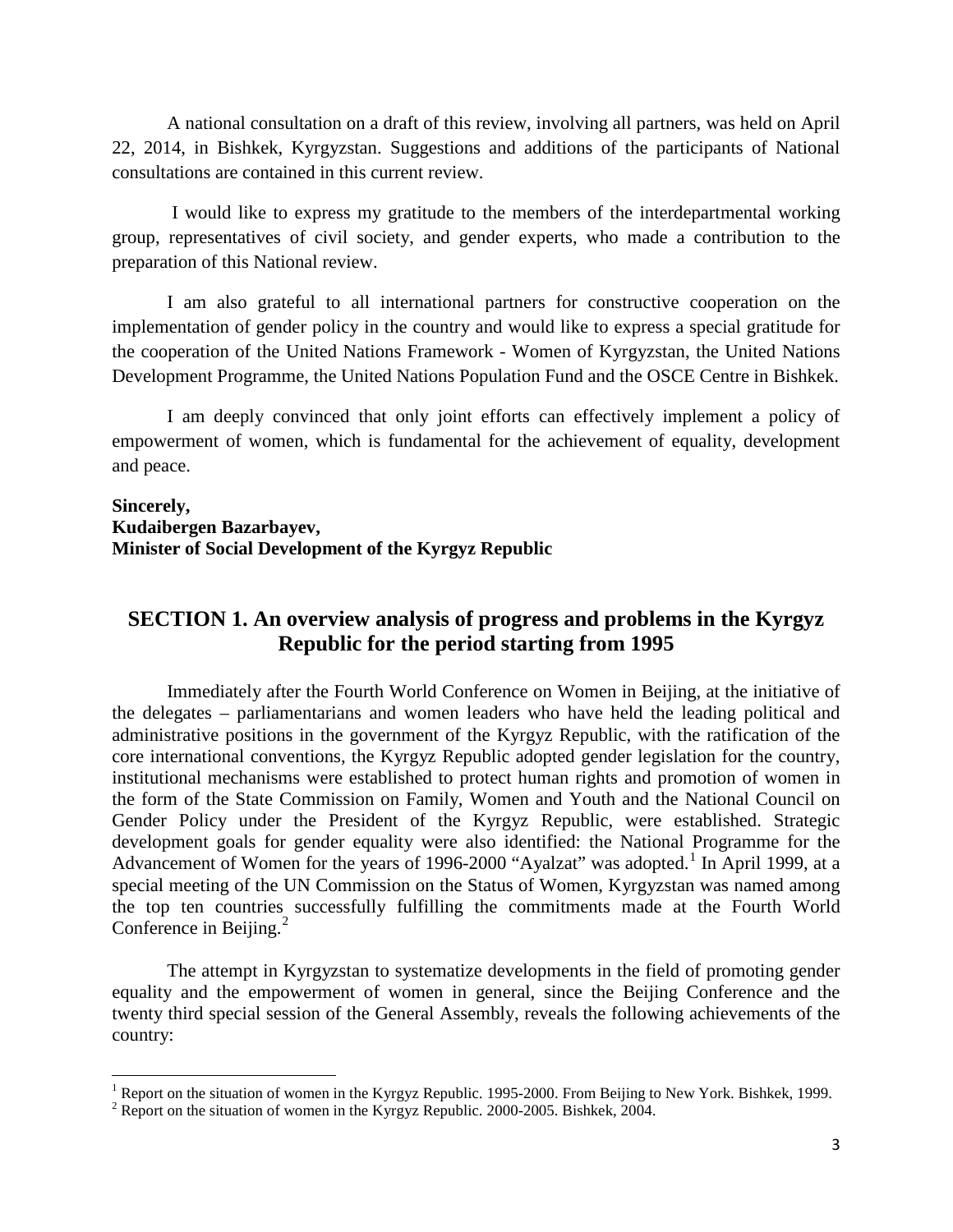1) Development of gender legislation of the Kyrgyz Republic, which includes not only the implementation of international conventions into the domestic legislation, but also specialized Laws of the Kyrgyz Republic "On State Guarantees of Equal Rights and Equal Opportunities for Men and Women" (2008), "On the socio-legal Protection against domestic Violence" (2003), which have significantly strengthened the State policy to protect the rights and freedoms of women.

2) Sector-based regulatory and legal acts that promote gender mainstreaming in government activities in various fields as part of gender legislation. In this respect, of special importance is the Law of the KR "On normative legal acts", which prescribes mandatory gender analysis of legislation with other types of mandatory examinations of all implemented legal acts. While the current legislation of the Republic requires improvement in terms of expanding legal institutions and judicial and executive regulation made to the Criminal Code (Art. 154, 155 "Kidnapping") through gender-sensitive aspects, there is a real opportunity to deal effectively with such crimes against individual women as kidnapping women for forced marriage (bride kidnapping), the rights and freedoms of women in reproductive and sexual behavior, and to promote the advancement of women in the decision-making process.

3) A policy of special measures to support women's leadership, which got its consolidation in the electoral legislation in the form of gender quotas in candidate lists of political parties. The important factor here is the model of the electoral system (proportional), which allows providing a critical mass of underrepresented groups and promotes the formation of a diverse composition of parliament members. Representation of women at the highest political level not only has a symbolic value but also allows including forgotten or new issues in the agenda of the parliament and local councils. For example, it is women MPs together with women's non-governmental organizations who have initiated and promoted changes to the Criminal Code of the Kyrgyz Republic to toughen punishment for bride kidnapping and actively fight for effective enforcement in this matter.

4) Obvious progress in gender issues over the past years are changes that occurred at the political level regarding the issues of violence, especially domestic violence. So even gender experts (in the survey on the situation of women in 1999) recognized bride kidnapping and polygamy as "negative" and "violent traditions of the people". And today, political recognition of the criminal nature of bride kidnapping and polygamy, and a more practical implementation of specific measures to prevent these crimes, is seen as an achievement. Upon the mission to Kyrgyzstan (November 2009) of Ms. Rashida Manjoo - the UN Special Rapporteur on violence against women, its causes and consequences, the State was urged to toughen criminal penalties for bride kidnapping and forced marriage, to eliminate the possibility of appointing only penalty, and to provide penalties for conspiracy and aiding in the commission of the offense. The implementation of this recommendation was made possible primarily due to the interaction of the consolidated State and civil society organizations.

The fact that the country has carried out special studies on domestic violence is of high importance. The costs of domestic violence for society and the state were calculated for the first time in the CIS region. Also, despite difficulties with financing, the State is constantly striving to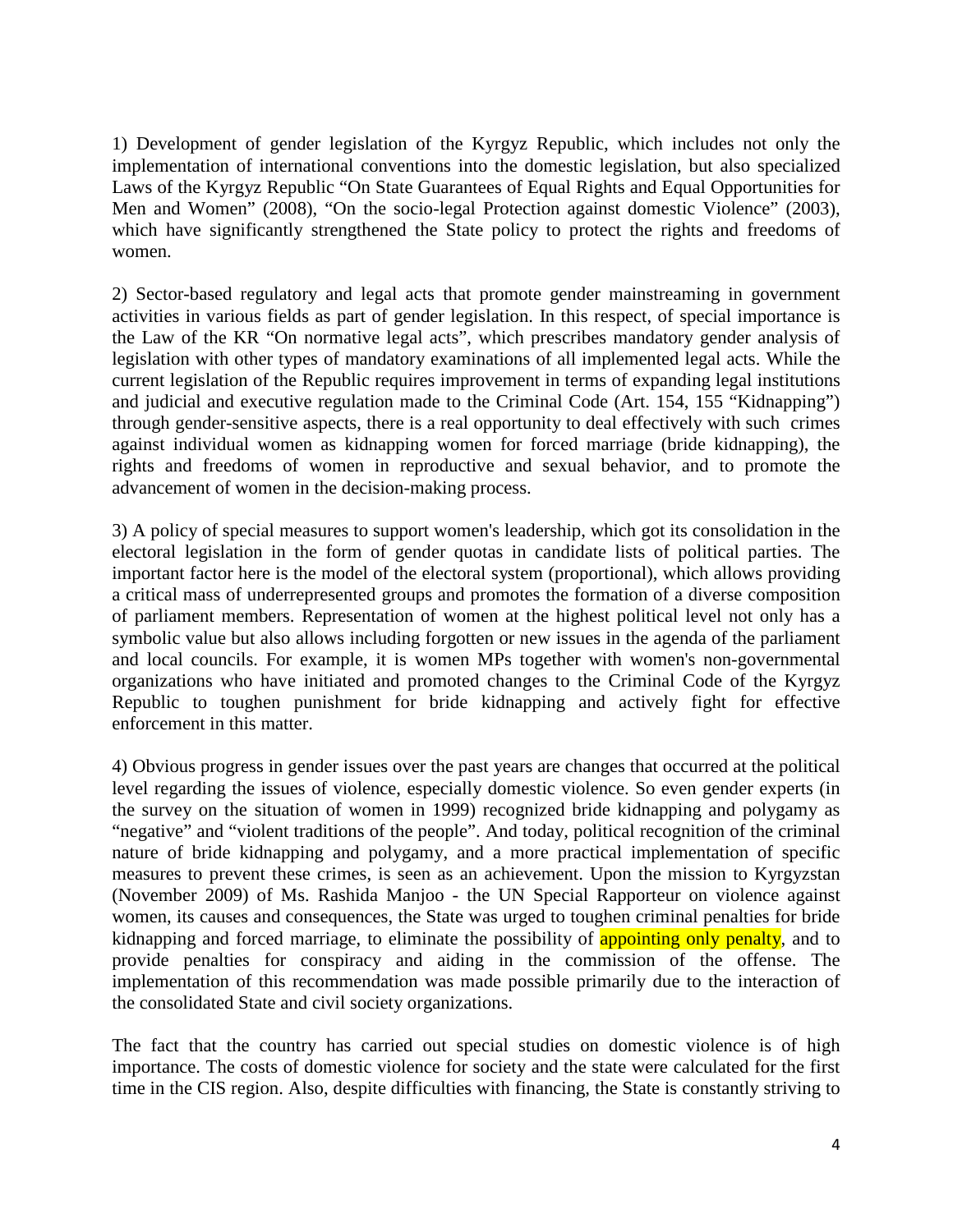maintain the institutional mechanisms for the protection of the rights and freedoms of women and men from domestic violence. Notable in this regard is the inclusion of violence against men in the focus of care of the State, and the establishment of the first crisis centers and shelters for men who are victims of violence or are in severe crisis.

5) Progress in the fight against domestic violence would have been impossible without the active development of gender-disaggregated statistics, which today include more than two dozen indicators on aspects of gender and violence. According to experts, collections of genderdisaggregated statistics, in "Men and Women of the Kyrgyz Republic", are of the highest quality in the CIS. The data in this publication of statistics allow analysis and better understanding of the issues of violence, including the development of policy-generating documents on these bases.

6) Starting in 2012, the General Prosecutor's Office of the Kyrgyz Republic formed a section to oversee the enforcement of laws in the field of gender policy in the State statistical reporting.

7) Issues of gender-based program budgeting (GBPB) became routine in the overview of gender policy achievements. Despite the fact that the GBPB technology did not become the operating model for the national budgeting process, significant progress in this direction is already made. First of all, the promotion of "civil budget" can be noted, and within this approach, the annual organization of public parliamentary and government hearings where a gender analysis of the draft budget for the next year and **PRS** forecast are provided by experts from the civil society.

8) For the first time in decades a long-term strategy was developed for achieving gender equality by 2020, with the calculation of priority activities. Thus, the State has made one more step towards clear and sound financial planning for gender equality and the organization of effective monitoring of compliance with the legislation.

The report on the situation of women in the Kyrgyz Republic in 2000-2005 demonstrated trends which would soon become the key characteristic of the development of the national gender policy, namely:

*• Instability of national institutional mechanism to protect and promote the rights of women.* At the time of preparation of the second periodic report on implementation of the Beijing Platform for Action, the State had to certify that the institutional mechanism for gender was transformed from a separate structure of the system of power into a structural unit of the President's Administration - Secretariat of the National Council on Women, Family and Gender Development, which objectively faced the problem of organization at the local level, as respective functional units and officials responsible for gender issues in local governments had not been appointed.

• Absence or extremely limited funding for gender equality. The review for 2000-2005 indicates that for the implementation of the National Action Plan (NAP) for the promotion of gender equality, the State budget allocated 300 thousand soms in 2002, 400 thousand soms in 2003, and 1,011.2 thousand soms were scheduled for 2004. It is important to note that in subsequent time periods the shares and amounts of financing for gender equality were not recorded separately, the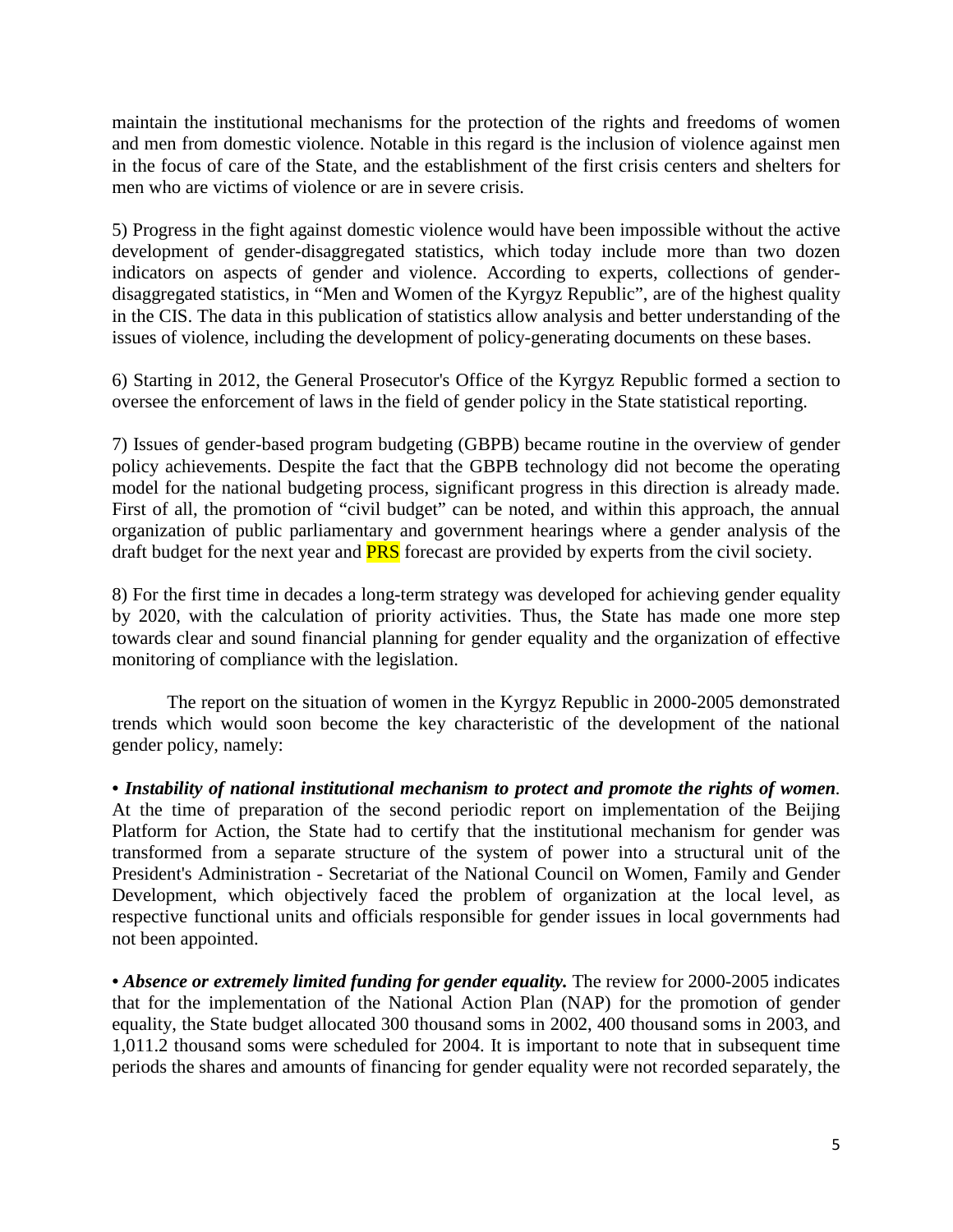allocated funds have been directed solely at "protected items" - payroll and taxes of employees of public bodies working in institutional mechanisms for gender equality.

*• Implementation of a monitoring system for the NAP on gender equality in the activities of State and municipal authorities.* Despite the fact that the report of 2004 indicated that "in order to monitor the implementation of the NAP, and in 2003 the Secretariat developed a system of monitoring and evaluation of its implementation, with the introduction of the necessary reporting forms twice a year", those forms were not consolidated normatively and to this day gender indicators are not included in the reporting forms at all levels of power and authority. Since then, several attempts have been made to develop indicators to promote gender equality and the implementation of certain standards, such as the Law of the Kyrgyz Republic "On State Guarantees of Equal Rights and Equal Opportunities for Men and Women" or the NAP for Gender Equality. However, none of the mechanisms are formalized as universal mandatory reporting forms.

The current situation demonstrates the urgency of strengthening the institutional mechanism for achieving gender equality. In general, the development of the mechanism for achieving gender equality in the Kyrgyz Republic can be divided into six time steps, during each one of which national programs are received, plans are made, gender legislation is developed, institutional changes occur in gender mechanism, and the change of the conceptual approach takes place:

**• In the first phase, during the period of 1995-1998** - the first national program for the advancement of women "Ayalzat" was developed and adopted (in 1996), which was based on structural strategic direction of the Beijing Platform for Action. Key international conventions were also ratified: "On the Elimination of All Forms of Discrimination against Women", "On the Political Rights of Women", "On the Nationality of Married Women", etc., and gender laws of the country significantly developed. The President of the Kyrgyz Republic, declaring 1996 as the "Year of Women", established the State Commission on Family, Women and Youth under the Government of the Kyrgyz Republic with the structural units in the regions - Center for Women's Initiatives "Ayalzat" (CWI) at regional administrations. The "Women in Development" approach was the foundation of relevant policies in this period. Allocation of funds from the State budget was scheduled for the implementation of policies for the advancement of women. However, the actual amount of funding did not exceed 30 per cent of the approved budget and only covered the maintenance costs of the State Commission, while the State Commission and CWI program activities "Ayalzat" were carried out by the international donor resources. Active growth of women's NGOs is a core characteristic of this stage.

**• The second step of forming a national mechanism in 1998-2000** was associated with further development of institutional mechanisms and the establishment of the National Council (NC) on Gender Policy under the President of the Kyrgyz Republic, consisting of the heads of ministries and departments, parliamentarians, and representatives of civil society. Thus, the national mechanism had an interdepartmental and cross-sectoral character. Moreover, the very name of the National Council partly reflected attempts of donor agencies and non-governmental organizations to switch from the concept of substantive agenda "Women in Development" (WID) first to the concept of "Gender and Development" (GAD) and then to "Gender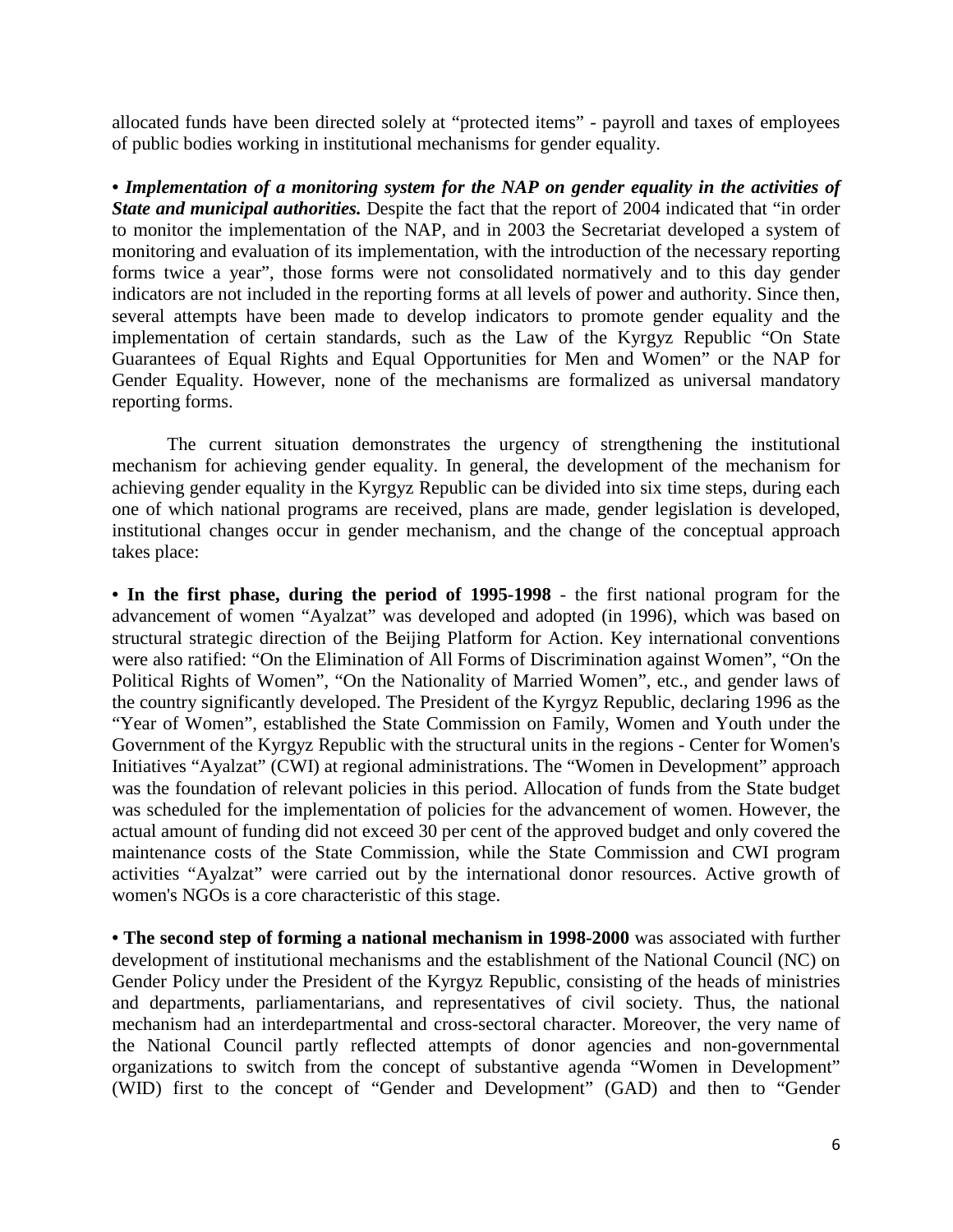Mainstreaming" (GM). Persons responsible for gender issues had been appointed in all state bodies, local state administrations, and local authorities for the implementation of gender policies, which contributed to the compilation of gender disaggregated statistics.

• **The third stage of organizational development of the State mechanism covers the period from 2000 to 2004.** Among the key challenges in promoting gender equality, the national program "Ayalzat" had a weak institutional mechanism caused by lack of budgetary support for its activities. In late 2000, the State Commission was abolished under the Government of the Kyrgyz Republic and the National Council on Gender Policy under the President of the Kyrgyz Republic transformed into the National Council on Women, Family and Gender Development under the President of the Kyrgyz Republic with a working body - the Secretariat - in the structure of the Presidential Administration. In 2004 a special section on family and women was created in the Department of Social and Cultural Development of the Office of the Prime Minister of the Kyrgyz Republic.

In 2002, a National Action Plan on Gender Equality for the period 2002-2006 was adopted. Gender legislation developed further through the adoption of two strategic laws – "On social and legal protection from domestic violence" and the Law "On the bases of State guarantees to safeguard gender equality." During this period, an increase in women's political representation was observed. This was due to the adoption of a special Presidential Decree  $-$  a positive measure against discrimination against women, introducing the system of government quotas, providing for binding positions of deputy heads of government agencies.

• **The fourth stage in the development of the national mechanism (from 2005 to 2009)** – was characterized by unprecedented examples of the complete elimination of women from the highest legislative authority - the Kyrgyz Parliament, as well as a minimum representation in the executive branch. At the same time there was a high degree of consolidation of the women's movement organizations in the promotion of specific measures to achieve gender equality (establishment of the post of Special Representative of the President of the Kyrgyz Republic in the Parliament on gender development), as well as further institutionalization of a gender mainstreaming policy through the introduction of mandatory gender analysis of legislation, integrating a gender perspective into national development strategies.

**• The fifth stage of development of the national mechanism (from 2010 to 2011)** was associated with the promotion of women's political leadership after the 2010 revolution. Key positions in the management system in this period were held by women - the interim President of the Kyrgyz Republic, the Minister of Justice of the Kyrgyz Republic, the President of the Supreme Court of the Kyrgyz Republic, the Chairman of the National Bank of the Kyrgyz Republic, a number of ministers – Minister of Health, Minister of Labor, Employment and Migration. During this period, through constitutional reform, civil society activists managed to defend a number of constitutional rights and freedoms, including the principle of equal rights and opportunities for men and women. However, in this period of time the institutional mechanism remained unstable and weak, and the National Council was essentially dysfunctional.

**The sixth stage of development of the national mechanism (starting from 2012)** - has been the development of the National Strategy on Gender Equality 2020 and corresponding to the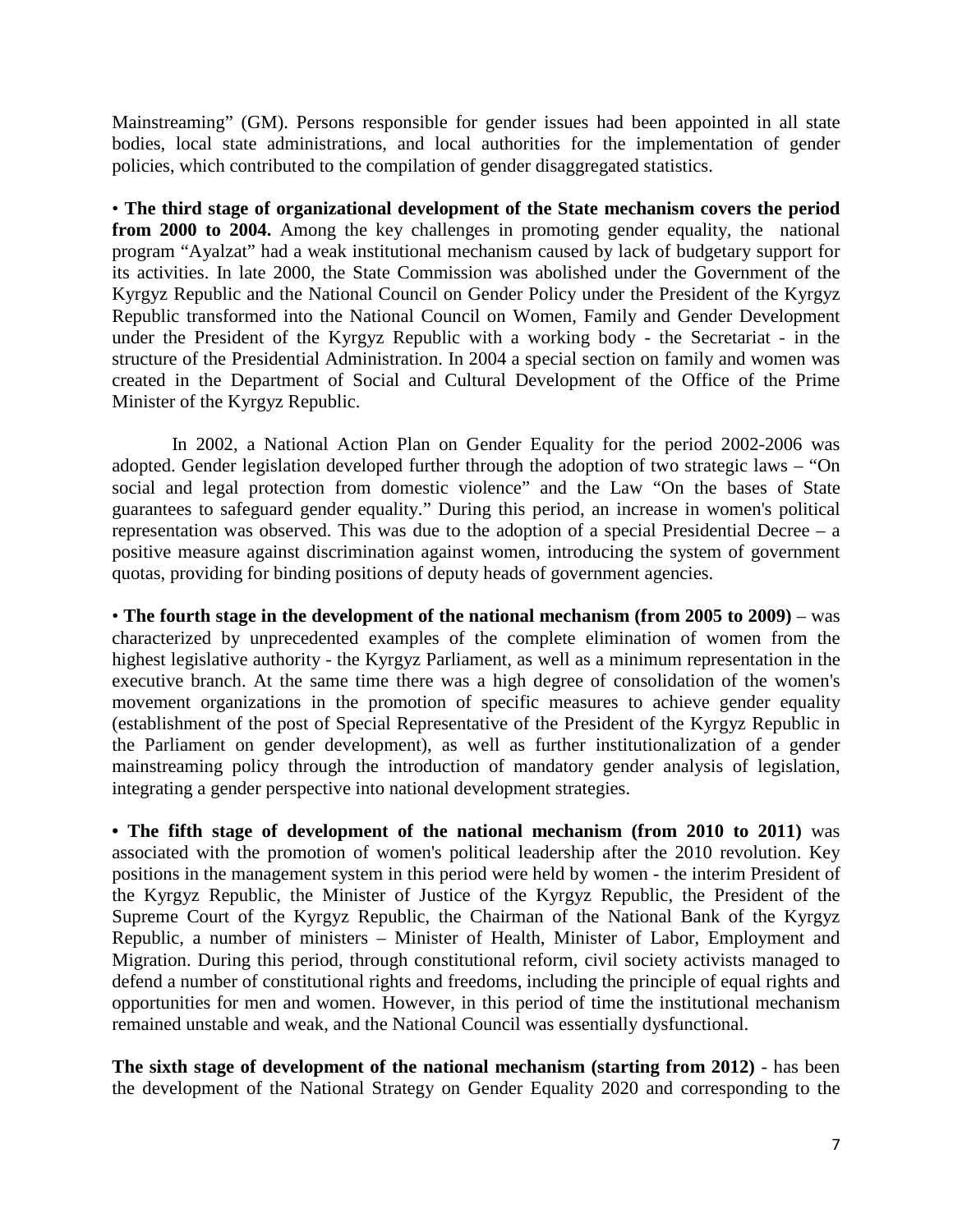NAP 2014, the Action Plan for the implementation of UN Security Council Resolution 1325, as well as the calculation of the budget implementation of the NAP policy measures for gender equality by 2014. The National Strategy is the first long-term document in Kyrgyzstan in achieving gender equality. During this period, mandatory gender analysis of national budgets was established.

Politics of Kyrgyzstan within the framework of the National Strategy for achieving gender equality by 2020 reflects the key areas of implementation of measures of the Beijing Platform for Action. The current situation and policies in the field of gender development are presented in the second section of this review.

Further gender mainstreaming in development programs and policies of the country in management practices are stimulated by politicians and commitments of donor organizations, which, in accordance with the Paris Declaration, the Accra agenda for Action and the Busan agreement, shall be responsible for the implementation of gender equality policies in the provision of assistance.

#### **SECTION 2. The current situation and policies in critical areas of the Platform for Action in the period starting from 2009**

#### **2.1 Women's economic empowerment**

Development of measures to eliminate discrimination against women in the economic sphere is the most important obligation of Kyrgyzstan. Among the problematic areas that lead to economic inequality of women, especially in rural areas, it is important to highlight the following: 1) the restriction of women to engage in income-generating activities; 2) chronic poverty increases the risk of degradation of women's human capital; 3) unequal access for women to the labor market and unequal access to resources.

# *Reducing the access of women to income-generating activities due to the high load on women and children in the household.*

According to the NSC, women spend three times more time on housework than men (17.4 and 5.7 hours, respectively). In rural areas women have to perform an additional 2 hours of housework.<sup>[3](#page-7-0)</sup> At the same time, according to the assessment of demographic and health survey conducted in Kyrgyzstan in 2012 (DHSK), women are heads of only 27 percent of households. Financial resources are often limited in these households.<sup>[4](#page-7-1)</sup>

Also notable are indicators on the number of women managers of economic entities operating in agriculture. Women make up only 18 percent of leaders in this category.<sup>[5](#page-7-2)</sup> The unevenly high loads of responsibility on women compared with men in keeping the household, and caring for children and the elderly, is caused by the significant influence of traditional

<span id="page-7-0"></span><sup>&</sup>lt;sup>3</sup> NSC Data Collection "Women and Men in the Kyrgyz Republic", 2013, p. 124  $\rm^4$  Demographic and Health Survey of the Kyrgyz Republic, 2012. Bishkek, Kyrgyz Republic and Calverton,

<span id="page-7-1"></span>Maryland, USA, National Statistical Committee, Ministry of Health and ICF International, p. 26. 5 NSC Data Collection. p. 99.

<span id="page-7-2"></span>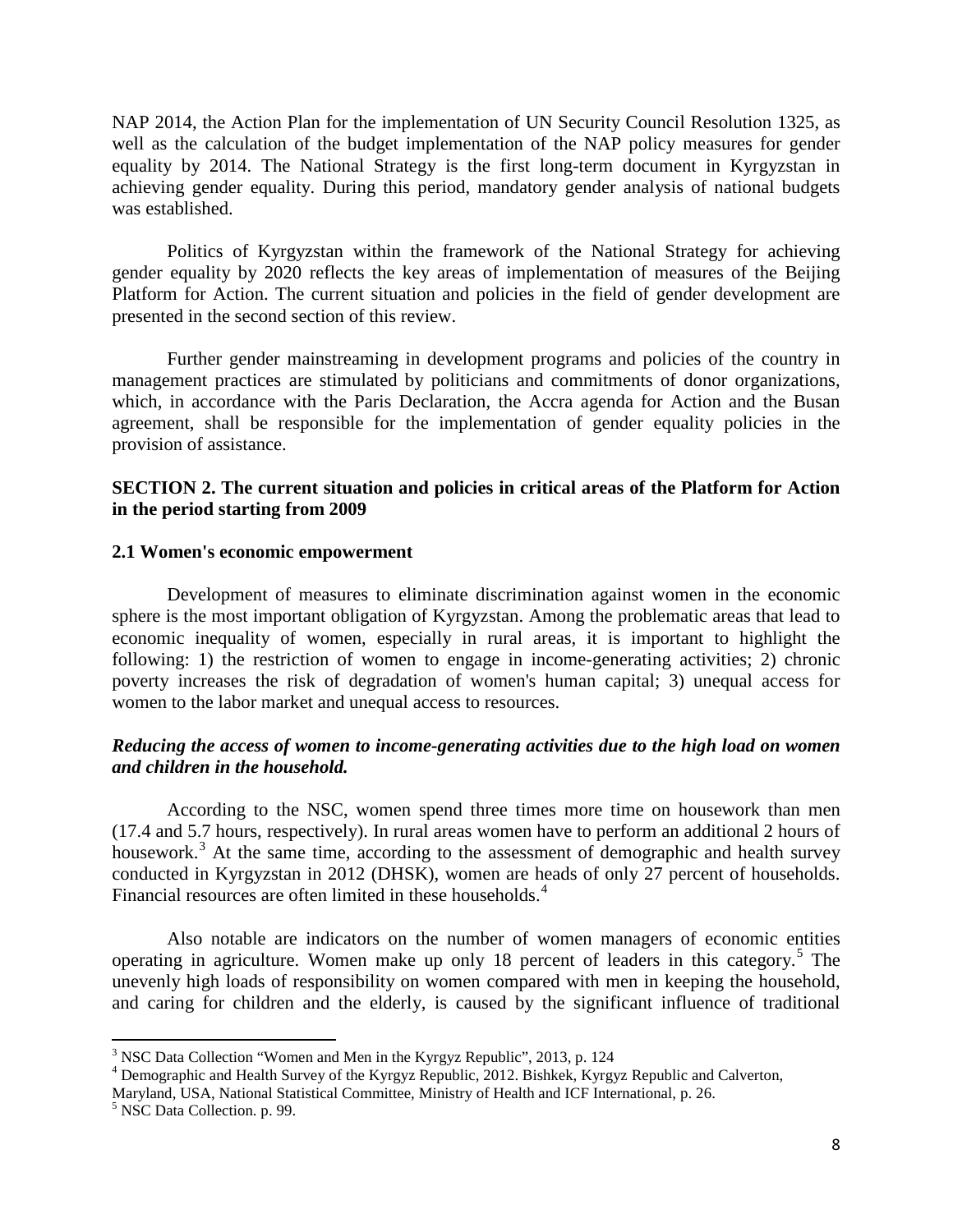gender stereotypes. The results of various studies and evaluations show that perceptions of women's roles associated with the exercise of reproductive functions (happiness for a woman is marriage, women are homemakers; while men play the role of financial providers, managers, etc.) are dominant.

Care for children with disabilities is also the responsibility of women. Because of this, women who have children with disabilities drop out of the workplace, especially mothers who are single parents of children with disabilities.

In these circumstances, the task of creating home load redistribution mechanisms between family members, providing conditions for the household, in particular, access to clean drinking water is of particular gender significance.

The State considers issues of access to clean drinking water as a priority of national policies and develops special measures to address them.[6](#page-8-0) Thus, under long-term agreements with donor agencies, programs have been implemented to improve the water supply in rural areas, as well as training programs and involvement of the rural population, including women, in the management of water resources.<sup>[7](#page-8-1)</sup>

At the same time, there remain many unresolved issues in this area related to the provision of the necessary equipment, technological violations in newly reconstructed water systems, the effective involvement of local communities in decision-making on water issues, etc., which adversely affect the overall situation of the population with access to drinking water.

2012 DHSK research showed no changes in the access of households to improved sources of drinking water for the past six years since 2006. The probability of finding a source of drinking water in the vicinity of households is nearly twice higher in urban households than in rural areas (91 percent versus 54 percent).<sup>[8](#page-8-2)</sup>

A consequence of the limited access to safe drinking water is a deterioration of the epidemiological situation in almost all regions of the country. In the context of the lack of sanitation infrastructure, the health and social care burden associated with caring for sick family members is traditionally performed by women and girls, which increases their risk of chronic inequality and poverty.

*Due to the chronic nature of poverty, the risk of degradation of women's human capital increases, as women use their own strategy to reduce consumption and increase the number of deprivations (consumption of time for sleep, rest, food).*

 $\overline{\phantom{a}}$ 

<span id="page-8-0"></span> $6$  The methodology for determining poverty line (Approved by the Government Resolution of the KR, dated March 25, 2011 #115). Ratification of the agreement between the Kyrgyz Republic and IDA co-financing of the "Second Rural Water Supply and Sanitation Project", "Strategy for Development of drinking water" GR of the KR #111 from March 05,2013.<br><sup>7</sup> For example, projects of the World Bank, the Asian Development Bank, European Bank for reconstruction and

<span id="page-8-1"></span>development for the rehabilitation of water supply and sanitation, provision of infrastructure services at the community level.

<span id="page-8-2"></span><sup>8</sup> Demographic and Health Survey of the Kyrgyz Republic, 2012, p. 14-15.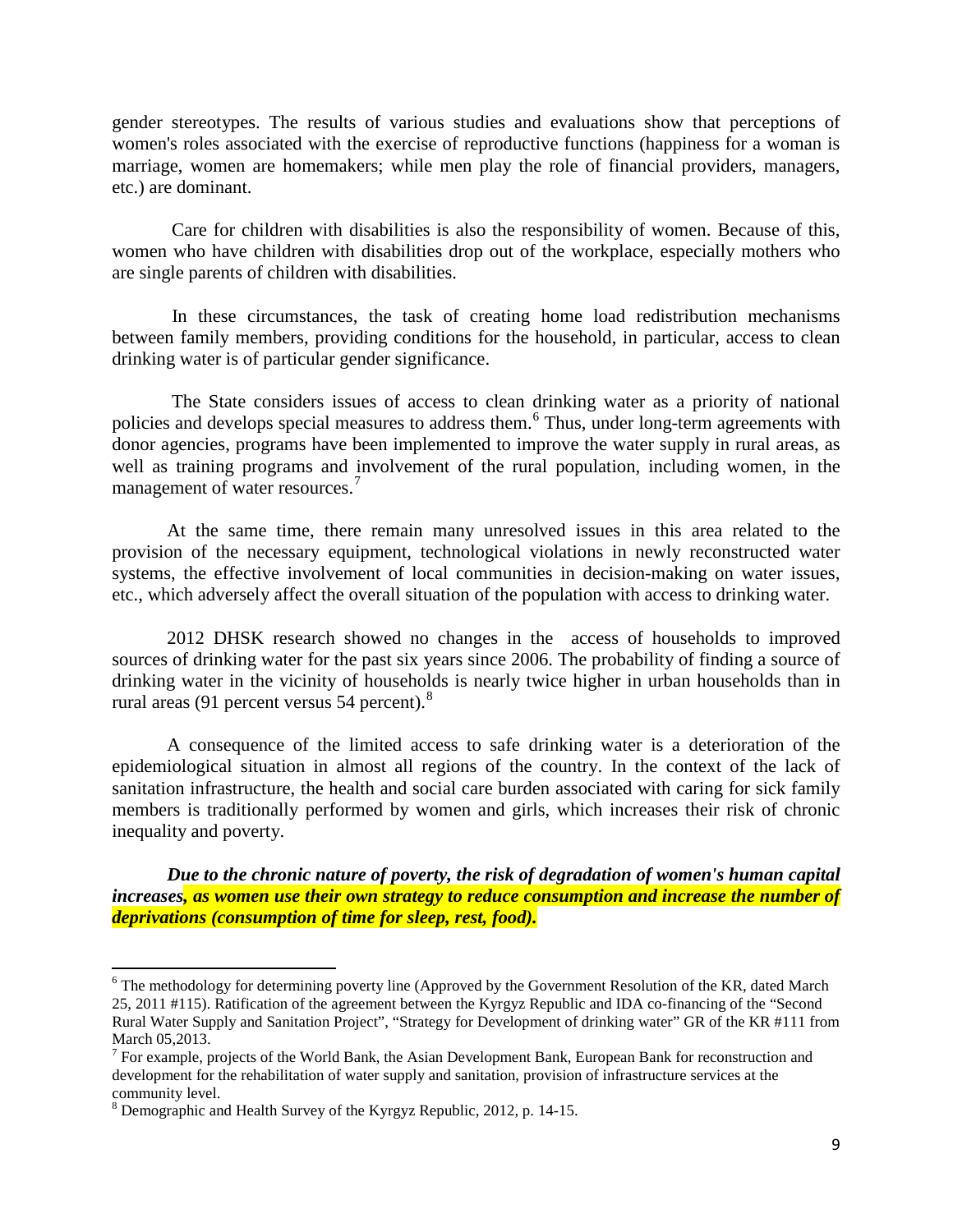Chronic poverty forms a type of culture that does not allow poor families to get out of difficult situations from generation to generation. This is evidenced by the depth of poverty dynamics of the index, which increased in 2012 compared to 2011 by 0.2 percentage points to 7.7 percent. The severity of poverty increased as well, amounting to 2.4 per cent in 2012. However, poverty is experienced in relation to gender in different ways. Thus, in two-parent families where the head of the family is a woman, the poverty level is higher (46.8 percent versus 34.1 percent for men heads of household) and extreme poverty level is at 2.6 percent versus 2.7 percent for men. In single-parent families there is an opposite trend - the poverty rate is higher in households with male heads (27.8 percent vs. 17.3 percent for women) and the extreme poverty level is 2.7 percent vs. 1.8 percent for women.<sup>[9](#page-9-0)</sup>

To support low-income families the State provides a monthly allowance to low-income families with children (MALF). Currently 115.8 thousand families receive MALF for children, of which 98.2 per cent (113.7 thousand families) are families where applicants for MALF are women. The total number of recipients of MALF is 336.2 thousand people, of which 176.1 thousand persons (52.4 per cent) are women.

The average size of MALF is 487.4 soms. In order to increase the level of State support for poor families the guaranteed minimum income (GMI), which is calculated from the size of MALFS, is constantly being revised. Since November 2013 the size of the GMI has increased from 580 to 640 soms (10.3 percent).

Poverty is a major cause of disability. The State provides monthly social benefits (MSB), social services and social residential care through the State social order for persons with disabilities (PWD). But the MSB is the core support mechanism for PWD.

The number of PWD receiving MSB is 58.1 thousand people, of which 29.1 thousand people are women with disabilities.

MSB is also given to senior citizens who do not have any work experience and to children in cases when they have lost their caregivers. The core numbers of the elderly who have no work experience are women who make up 84.2 percent (1.6 thousand women). 14.5 thousand children receive MSB due to loss of caregivers (of them 7.6 thousand are girls). The average size of MSB is 2,405.7 soms.

Over the past four years, an increase in poverty among older women is observed. The reason for this tendency is the widening gap between the cost of living and the average pension. As is shown in Figure 1, at the end of 2012 the average monthly pension (including compensation) amounted to 4,208 soms or 109 percent of the subsistence level (the number of women among pensioners is twice the number of men). To equalize incomes of various categories of the population the State is taking measures to help poor families in cash and kind;

<span id="page-9-0"></span><sup>9</sup> NSC Data Collection. p. 12.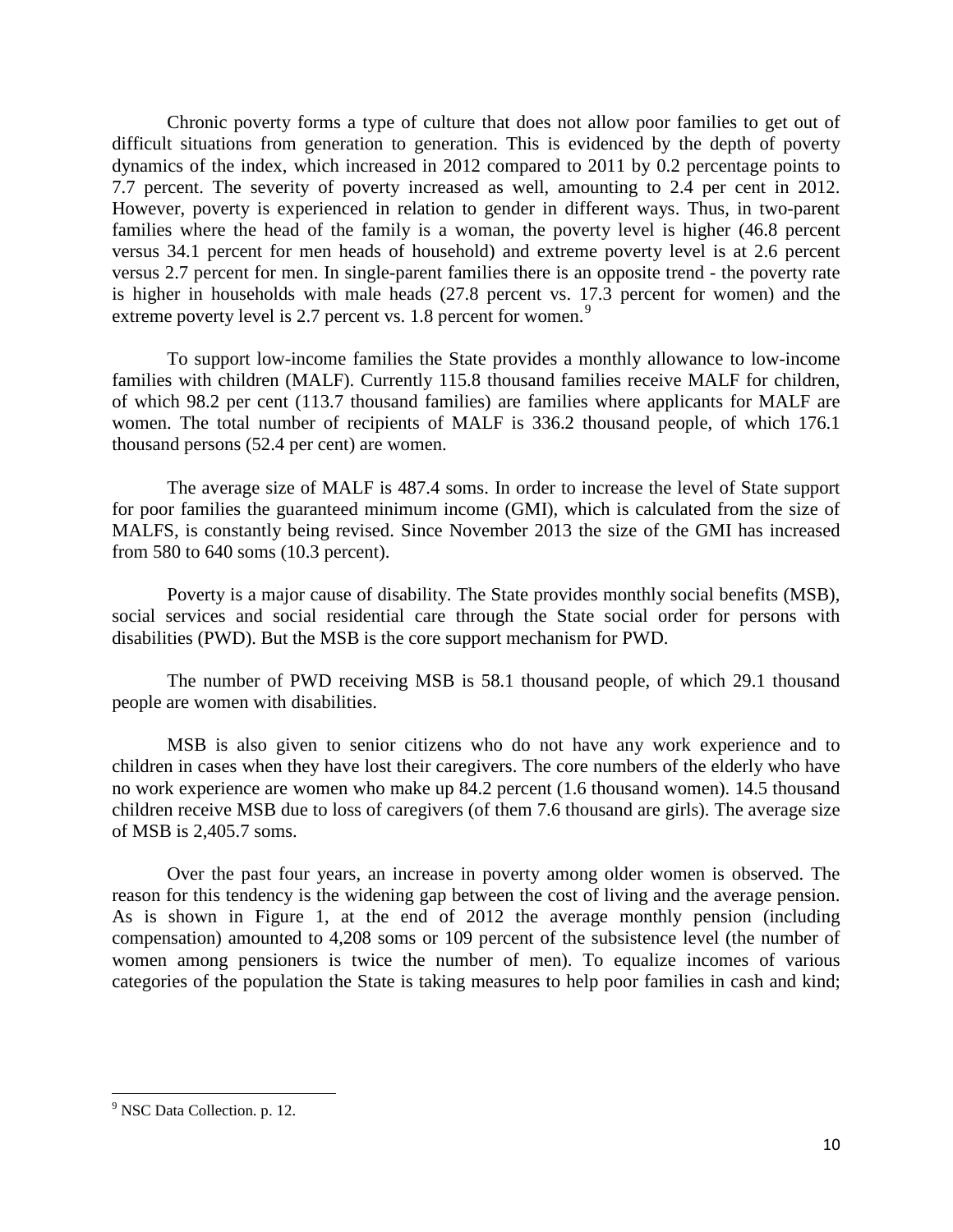annual indexation of pensions provided by the progressive ratio is performed (the less the amount of pension, the higher is the mark-up factor for retirement).<sup>[10](#page-10-0)</sup>





Source: NSC

 $\overline{\phantom{a}}$ 

### *Decline in economic activity and decline of employment of women is mainly comprised of rural women indicators*.

Kyrgyzstan retained a higher level of economic activity of men than women. In 2012 the figure was at 51.8 percent for women, and 77.3 percent for men. The recession had a significant impact on reduction of labor activity of women, lack of jobs in rural areas and reduction of vacancies in the public sector. In general, due to stricter migration legislation in countries receiving migrant workers, the flow of remittances to the country has decreased. The main share of these money transfers is the creation of new jobs. A decrease in the number of jobs and the number of new jobs was a consequence of the decline in the flow of remittances.

The employment rate varies greatly depending on age and gender. In 2012, the level of economic activity of young men (15-28 years of age) was 26 percentage points higher than that of young women (64 percent vs. 38 percent). At a very age young women tend to become mothers and do not work due to pregnancy and child care.

Due to a reduction in the number of preschool institutions (kindergartens and nurseries especially) women cannot go to work. According to official statistics from 1991 to 2007, the number of preschool institutions (kindergartens and nurseries) decreased by 3.4 times. Rural areas traditionally had fewer preschools, just over 25 percent (in 1991) of the total number. From 2007 to 2012 there was a shift towards an increase in the number if childcare institutions by 1.7 times. This tendency was mainly in the cities, thus, urban women have more opportunities to send their children to kindergartens and childcare centers than women in rural areas.

<span id="page-10-0"></span><sup>&</sup>lt;sup>10</sup> The Law of the KR #57, dated July 21, 1997 "On State Social Pension Insurance"; The core directions of the National Program "Ardager"(approved by Presidential Decree #200 of June 30, 1997); Law "On Pensions" from July 21, 1997 № 57.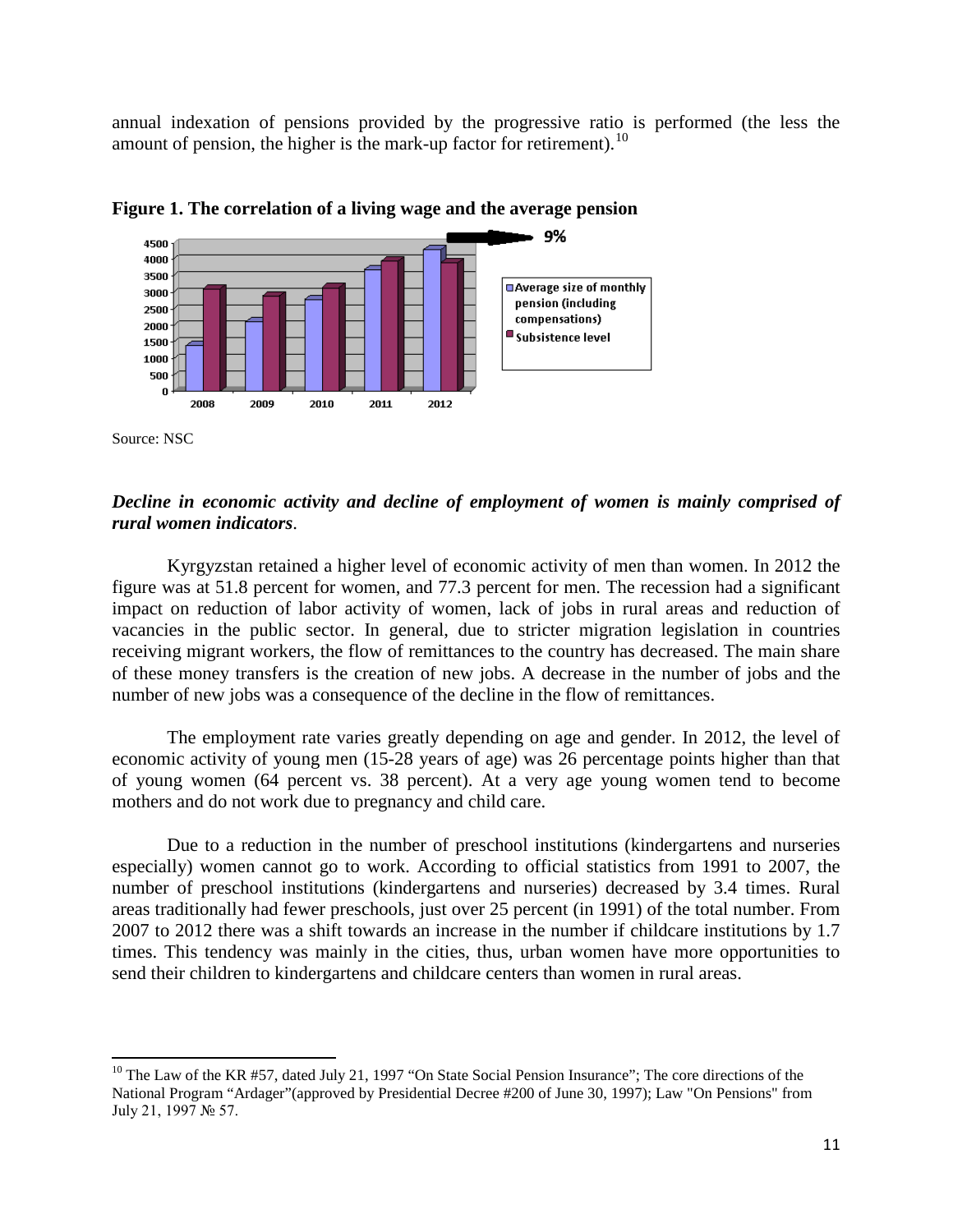In 2012 the employment rate of the population over 15 years of age amounted to almost 59 percent. The employment rate of men was 24 percentage points higher than among women  $(71$  percent vs. 47 percent).<sup>[11](#page-11-0)</sup> This trend continues in all age groups. The most significant gap is observed in the age groups 25-34 years and 55-64 years (child care and old-age pension, respectively). In general, the situation of women in the labor market is deteriorating. Women's economic opportunities are limited by horizontal and vertical gender segregation in the labor market. The proportion of women among the employed population is the highest in the service sector. In health care and social services, the share of women is 86 percent, 77 percent in education, and 70 percent in hotels and restaurants. Women's employment in the textile and clothing industry remains dominant (over 89 percent). The proportion of women among managers operating economic entities does not exceed 25 percent.

There is a trend of stable reduction of the share of women in total employment rates. One of the key points is that more than 60 percent of light industry, which is the prevalent employment sector among women, is currently in an informal condition with no defined legal framework of labor and no mechanism to protect the rights of workers. As part of the process of taking the informal economy out of the shadow, the State initiated a number of measures aimed at the smooth transition of the informal sector enterprises into formal ones (the Plan of the Ministry of Economy of the Kyrgyz Republic).

In 2012, the overall unemployment rate was 8.4 percent, while the unemployment rate for women was at 9.5 percent, which is significantly higher than that of men (7.7 percent, respectively). Women also have a higher level of long-term unemployment (12 months or more) - 13.6 percent against 12.3 percent for men. In 2012, the number of unemployed women has decreased in comparison with 2011 and constituted 97.9 thousand vs. 102.2 in the previous year. It should also be noted that female contribution to agriculture is ignored: women tend to be regarded as unemployed, although they play key roles in farming.

Unemployment among women is observed in all age groups. Since 2003, the highest growth of unemployed women was recorded in several age subgroups: 15-17 years of age, 20-34 years of age and 50-54 years of age. Thus, the most difficult labor market position among young women is relevant to young women who do not have any work experience; among older women, difficult labor market realities are faced by women of childbearing age and women approaching retirement age. Unemployment is one of the main problems among women with disabilities. Despite the availability of appropriate articles in the Labor Code of the Kyrgyz Republic on quotas for enterprises jobs for PWD, integration of these citizens into the labor market is problematic. High unemployment in the countryside, villages and small towns leads to an increase of female migration. Women now make up 59 percent of the migratory flow abroad.<sup>[12](#page-11-1)</sup>

The main causes of labor migration is lack of permanent jobs with decent wages. Differences in pay between women and men have always existed by virtue of occupational segregation. Women work in traditionally "female" sectors - education, health, culture and art, where the pay is low. Over the past five years, the wage gap between women and men has decreased. Thus, if in 2008 women's wages comprised 67.3 percent of men's wages; in 2012 this

<span id="page-11-0"></span><sup>&</sup>lt;sup>11</sup> Social trends in the Kyrgyz Republic / statistical compilation NSC, Bishkek, 2012.<br><sup>12</sup> NSC Data Collection. p. 61.

<span id="page-11-1"></span>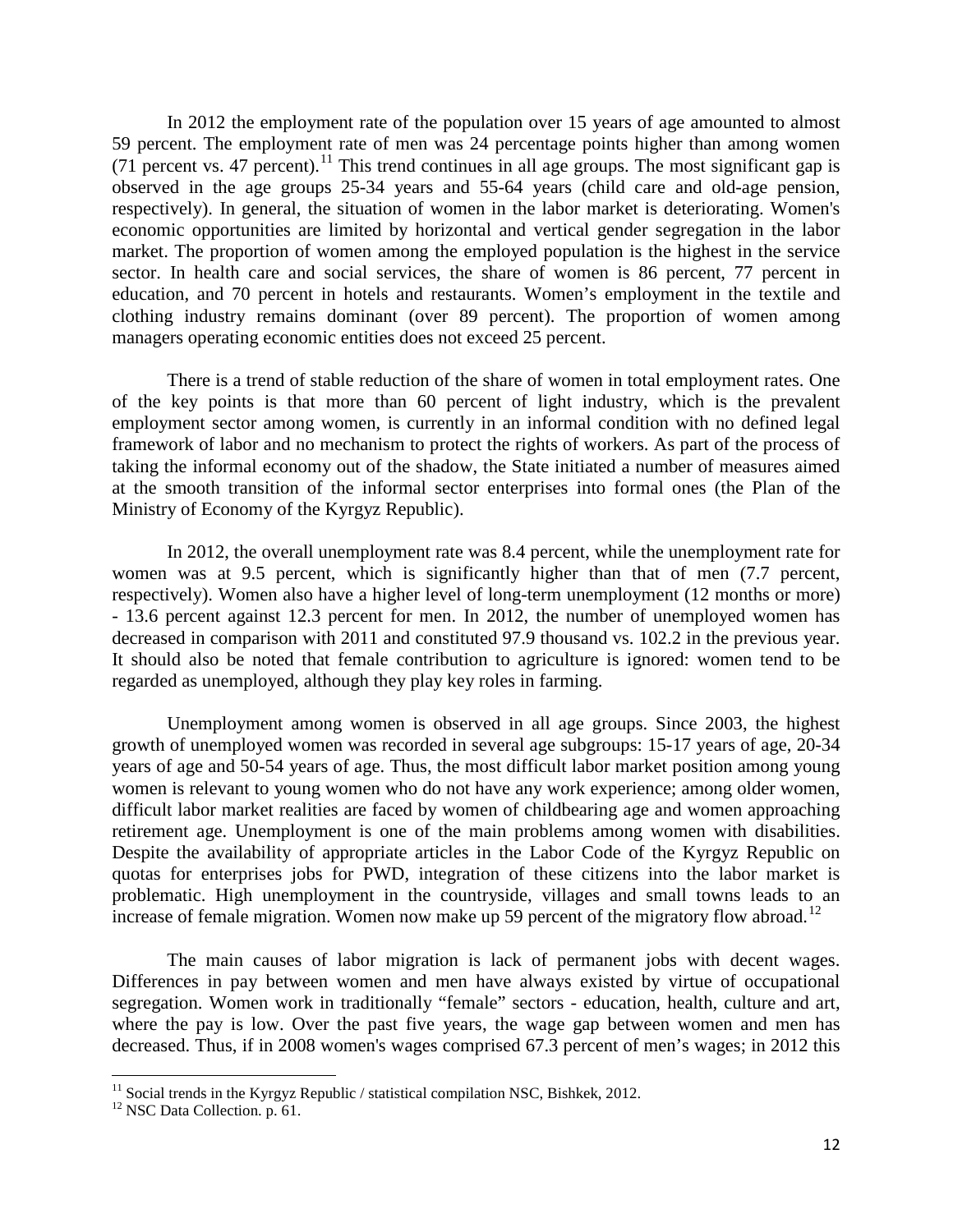number was at 74.3 percent. However, despite the reduction in the gap between "female" and "male" wages, women employed in the public sector can be attributed to a particular category of the poor. For example, in the mining industry, where women do not exceed 18 percent, the average wage is 13,648 soms. At the same time in the field of education, where women make up 76.6 percent of all employees, the average salary reaches only 7,318 soms. An everyday reality of public employees, especially women, is life in debt – from paycheck to paycheck. Wage reform has led to a widening gap between the incomes of the top-level administration and ordinary staff, predominantly comprised of women.

It should be noted that, despite the equality of labor rights established by the Constitution, at the normative level there is no direct prohibition for women to engage in certain activities that tend to bring higher income.<sup>[13](#page-12-0)</sup>

In order to overcome gender gaps in the labor market, the Labor Code of the Kyrgyz Republic was amended and appropriate additions were made to the Law "On public service providing monthly employment information on the availability of employment opportunities (vacancies) with description of salary and working conditions."<sup>[14](#page-12-1)</sup> In particular, provisions were enacted providing additional leave without pay to care for a child until the child reaches the age of three years at the request of the employee, regardless of gender.

In the future, the government intends to improve the conditions for investment and develop investment projects based on the number and quality of jobs, based on the creation of decent employment conditions. In order to ensure the integration of women in the economy and improvement of the social infrastructure, including the establishment of pre-schools, especially in rural areas, implementation of the initiatives launched in the sphere of women's access to resources will continue.

# *The status of women in the labor market and the unequal access to capital require urgent solutions.*

Women continue to be one of the decisive factors of social production in the market economy, and they are more intensively involved in business relations, forming a typical "gender niche" of modern economic activity of the population. According to research of female entrepreneurship problems in the Kyrgyz Republic, 90 percent of the population believes that a female entrepreneur makes a significant contribution to the welfare of the family. It is also noted that women help improve the welfare of other unemployed women, facilitating their employment. At the same time women tend to be more responsible in doing business than men.<sup>[15](#page-12-2)</sup>

According to the NSC (Table 1) 12,503 small and medium-sized enterprises (hereinafter SME) operate in the Republic - an increase by 571 units since 2012. Individual entrepreneurial activity is carried out by 329.7 thousand people (an increase of 31.8 thousand people). Thus, the total number of employees in business (excluding farms and agriculture) for the reporting period

<span id="page-12-2"></span>SIAR Research & Consulting Agency, 2012.<http://siar-consult.com/news/women-in-business/>

<span id="page-12-0"></span><sup>&</sup>lt;sup>13</sup> Government Resolution #158 of March 24, 2000.

<span id="page-12-1"></span><sup>&</sup>lt;sup>14</sup> The Law of the KR #185 of November 20, 2012.<br><sup>15</sup> Analyst Report: The study of problems of development of women's entrepreneurship in the Kyrgyz Republic.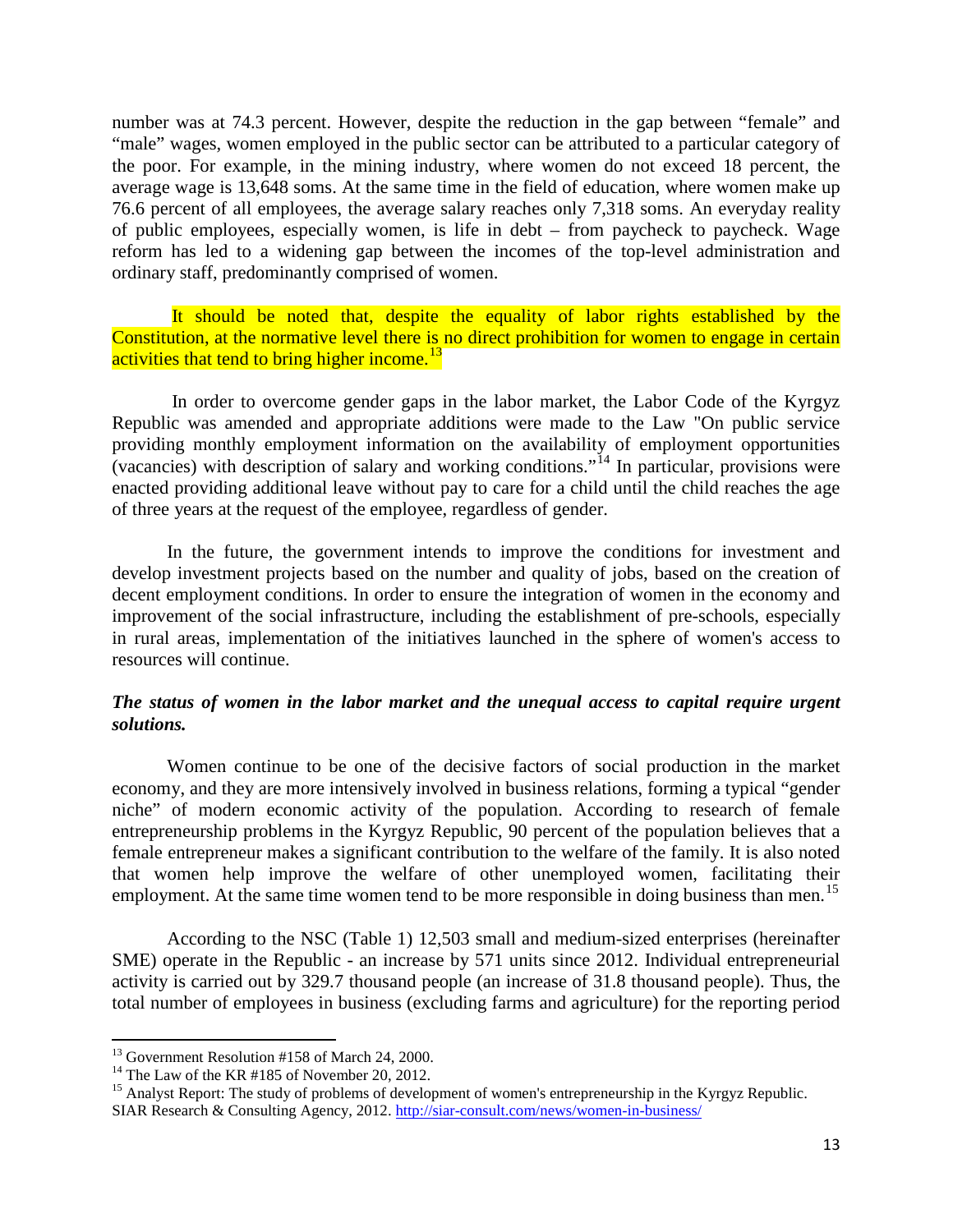amounted to 417.3 thousand people (growth by 31,9 thousand people). The share of small and medium-sized businesses in the total GDP was 38.8 percent or 135, 615.0 million soms (in 2012 - 39.9 percent or 124,072.1 million soms).

#### **Table 1**

| <b>Indicators</b>    | Unit of measure        | 2012 (factual) | 2013 (factual) | Variation $(+/-)$ |
|----------------------|------------------------|----------------|----------------|-------------------|
| <b>Number of SME</b> | <b>Thousand people</b> | 11932          | 12 503         | $+571$            |
| Occupied<br>in       | Thousand people        | 385,4          | 417,3          | $+31,9$           |
| small<br>and         |                        |                |                |                   |
| medium-sized         |                        |                |                |                   |
| enterprises          |                        |                |                |                   |
| (SME)                |                        |                |                |                   |
| Including            | Thousand people        | 297.9          | 329,7          | $+31,8$           |
| private              |                        |                |                |                   |
| entrepreneurs        |                        |                |                |                   |
| Contribution of      | $\%$                   | 39,9           | 38,8           | $-1,1$            |
| <b>SME</b> in GDP    |                        |                |                |                   |

### **Small and Medium Enterprise Activities in the years 2012-2013**

According to a study conducted to determine the number of women entrepreneurs in different sectors of the economy: 56 percent of women entrepreneurs are involved in trade, 22 percent in the manufacturing sector, 19 percent established their own businesses in the service sector and 3 percent in other sectors. This means that women traditionally work in the field of trade, consumer goods, services and education.

For further development of entrepreneurship the State takes various measures to develop the legal and regulatory framework.<sup>[16](#page-13-0)</sup> However, as a rule, the measures taken do not have any gender dimension and normative legal acts lack the concept of female entrepreneurship.

It is important to note a number of State initiatives implemented in collaboration with international and non-governmental organizations to support women's economic activity. In particular, the project "On the development of women's entrepreneurship", implemented on the basis of an agreement between the Government of the Kyrgyz Republic and Asian Development Bank. $17$ 

However, the development of women's entrepreneurship is faced with economic, political, legal, and socio-cultural barriers. For example, women have limited access to strategic resources for business development: nearly 70 percent of microcredit recipients are women, but there are almost no women among the recipients of large business loans. To overcome this risk,

<span id="page-13-0"></span> $16$  Law "On State Support of Small Business" from May 25, 2007; the Law "On the development of agriculture" from May 26, 2009; the State project "Financing agriculture" approved by GKR on lending to businesses (Decree

<span id="page-13-1"></span><sup>&</sup>lt;sup>17</sup> Order of the Government of the Kyrgyz Republic #190 of May 21, 2013.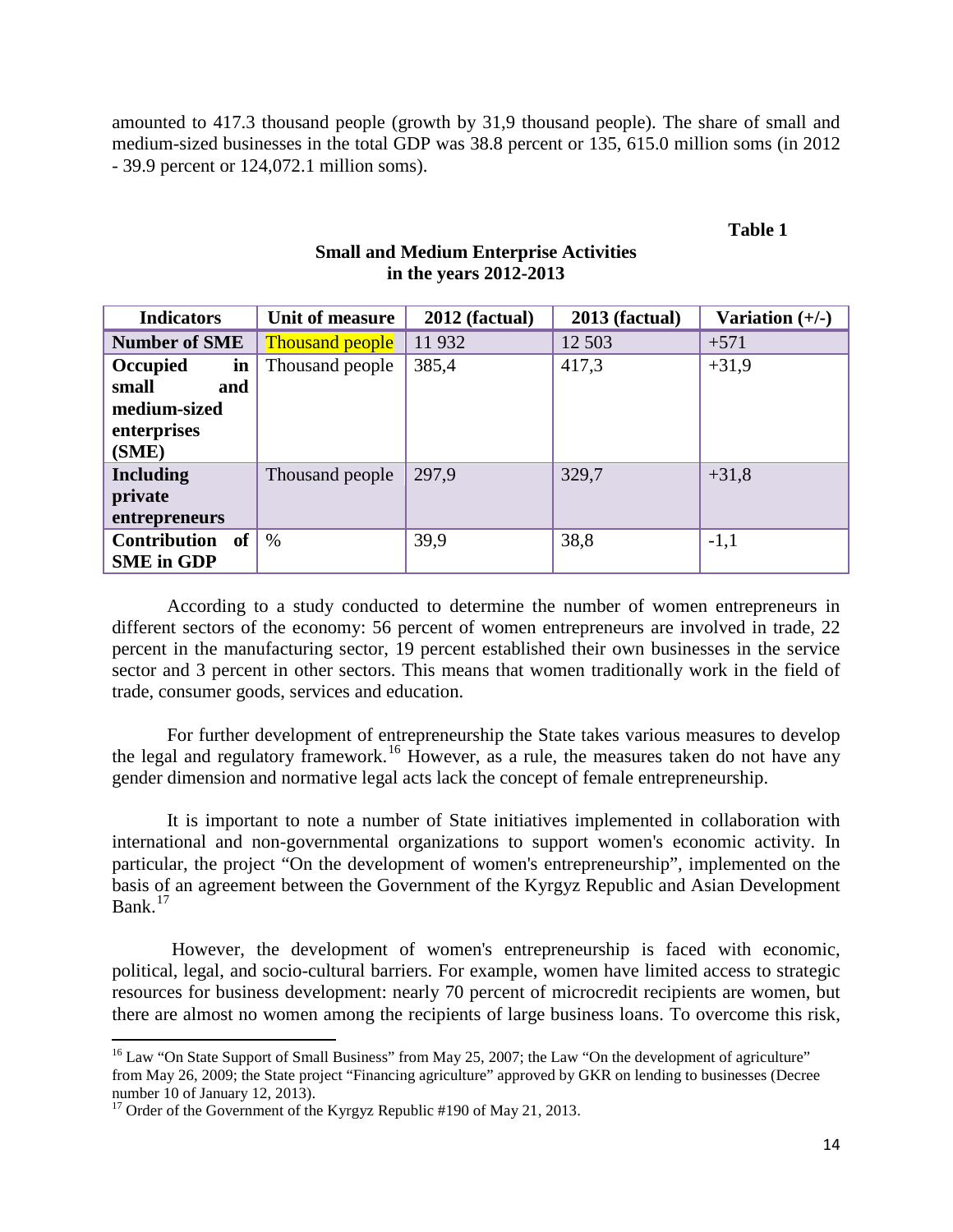the Kyrgyz Government initiated the launch of a single product of "Ail bank" aimed at the development of small and medium-sized businesses through microcredit to low-income families, and funds are issued without collateral - on terms of social responsibility.

#### **2.2 Education and professional training of women**

Equal access to education and gender equity is provided by systematic implementation of educational policy and gender-sensitive education. Ensuring equal access to education and empowerment of women in receiving vocational training is a strategic policy to achieve gender equality in Kyrgyzstan.

The chief governing body for determining policies and coordinating activities in the field of education is the Ministry of Education and Science of the Kyrgyz Republic (MES KR). Currently, the Ministry implements policies with a gender component in the following areas:  $18$ - Developing partnerships between all sectors of society to strengthen institutional mechanisms for gender development;

- Inclusion of gender developments in the plan for public research;

- Introduction of gender components in all educational levels.

During the regional meetings in preparation for this review on achieving equal access for women and men to quality education, the following aspects were identified: the declining enrollment of girls in secondary school education, and gender segregation in the fields of higher and vocational education.

#### *Decline in the enrollment of girls in 10-11grades*

Despite the difficulties of the transition period, Kyrgyzstan has managed to maintain the achievements in the field of compulsory education. In the 2011/2012 academic year, more than 97 percent of children aged 7 to 15 years went through basic secondary school (1-9 grades). However, enrollment in secondary education (10-11 grades) tends to decrease. Moreover, the enrollment of girls in higher secondary education decreases more rapidly than that of boys. Thus, in the period from 2008 to 2012 the enrollment rate of boys studying in 10-11 grades decreased by 7.3 percentage points (from 56.1 percent to 48.8 percent) and the rate of girls by 9.7 percentage points (from 65.3 percent to 55.6 percent) (Figure 2).

<span id="page-14-0"></span><sup>&</sup>lt;sup>18</sup> Education Act, the Plan of MES of the KR, order  $\# 771/1$  of December 31, 2012.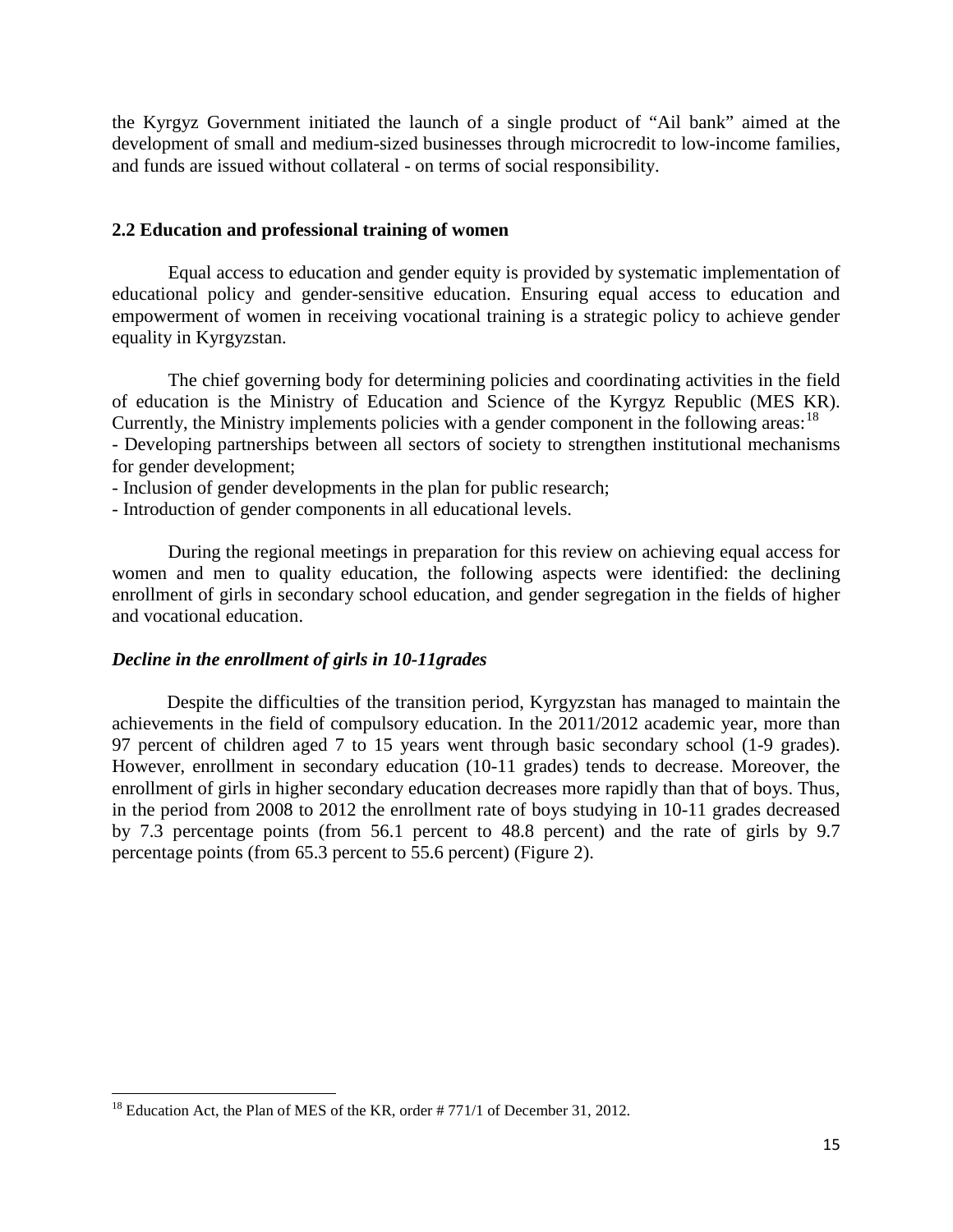**Figure 2. Coefficient of enrollment in 10-11 grades (in percentages of the relevant age groups)** 



Among the factors responsible for this negative trend are early marriage and early motherhood.<sup>[19](#page-15-0)</sup> According to the results of monitoring of the situation of children and women,<sup>2</sup> over 12 percent of women in Kyrgyzstan get married before the age of 18. Moreover, the proportion of such marriages is higher in rural areas (14.2 percent) than in urban areas (9.7 per cent). The level of household prosperity also affects the marriage age. Early marriages are more common in poor households (16.5 percent) than in rich (9.1 percent).<sup>[21](#page-15-2)</sup> Girls from religious families often marry at an earlier age than other girls.

It should be noted that to this date research on the prevalence, causes and consequences of early marriage is not possible due to the hidden nature of this phenomenon<sup>[22](#page-15-3)</sup> and the imperfections of available statistics.<sup>[23](#page-15-4)</sup> Indirectly, the fertility rate among people younger than 18 years may be indicative of the scale of early marriages. According to the official figures, there has been a steady rise in births among women aged 15-17 years, from 4.4 children per 1,000 women in this age group in 2006 to 7.7 children in  $2012<sup>24</sup>$  $2012<sup>24</sup>$  $2012<sup>24</sup>$  which adversely affects the ability of girls to continue their education.

#### *Gender segregation in the field of higher and vocational education.*

The Kyrgyz legislation requires equal conditions for the orientation, profession and occupation for men and women to access education in educational institutions of all categories.

<span id="page-15-0"></span> $19$  Analysis of the problem of early marriage and early motherhood. The human rights movement "Bir Duino". Bishkek. 2013.

<span id="page-15-1"></span> $^{20}$  Monitoring the situation of children and women. Cluster Survey on various indicators, the NSC and UNICEF, 2006. "Early marriage and polygamy" section.<br><sup>21</sup> Ibid. 22 Marriages under 16 are not legally registered.<br><sup>23</sup> L. Ilibezova for UNFPA. Publication of the results of the study express "Early marriages"

<span id="page-15-2"></span>

<span id="page-15-3"></span>

<span id="page-15-4"></span>In the Kyrgyz Republic". – Bishkek, 2012. Brochure "Early marriage: minuses without pluses, sold childhood." UNFPA, 2012.

<span id="page-15-5"></span><sup>&</sup>lt;sup>24</sup> NSC Data Collection, 2013.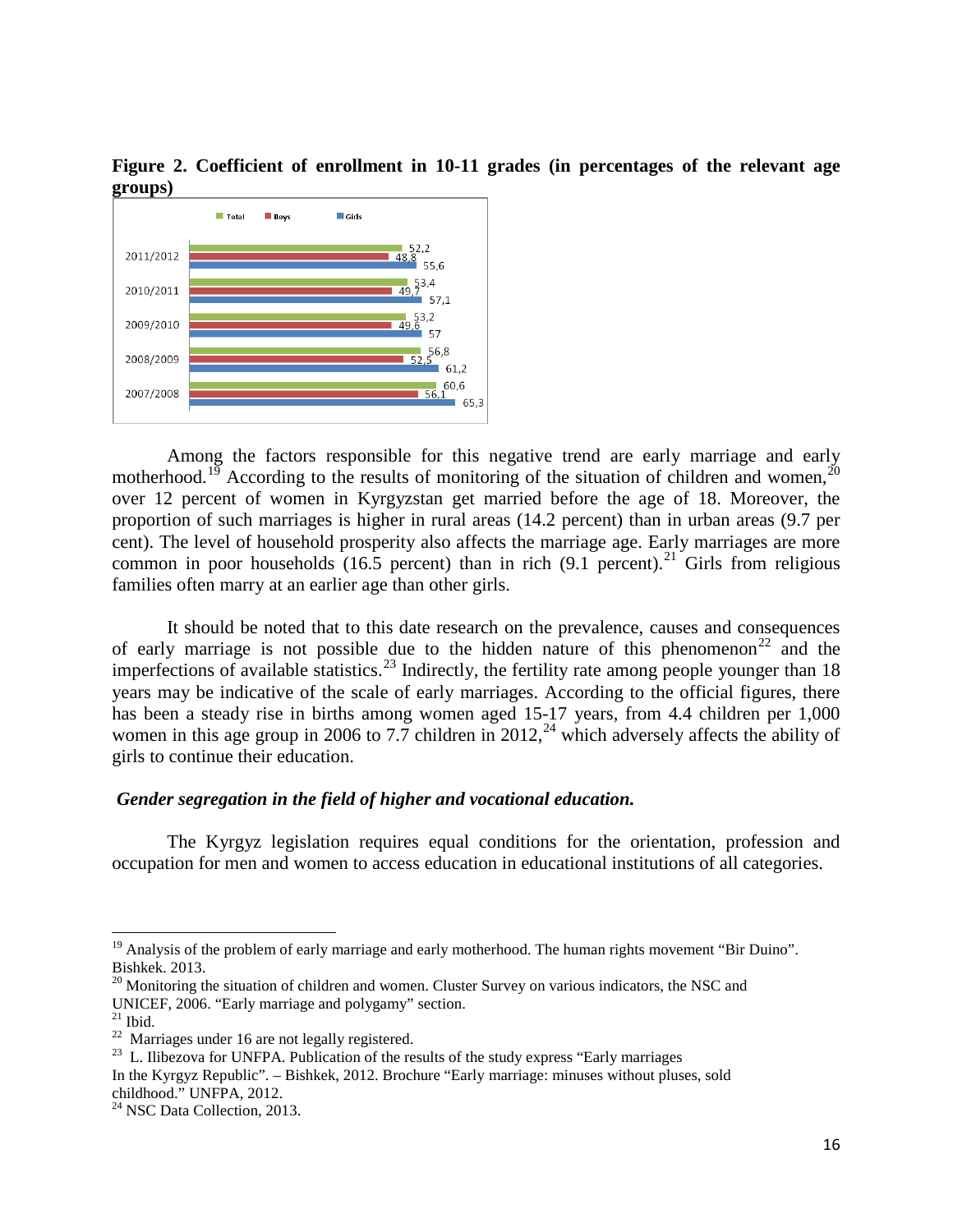According to the latest report on the implementation of the Millennium Development Goals in the Kyrgyz Republic, women continued to maintain leading positions at the level of higher and vocational education.<sup>[25](#page-16-0)</sup> Thus, at the beginning of  $2012/2013$  academic year, women accounted for 54.5 percent of students of higher education institutions. However, the high level of representation of women among the students is primarily due to their concentration in traditionally "female" occupations: education, journalism and communication, humanities, services (Figure 3).



**Figure 3. Distribution of students in higher education institutions in groups of occupations**

Source: NSC Statistical Collection "Women and Men of the Kyrgyz Republic." 2013, page 80.

In the total number of students in secondary vocational educational institutions, women make up 58.2 percent (Figure 4). Distribution of female students in occupations is also uneven here. Thus, a traditionally high proportion of women is enrolled in the following departments: technology, consumer goods, health care, education, services, culture and art.

<span id="page-16-0"></span><sup>25</sup> MDG Report 2013, p. 47.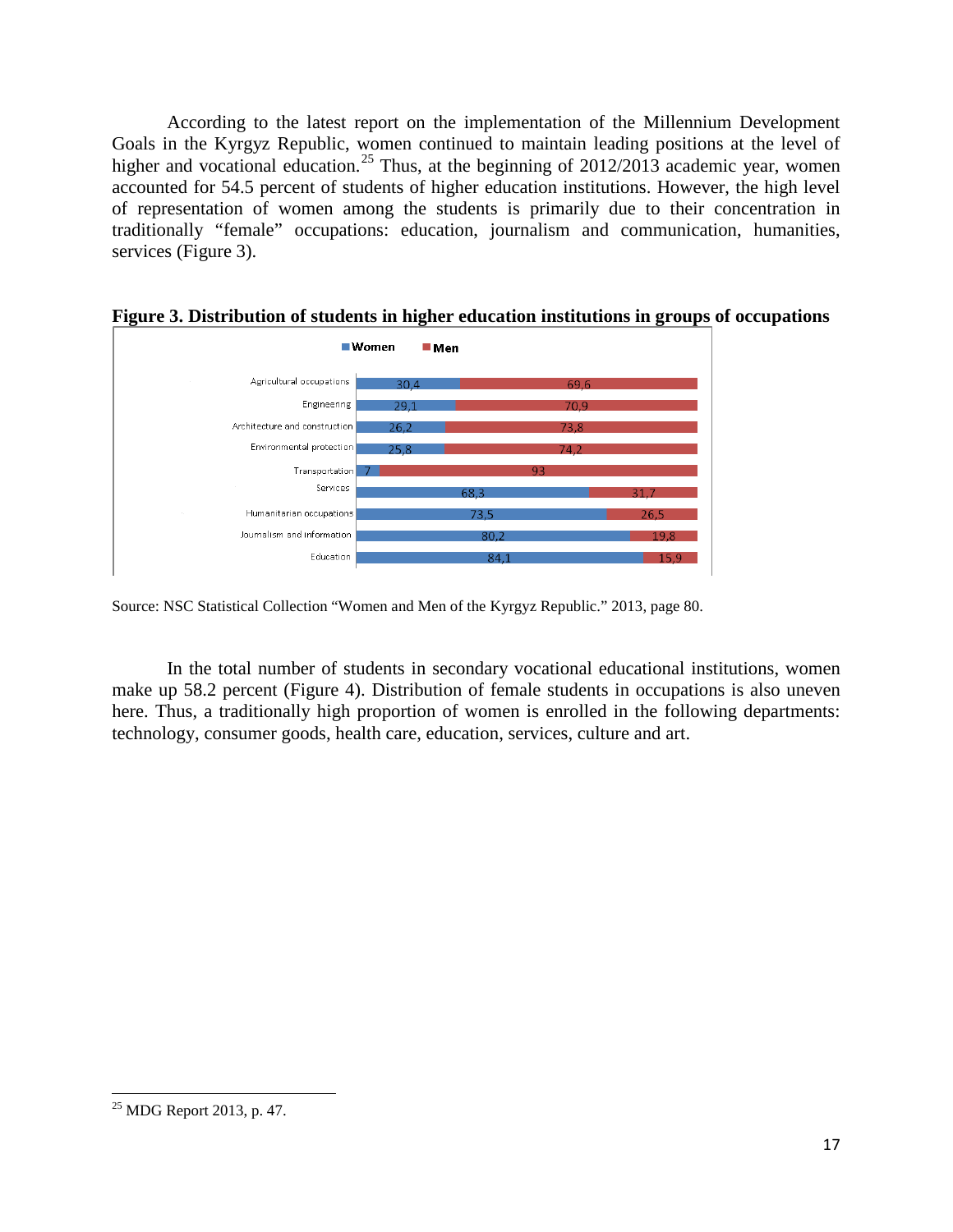

# **Figure 4. Distribution of students in secondary vocational educational institutions in**

Healthcare

Consumer goods technology

In the National Strategy and National Action Plan on Gender Equality for 2012-2014 in the Kyrgyz Republic, a task to encourage boys and girls to get an education in unconventional types of professions and occupations is defined. In particular, the following measures are outlined:

 $81<sub>2</sub>$ 

11

• Media propaganda of nontraditional occupations for women;

• Development and adoption of a set of regulations to provide special measures aimed at attracting young men to enter (quota seats) pedagogical and social fields of labor.

The Vocational Education Agency together with other government agencies and international and non-governmental organizations conducts annual professional orientation activities among young people. In 2012, a special event was held to promote technical trade jobs among girls. $^{26}$  $^{26}$  $^{26}$ 

According to information provided by the MES of the Kyrgyz Republic, the informal education sector has twelve adult training centers in all regions of Kyrgyzstan, which offer great opportunities from communication and personality development, vocational training and additional training, training courses to complete basic education and other courses upon completion of which a certificate is issued, to the full involvement of adult citizens in society, thanks to the integration achieved through education. The following training courses were offered for women: "public speaking skills and confidence are keys to success", "women's leadership", "women in social development", "life and politics", etc. The centers also conduct trainings for specific target groups: single mothers, pensioners, unemployed, etc.

Despite the measures taken, dynamics analysis shows a decrease in proportion of women among students at all levels of professional education. Of particular concern is a decrease in the

Source: NSC data collection "Women and Men of the Kyrgyz Republic." 2013, page 79.

<span id="page-17-0"></span> $26$  MDG Report, 2013, p. 46.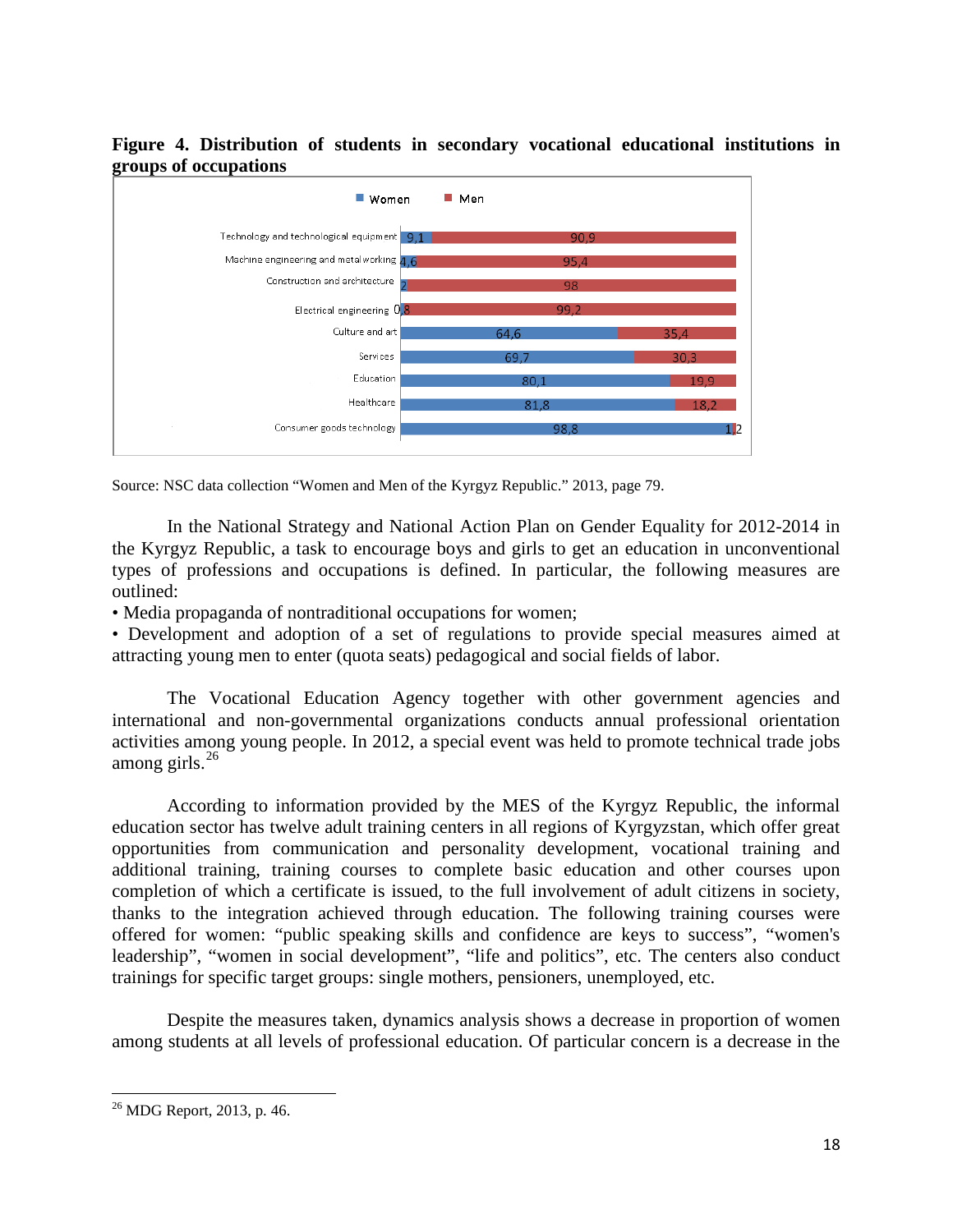number of female students in primary and secondary vocational education, which limits women's access to high-paying jobs. $27$ 

To achieve the desired results, the Ministry of Education and Science of the Kyrgyz Republic is to take the appropriate measures in the following areas:

• Development of a set of measures relating to the scope of pre-school and school education, measures to implement gender mainstreaming in these institutions, including family education. At the same time make provision for the analysis of gender and educational programs, textbooks, teaching aids (study guides) for preschool students and educational organizations.

• Develop policies to increase access of junior and senior high school graduates to primary and secondary vocational education in contemporary and demanded fields from a gender perspective. • Develop quantitative and qualitative indicators to measure the achievement of gender parity in education and culture.

# **2.3 Women's access to health services**

The Law of the Kyrgyz Republic "On public health protection", the Law of the Kyrgyz Republic "On reproductive rights and guarantees of their implementation", and National Strategy for protection of reproductive health of the population of the Kyrgyz Republic until 2015, approved by the Governmental Decree #185 on April 24, 2008, Health Care Reform Program "Den Sooluk" for 2012-2016 approved by the Governmental Decree #309 of the Kyrgyz Republic on May 24, 2012, guarantee equal access to health care for all citizens, both male and female.

Implementation of the National Health Reform Program of the Kyrgyz Republic "Manas Taalimi" for 2006-2010, then the new health care reform program "Den Sooluk" for 2012-2016, developed on the basis of a broad sectoral approach, makes it possible to carry out targeted actions to achieve the Millennium Development Goals and improve the health status of the population, such as priority maternal and child health, access to health care, and reducing the financial burden on the most vulnerable groups. According to the experts who participated in regional meetings in preparation for this review, the most pressing problems of this spectrum are high rates of maternal mortality and the growth of cervical cancer and breast cancer in women.

# **Maternal mortality**

The maternal mortality rate in Kyrgyzstan in recent years has a slight tendency to decrease (Figure 5). The highest level of maternal mortality was recorded in 2009, possibly due to the order #292 of the Ministry of Health of the Kyrgyz Republic dated June 11, 2008, which provided for a moratorium on the punishment of health workers for the high level of maternal mortality.

<span id="page-18-0"></span><sup>27</sup> MDG Report, 2013, p. 47.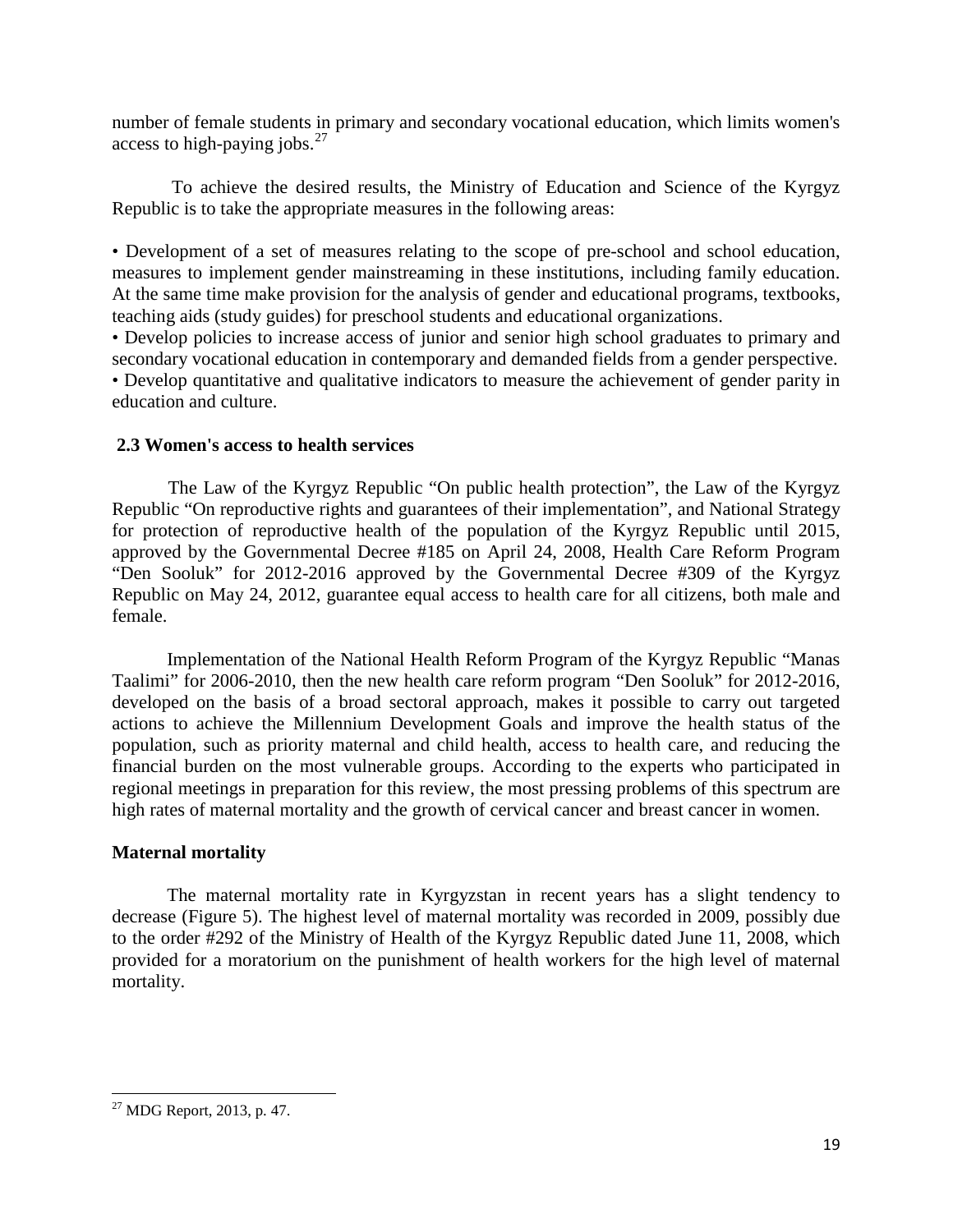



According to the Ministry of Health, in general 61 pregnant women had died in 2013 in Kyrgyzstan. The highest rate of maternal mortality is observed in the Issyk-Kul region - 55.8 per 100 thousand births, in Batken province this indicator is at 56 cases per 100 thousand and in Naryn province - 43.4.

It should be noted that the level of maternal mortality dropped by 22.0 percent in 2013 compared with 2012. Reduction was observed in all regions of the country, except for the city of Bishkek and Chui province (26.1 and 45.9 per 100 thousand live births, respectively). Severe complications of pregnancy and childbirth concentrate in these regions due to internal and external migration. Thus, in 2013, of 61 dead pregnant woman, 16 (26 percent of all cases) were among the internal and external migrants who are not registered and came to give birth in a severe condition.

The system of statistical accounting for maternal mortality includes classifying deaths based on various causes. According to the National Health Information Center (NHIC), the main causes of death during pregnancy and childbirth are: postpartum hemorrhage - 34.5 percent, hypertensive disorders - 15.5 percent, sepsis - 8.6 percent and extragenital diseases - 22.4 percent. Development of postpartum hemorrhage is facilitated by the presence of anemia in pregnancy and childbirth due to an imbalanced and non-nutritious diet of women.

One of the reasons for the high maternal mortality rate is lack of funding for maternal health, the result of which are:

- Lack of development of material and technical base of maternity organizations;

- Problems associated with a continuous supply of hot and cold water, electricity and heat supply, sewerage system provision;

- Unavailability of modern medical equipment, laboratory tests and medical supplies;

- Shortage and exodus of skilled obstetricians, neonatologists, anaesthetists at the provincial and district levels.<sup>[28](#page-19-0)</sup>

<span id="page-19-0"></span><sup>&</sup>lt;sup>28</sup> Strategy for Health Systems Development Kyrgyz Republic until 2020.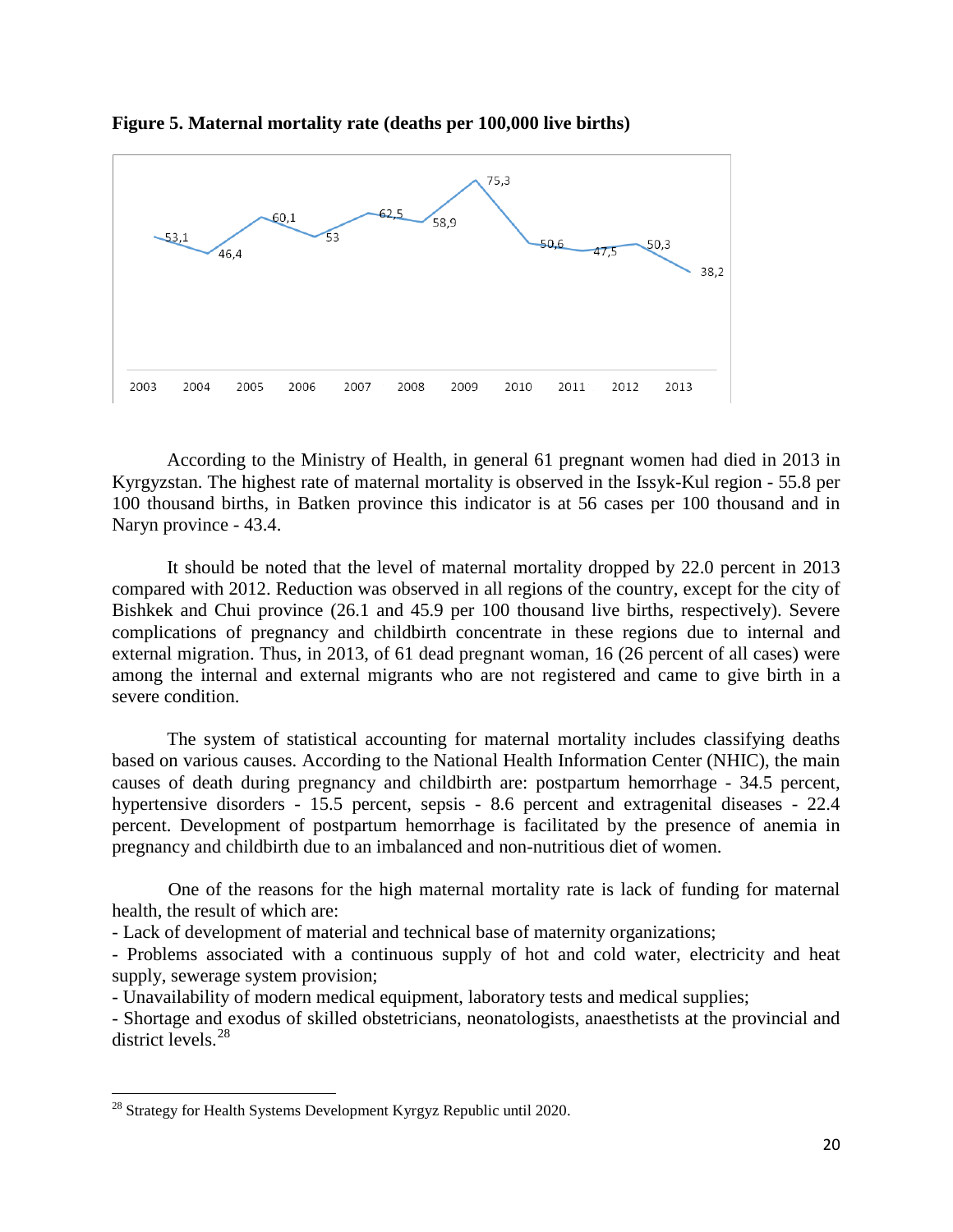Another set of causes of maternal mortality is associated with the presence of certain economic, social and cultural factors:

- The growth of external and internal migration. Pregnant women are not medically observed in the foreign countries where they stay as labor migrants, and come to give birth in their home country on the eve of the birth delivery. In the process of internal migration during pregnancy women change residence a few times and drop out of sight of health workers;

- Low awareness level and low education level of pregnant women and mothers on family planning and pregnancy;

- Low level of nutrition of women.<sup>[29](#page-20-0)</sup>

To solve the problem of maternal mortality, the National Strategy for Reproductive Health in the Kyrgyz Republic for 2006-2015 has been implemented, in which the priorities are: safe motherhood, adolescent reproductive health, cancer of the reproductive system, combating HIV/AIDS, prevention and combating of violence.

A program to improve perinatal care in the country for 2008-2017 was approved in 2008, where a key strategy to reduce the maternal and infant mortality rate is the expansion of effective perinatal care, the principles of regionalization, implementation of protocols and guidelines for obstetrics and neonatology, based on the principles of evidence-based medicine the implementation of which does not require large capital investments and financial costs, but contributes to a significant reduction in infant and child mortality rates. According to the Ministry of Health, coverage of obstetrical organizations by these programs is at 63 percent in the Republic, to date.

The State Guarantees Program (SGP) is annually approved by the government to provide healthcare to the citizens of the Kyrgyz Republic, within the framework of which the provision of care during pregnancy, childbirth, postpartum and to children less than five years of age is free. However, due to the financial gap in SGP, informal payments in the form of the purchase of medicine and payments to medical staff are taking place.<sup>[30](#page-20-1)</sup>

The "comprehensive program to improve nutritional status of children and their mothers" is being implemented since 2009; one of the components of the program is to enrich homemade food with "Gүlazyk" vitamin and mineral supplement throughout the country. The program contains three independent components: nutrition for pregnant women, nutrition for children from 0 to 6 months (exclusive of breastfeeding), meals for children from 6 to 24 months (solid foods and food supplements). The World Bank allocated 1 million U.S. dollars for the implementation of this program.

Within the program, the rules of registration of the population groups with family doctors have been changed in order to guarantee the rights of citizens to access basic primary health care.

<span id="page-20-0"></span><sup>&</sup>lt;sup>29</sup> Report of PM of the KR Niyazalieva D.A. "Maternal Health". First Asian Forum of Parliamentarians on Population, October 30, 2012, [http://www.kenesh.kg/Articles/13440-](http://www.kenesh.kg/Articles/13440-_Doklad_Niyazalievoj_D_A_po_teme_Materinskoe_zdorove_na_Pervom_Aziatskom_forume_parlamentariev_po_narodonaseleniyu.aspx)  $\overline{\phantom{a}}$ 

[\\_Doklad\\_Niyazalievoj\\_D\\_A\\_po\\_teme\\_Materinskoe\\_zdorove\\_na\\_Pervom\\_Aziatskom\\_forume\\_parlamentariev\\_po\\_](http://www.kenesh.kg/Articles/13440-_Doklad_Niyazalievoj_D_A_po_teme_Materinskoe_zdorove_na_Pervom_Aziatskom_forume_parlamentariev_po_narodonaseleniyu.aspx) [narodonaseleniyu.aspx](http://www.kenesh.kg/Articles/13440-_Doklad_Niyazalievoj_D_A_po_teme_Materinskoe_zdorove_na_Pervom_Aziatskom_forume_parlamentariev_po_narodonaseleniyu.aspx)

<span id="page-20-1"></span> $30$  The results of analytical research conducted by the Public Foundation "Health Policy Analysis Center", showed that the financial gap PHG in 2010 increased to 34.8 percent compared to 27.5 percent in 2009.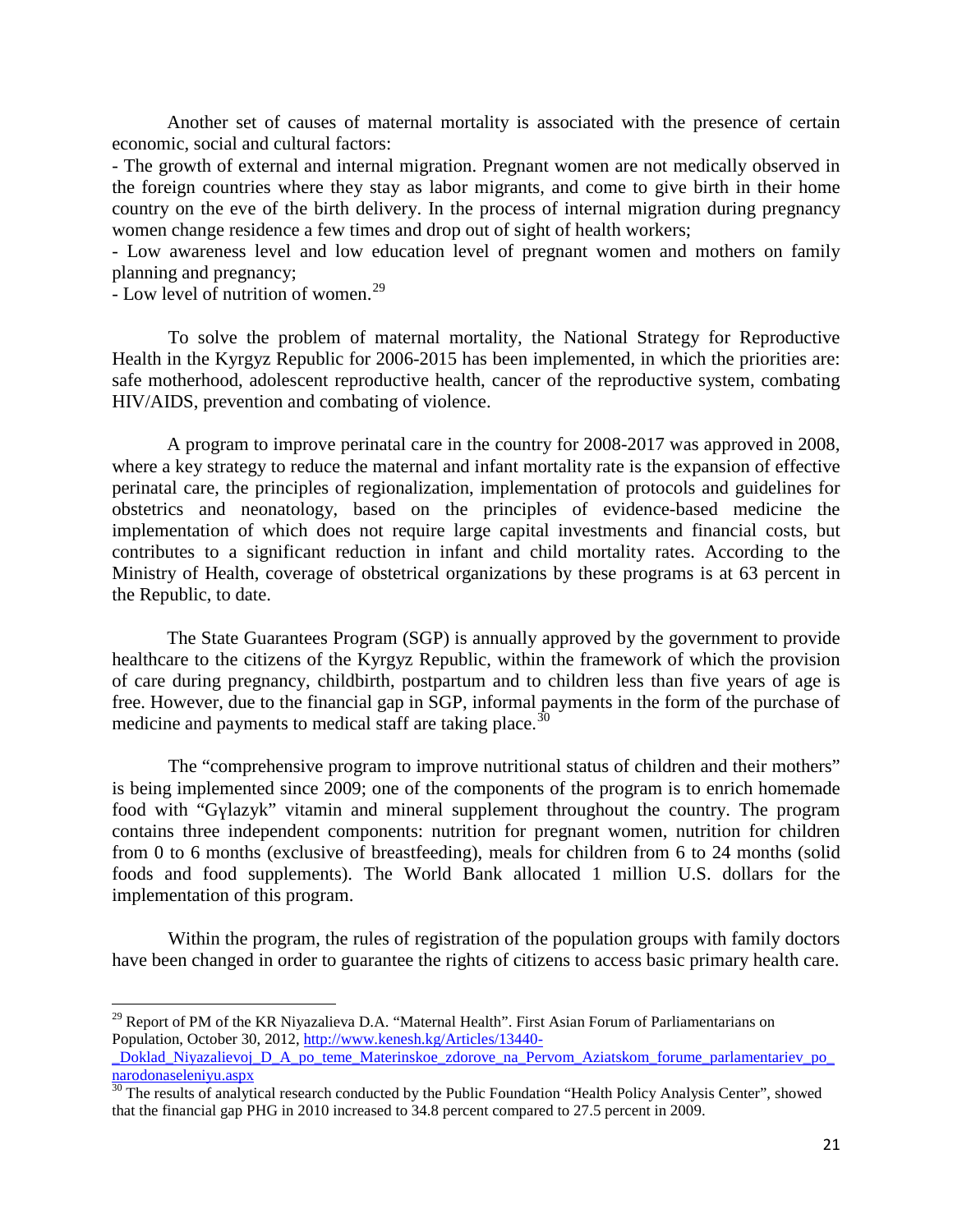The new rules provide that domestic workers, pregnant women, children under five years, people who are in social shelters, nursing homes, orphanages, hostels of educational institutions, private educational schools with accommodation, injecting drug users, commercial sex workers, homeless persons, tuberculosis patients, people living with HIV/AIDS, and persons released from prison are all registered with the medical facility, regardless of residence.<sup>[31](#page-21-0)</sup>

Appropriate measures have been taken on the implementation of resolution #570 of the Government of the KR dated August 16, 2012 "On measures to further encourage physicians working in health care organizations in remote areas, small towns and rural areas of the Kyrgyz Republic". Currently, the program includes 101 physician, of whom 48 people graduated from university in 2013. Furthermore, in order to meet the medical staff needs of health care organizations in remote areas and small towns, tripartite agreements in the framework of the "Doctor's Deposit" are being signed. A total of 130 physicians are covered by this program.

With donor grant funds under the "Manas taalimi" National Health Reform Program of the Kyrgyz Republic, measures are taken to improve the material and technical base of maternity institutions in the Republic. With this in mind, generators and water heaters in the financial equivalent of 150 thousand U.S. dollars and equipment worth 2 million U.S. dollars have been purchased and delivered to all regional maternity hospitals in 2009. A tender was held and a supply of equipment to maternity homes in Bishkek and reanimation mobiles to provide skilled care for pregnant women, new mothers, and newborns in Osh, Jalal-Abad, and Batken provinces, is expected.

A tender was held and development of design and estimate documentation has been initiated for construction of perinatal centers under the *National Centre for Motherhood* in the amount of 10.5 million euros. The German Development and Reconstruction Bank provided financial support for the construction.

The World Bank proposed a project called "Result-based financing of health care organizations", with an operation-results-based payment scheme to the medical staff of maternity hospitals and primary health care facilities in the pilot regions. The size of the grant is 12 million U.S. dollars. The pre-pilot phase of this project started in early 2014.

A "safe motherhood" campaign, which deals with the danger signs during pregnancy, childbirth and the postpartum period, has been carried out since 1998 to raise awareness of pregnant women, mothers and children under five years of age.

A moratorium on administrative punishment of health workers in the case of high levels of maternal and infant mortality rates (e.g., annual number of non-registration of maternal deaths reached up to 10 cases) came into action in June 2008. A confidential investigation of maternal deaths was carried out in the country. The Ministry of Health is preparing a public report about the causes of maternal mortality and ways to reduce maternal mortality rates.

 $\overline{\phantom{a}}$ 

<span id="page-21-0"></span><sup>&</sup>lt;sup>31</sup> Joint Order: #358 of the Ministry of Health on 26 June 2013, and Mandatory Health Insurance Fund (HIF) under the Government order #126 on June 26, 2013 "On Approval of the Rules of Registry of the population of the Kyrgyz Republic to groups of family doctors".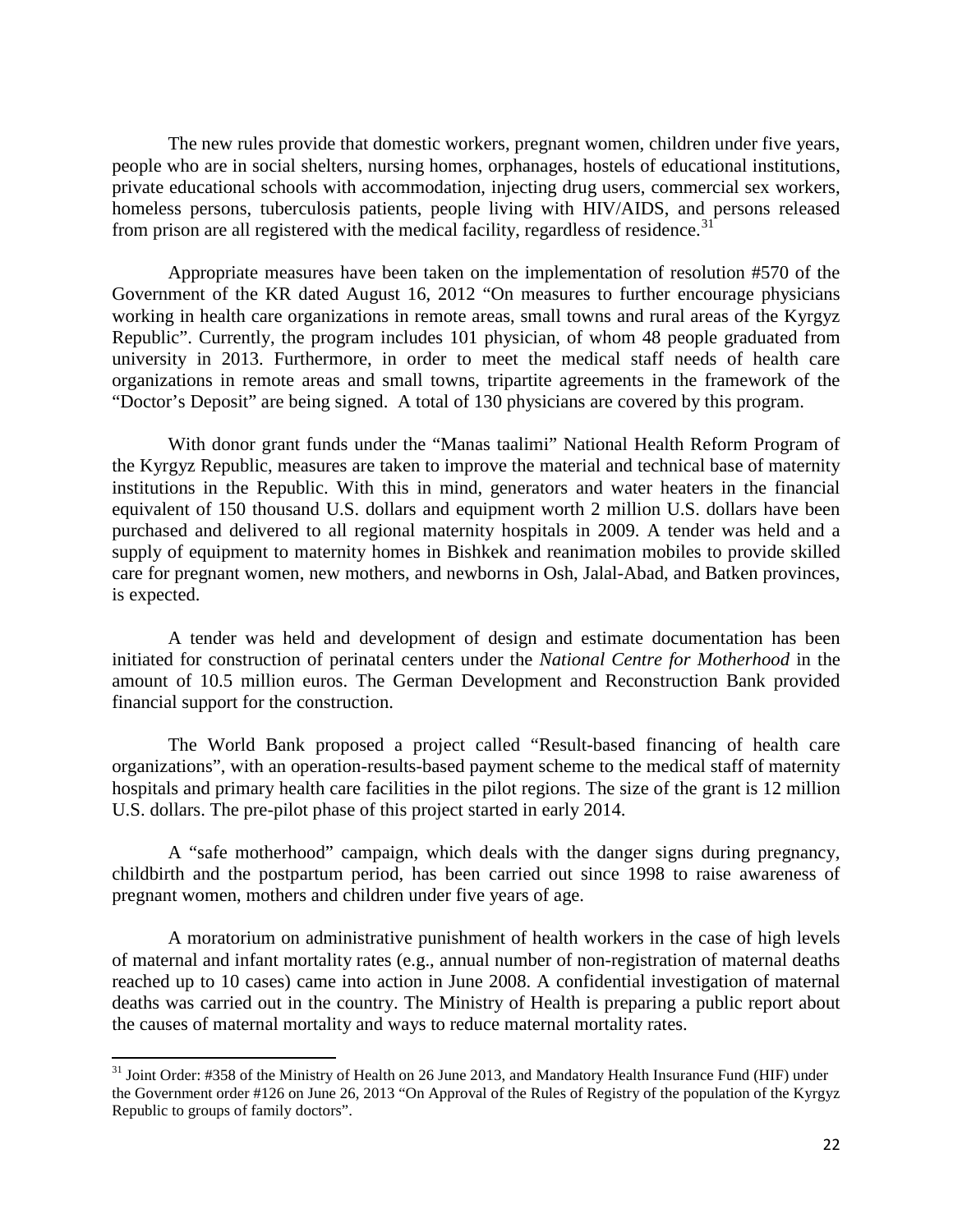#### *Spread of cancer in women*

In general, the situation with cancer in the Republic remains unsatisfactory. In 2012 the incidence of malignant neoplasms per 100 thousand population increased by 9.6 percent compared to 2008. Women made-up 65.7 percent in the number of cases in the age group 15-19. In the age group 20-39, this ratio changes dramatically, women make-up 72.95 percent of the number of cases in this age group. $32$ 

The most common forms of cancer among women are breast cancer (Figure 6) and cervical cancer (Figure 7). It should also be noted that in the absence of early diagnosis programs, the illness is registered mainly in cases when patients turn to specialists for medical help.

Breast cancer has the second most widespread incidence among cancers in the Kyrgyz Republic. Five-year survival indicators remain low (41.3 percent). In the total mortality rate in the country, breast cancer was third highest.

# **Figure 6. Morbidity, mortality, negligence, and one-year mortality rate in breast cancer, 2010-2013.**



Source: State Medical Information Center, 2013, the department of epidemiology and prevention of malignant tumors of the National Oncology Center.

Cervical cancer has the fourth most widespread incidence of cancer in the Kyrgyz Republic. Low levels of the five-year survival rate are also observed (39.7 percent) and a decline of this indicator is observed in the dynamics. The peak incidence of breast cancer accounts for the most socially active age groups 40-49 and 50-59 years of age.

<span id="page-22-0"></span><sup>&</sup>lt;sup>32</sup> NSC Data Collection, 2013, p. 63.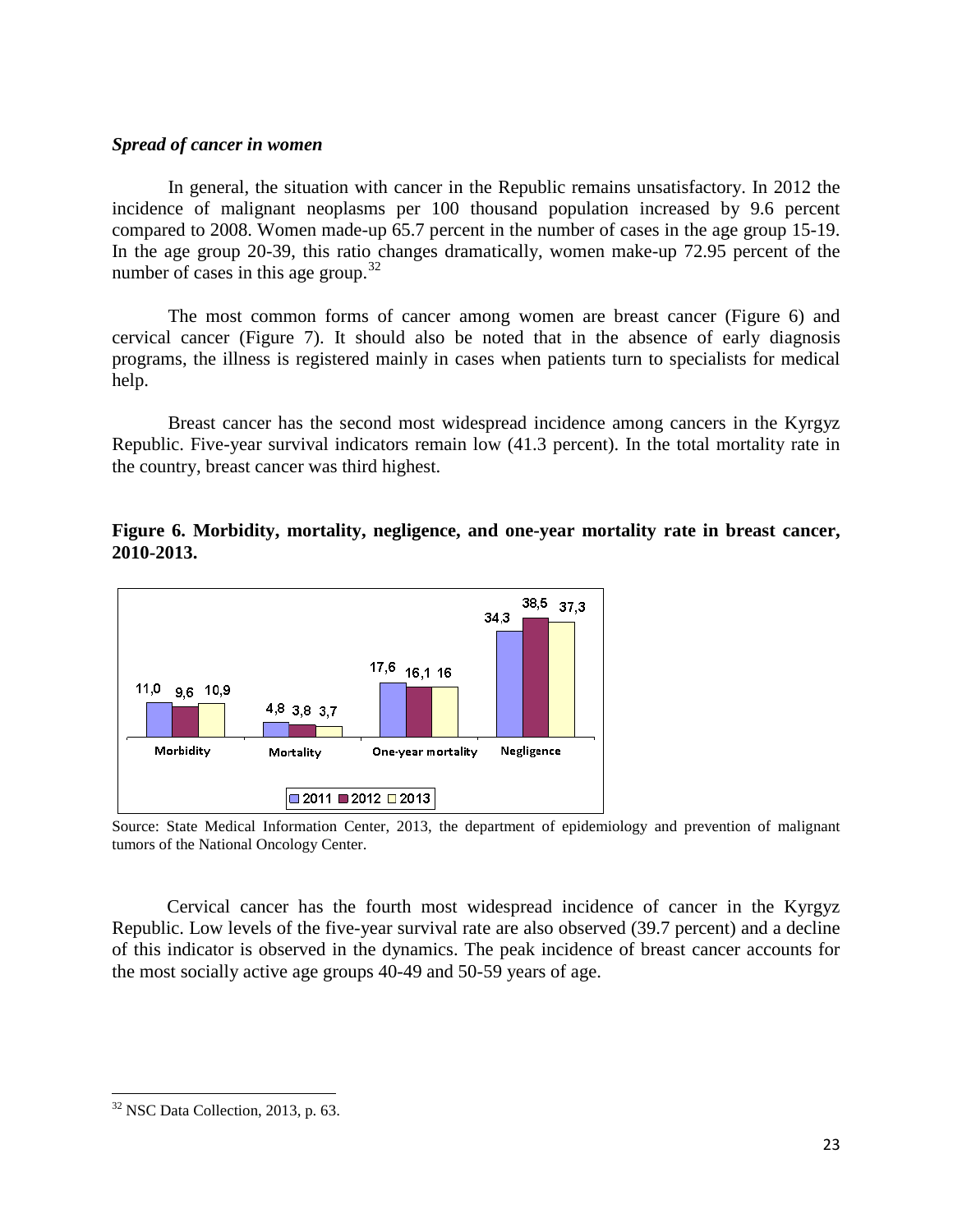**Figure 7. Morbidity, mortality, neglect and one-year mortality rates in cervical cancer, 2011-2013.**



Source: State Medical Information Center, 2013, the department of epidemiology and prevention of malignant tumors of the National Oncology Center.

Given the high rates of morbidity, mortality and negligence of breast cancer, the absence of mass prevention and diagnosis of precancerous and inflammatory breast disease, low awareness among population and lack of alertness among oncology physicians at all levels, the Breast Cancer Center (BCC) under the National Oncology Center was established in 2006.<sup>[33](#page-23-0)</sup>

To ensure the availability of medical services, open door days have been held at the medical centers for women every three months since 2012. Within the framework of this event, self-examination trainings, and physical and ultrasound breast examinations are conducted. All clinical and instrumental methods of research are carried out free of charge.

As part of the "National Strategy for Reproductive Health in the Kyrgyz Republic until 2015", as well as to improve the treatment and preventive care for patients with breast cancer, the National Conference "Modern aspects of diagnosis and treatment of breast cancer" was held in 2009, and in 2013 there occurred a National Forum "Consolidation of efforts to solve the problem of breast cancer".

# **2.4 Human rights and women's and girls' access to justice**

The Kyrgyz Republic proclaimed human rights and freedoms as absolute and inalienable regardless of sex, race, language, disability, ethnicity, religion, age, political or other beliefs, education, origin, property, birth or other status, and other factors that determine the appropriate actions of all public authorities in the legislative and executive branches of government, as well as local authorities. Having one of the most progressive bodies of legislation in the field of human rights and gender equality in the countries of the Commonwealth of Independent States, Kyrgyz Republic has demonstrated its commitment to the fundamental principles of equality between men and women.

<span id="page-23-0"></span><sup>33</sup> MOH Order number 530 of September 26, 2006.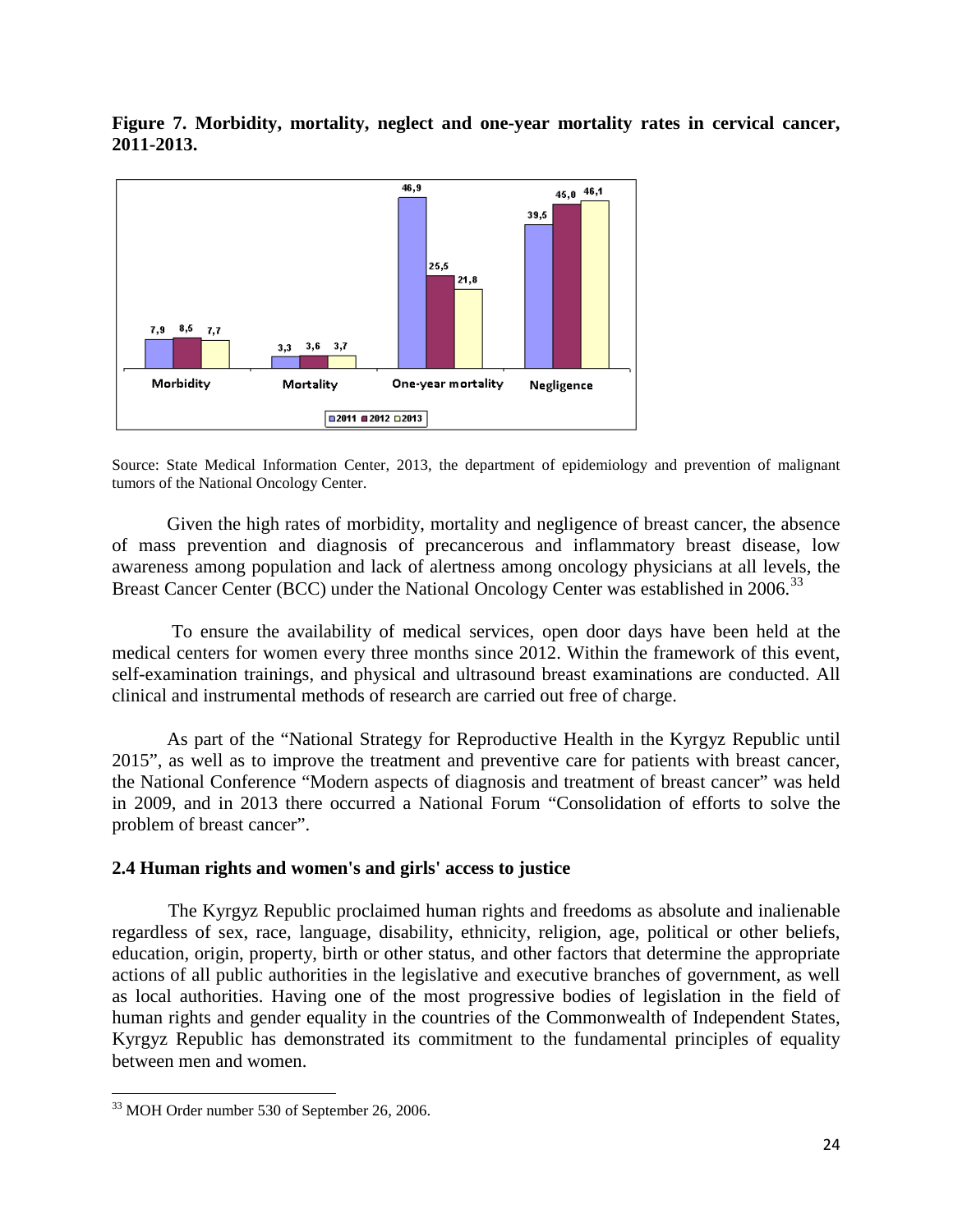A key task in the implementation of the country's commitments is practical implementation of the human rights of women. According to the National Strategy for Achieving Gender Equality, one of the most pressing problems in this area is access to justice for women. Access to justice in cases of domestic violence, sexual violence and abduction of women for forced marriage, particularly among rural women and girls, require special attention from the State.

For more than 10 years Kyrgyzstan has had the Law "On social and legal protection from domestic violence," which aims to create a social and legal system for the protection of life and health from domestic violence and provide protection to victims of domestic violence, based on compliance with international standards in the field of human rights.

#### **Violence against women**

Domestic violence is a common form of violence against women in Kyrgyzstan. As shown in Figure 9, the number of recorded acts of domestic violence is generally growing. The number of reported cases of physical violence has increased by more than 30 percent for 2009 through 2013.



**Figure 9. Number of registered facts of domestic violence**

Various groups of people: women, men, the elderly and children, are exposed to domestic violence. However, women are victims of domestic violence in most cases. Thus, the proportion of women victims of domestic violence is almost 90 percent. However, as shown by the data presented in the figure below, compared with 2009 the number of men affected by domestic violence has increased by more than 60 percent (Figure 10).

Source: NSC, MIA (data for 2013)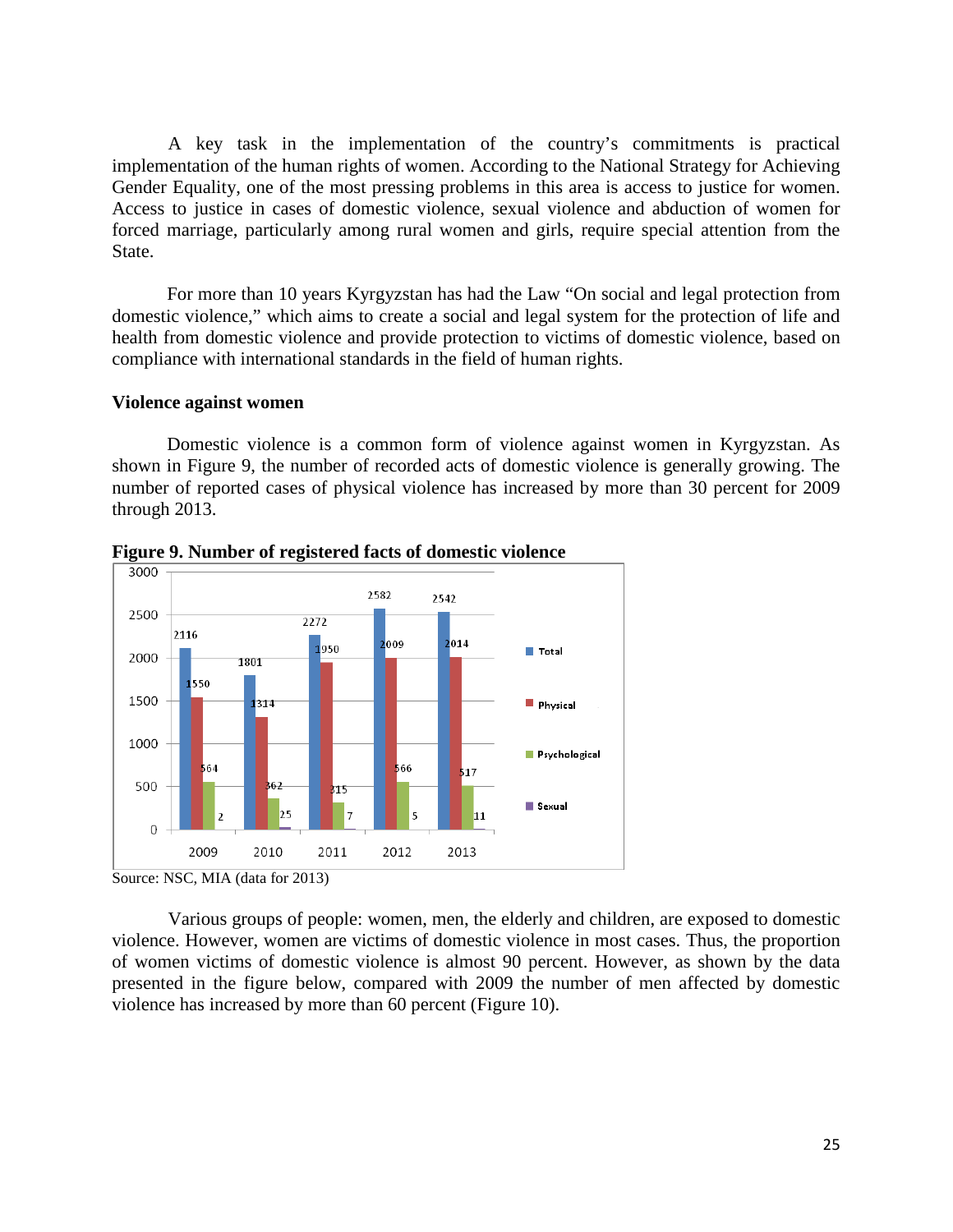#### **Figure 10. Victims of domestic violence**



Source: NSC and MIA of the KR (data for 2013)

According to the experts, the increased vulnerability of young women is a result of early and unregistered marriages. It is not possible to statistically confirm these statements. Although data from the last census carried out in 2009 shows that the age of marriage in Kyrgyzstan remains relatively "young", the frequency of marriages of women younger than 20 decreased by more than two times compared with data from the previous census of 1999.<sup>[34](#page-25-0)</sup>

At the same time, as noted above, it is necessary to take into account a steady rise in the number of births by women aged 15-19 years as compared with the general decline in the birth rate in the country. As a result of early motherhood, this category of women faces problems of limited access to basic education and is exposed to a high risk of family violence. Also, during the national consultations on the draft of this review, a high probability of violence against women (representatives of groups such as migrant women, women with disabilities, sex workers and LBT) was noted.

In general, the evaluation of the scale of the problem of domestic violence is complicated due to data limitations. The State recognizes that the availability of reliable statistics on domestic violence is an important component in addressing the problem. However, the existing systems for collecting data on violence against women and domestic violence need to be improved (for more on the development of gender statistics, see section 3).

It should be noted that the problem of domestic violence has been studied in the framework of the 2012 Demographic and Health Survey in Kyrgyzstan (DHSK). The results show that 23 percent of all women aged 15-49 have experienced physical violence at least twice since 15 years of age, and 13 percent - during the last 12 months. Among women (who are married or had been married) survivors of physical or sexual abuse inflicted by husbands, more than half (56 percent) stated that they had received physical injuries. Only two out of five women sought help after they have experienced physical or sexual violence.<sup>[35](#page-25-1)</sup>

<span id="page-25-0"></span><sup>&</sup>lt;sup>34</sup> Population of Kyrgyzstan at the beginning of the 21st century. Bishkek, 2011.<br><sup>35</sup> DHSK 2012, p. 271.

<span id="page-25-1"></span>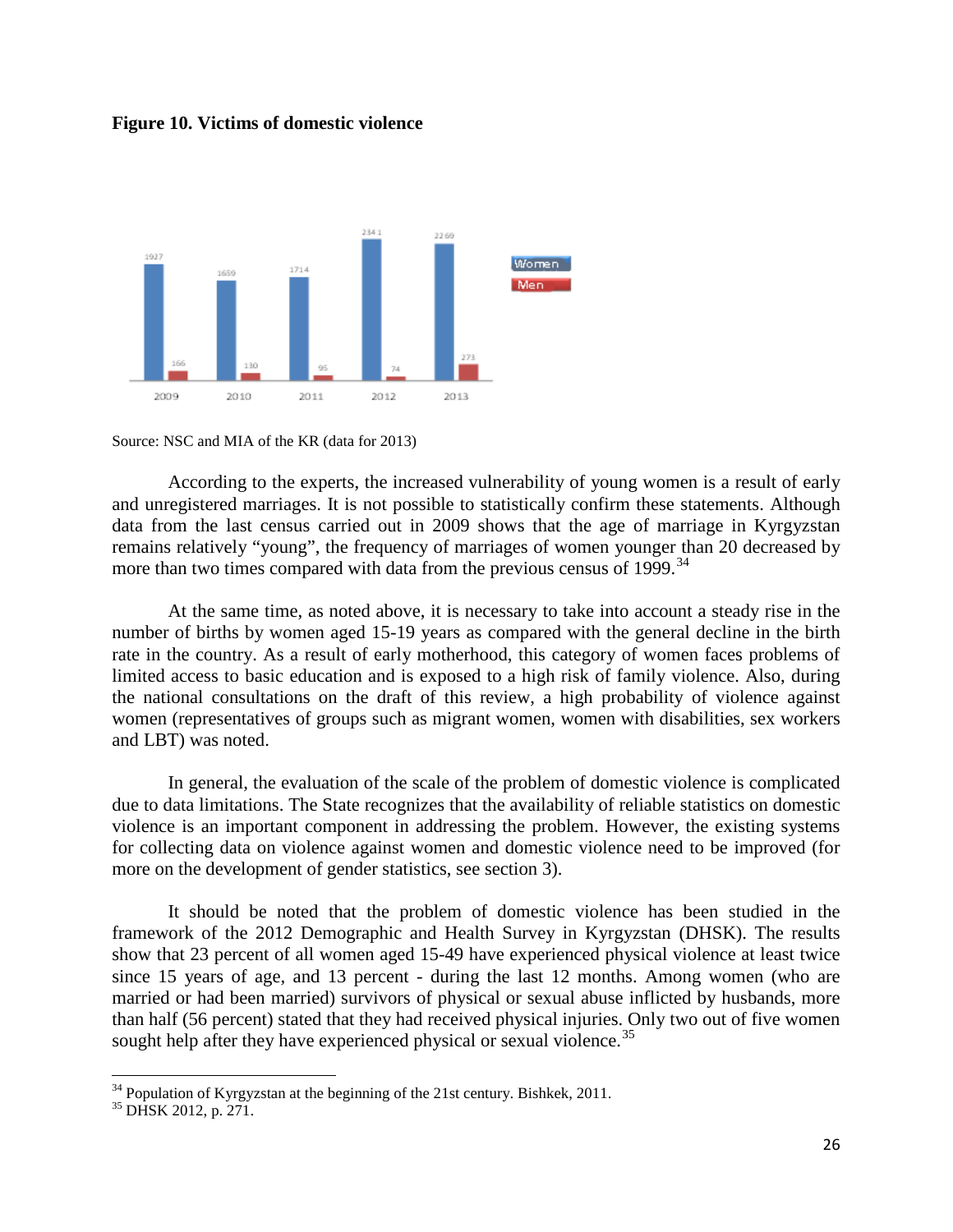The low number of requests of women for help in cases of violence is an indicator of the lack of access to justice. Young women and girls living in rural areas are one of the most vulnerable groups in terms of access to justice. Referring back to the DHSK 2012 data, we can see that women in the age group 15 to 19 years (62 percent) dominate among those who have never asked for help and never told anyone about domestic violence. Also, rural women are less likely to seek help than urban women  $(30 \text{ percent vs. } 44.7 \text{ percent})$ .<sup>[36](#page-26-0)</sup> According to other studies additional factors that determine the vulnerability of women in this category are the lack of identity documents, and low confidence and a sense of fear among women and girls with respect to law enforcement.<sup>[37](#page-26-1)</sup>

Over 7000 annual domestic violence visits are performed by internal affairs bodies. If we compare this indicator with indicators presented in Figure 11, it can be seen that only 30 percent of cases are recorded as instances of domestic violence. Of them, in only about 50 percent of cases do the perpetrators receive various measures of administrative and criminal liability.



**Figure 11. Ratio of registered domestic violence cases to the number of different types of liability**

Source: NSC

The Law "On social and legal protection from domestic violence" has been active for over 10 years in the Kyrgyz Republic. The law aims to create a social and legal system for the protection of life and health from family violence and provide protection to victims of domestic violence, based on compliance with international standards in the field of human rights.

<span id="page-26-0"></span><sup>&</sup>lt;sup>36</sup> Ibid, p. 290.

<span id="page-26-1"></span> $37$  Equality before the Law: Access to Justice "Problems of documenting rural women of Kyrgyzstan", "Adilet" Legal Clinic, 2012.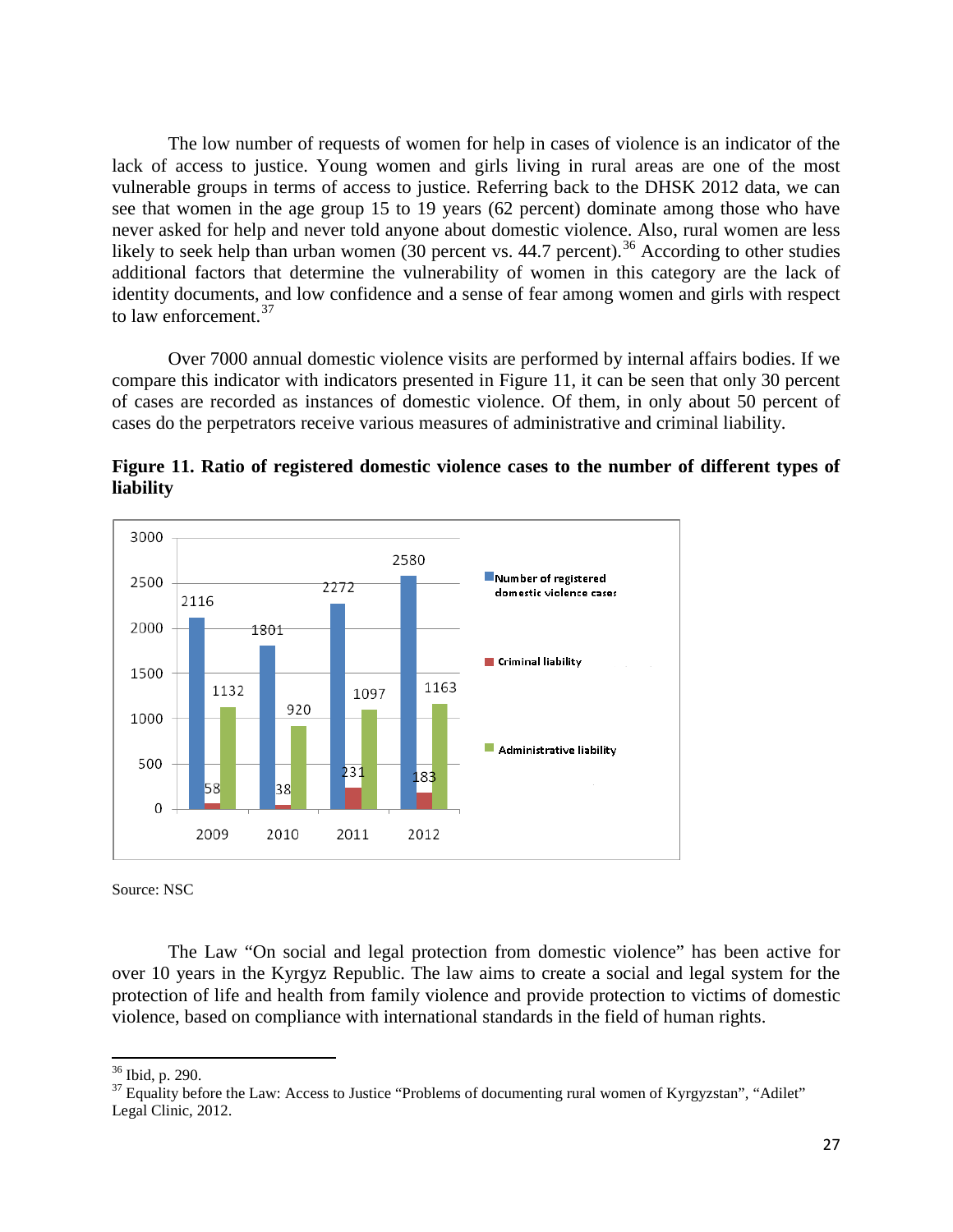One of the main mechanisms of protection provided by this law is a temporary restraining order and protective court order. Thus, for the period from 2009 to 2013, 10,418 temporary protection orders were issued, including 9,967 to men, which is 95.7 percent of the total number of warrants issued, and 440 temporary protection orders (4.2 percent) to women. At the same time, the experience of the law showed that the norms and mechanisms embodied in it are inadequate and imperfect. The key problem is lack of a comprehensive assistance system to victims and lack of violent behavior reduction system (services, prevention).

In order to improve the mechanisms for preventing and combating domestic violence cases, a set of special amendments to the legislation on administrative responsibility was developed and adopted, providing detention of persons who have committed domestic violence and the use of administrative detention against them for up to 5 days (Article 66-3 of the Administrative Responsibility Code of the Kyrgyz Republic).

It should also be noted that in order to highlight prevention of violence the Ministry of Internal Affairs opened a section on its website "on police protection from domestic violence", and "I am your district sheriff", which provide information on the regulatory framework governing the protection from domestic and gender-based violence, and information on the procedure of turning for help to police.

To strengthen interagency cooperation and coordination of activities to combat violence, close cooperation with non-government agencies and international organizations was established. On this basis, measures are taken for creation of mechanisms of cooperation between the parties involved in the implementation of the law: subordinate territorial structures, in particular the Departments of Internal Affairs, local territorial administrations, health and social services.

In order to improve the rules of the Law of the Kyrgyz Republic "On social and legal protection from domestic violence", in December 2013 the Government of the Kyrgyz Republic issued decree #527 on establishment of an interdepartmental commission of heads of ministries and departments. Currently, a new law, "On social and legal protection and protection from domestic violence", is being drafted and the bill is being negotiated with appropriate ministries and departments.

Prevention of violence against minors is an important objective of a policy to combat domestic violence. Inspections are carried out by Internal Affairs Juvenile Departments (hereinafter referred to as IAJD) and this is an important step towards timely detection of disadvantaged families and implementation of appropriate preventive measures. The education system has intensified cooperation with Internal Affairs Bodies. Lessons on domestic violence, public hearings on the problems of family violence and child abuse, with participation of parents and community representatives, are regularly held in secondary schools. Since 2010, all schools of the country have social workers among the staff, who are responsible for identifying cases of family violence. "Social passports", which contain a plan of individual work with the child, are instituted for each child at risk.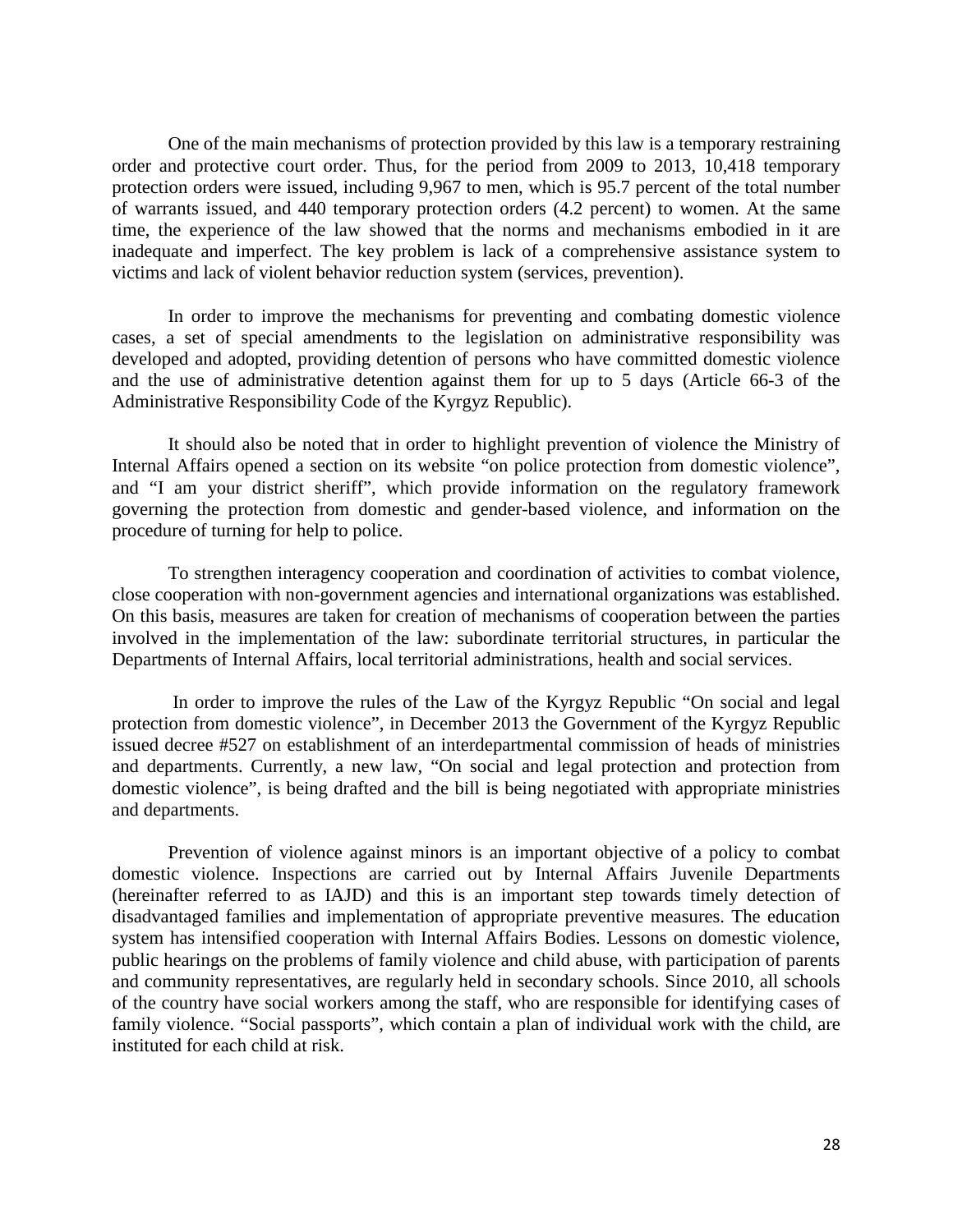In 2009, a sector for monitoring and analysis of protection against domestic violence and gender discrimination was established within the Office of the Ombudsman of the Kyrgyz Republic, which was transformed into a department (service) for protection against domestic violence and gender discrimination in 2013. This department aims to analyze and monitor the incoming applications from citizens of the Kyrgyz Republic, and to research features and trends of domestic violence and gender discrimination.

The Office of the Ombudsman of the Kyrgyz Republic prepared two special reports on violence against women and domestic violence: "Problems of compliance to protect the rights of women from domestic violence" 2011-2012 and "Assessing economic damages in domestic violence cases" in 2014. The reports were presented in the Jogorku Kenesh (Parliament) of the Kyrgyz Republic and resulted in discussion, analysis of problems and recommendations for their resolution.

There are 13 public crisis centers to assist the victims of violence in the Republic. At the crisis centers there are various programs that offer a wide range of services for social support. Almost all centers provide psychological rehabilitation, legal assistance (advice, representation in court, assistance in drafting pleadings and document restoration, etc.), as well as medical advice. There are special hotlines; material support and employment assistance are offered wherever possible. On the premises of some centers there are shelters where victims of domestic violence can get temporary safe housing. Every year about 10 thousand women are turning for help to crisis centers, internal affairs bodies and courts of elders regarding the issues of domestic and gender violence.

Through local budgets, the State is co-financing one crisis center - "Sezim" Crisis Center in Bishkek. Through a system of State Social Order from the State budget, the above mentioned center in 2012 received 443.0 thousand soms, and in 2013 - 296.8 thousand soms.

It should be noted that the Ministry of Social Development of the Kyrgyz Republic holds an annual design competition among NGOs and CBOs through the mechanism of the State Social Order. In 2013, PF "House of Peace" allocated 797.3 thousand soms for the prevention of domestic violence and establishment of a crisis center for families, including men in difficult situations. Figure 12 shows the total resources allocated from the national budget for the implementation of State Social Order by the Ministry of Social Development of the Kyrgyz Republic from 2009 to 2013.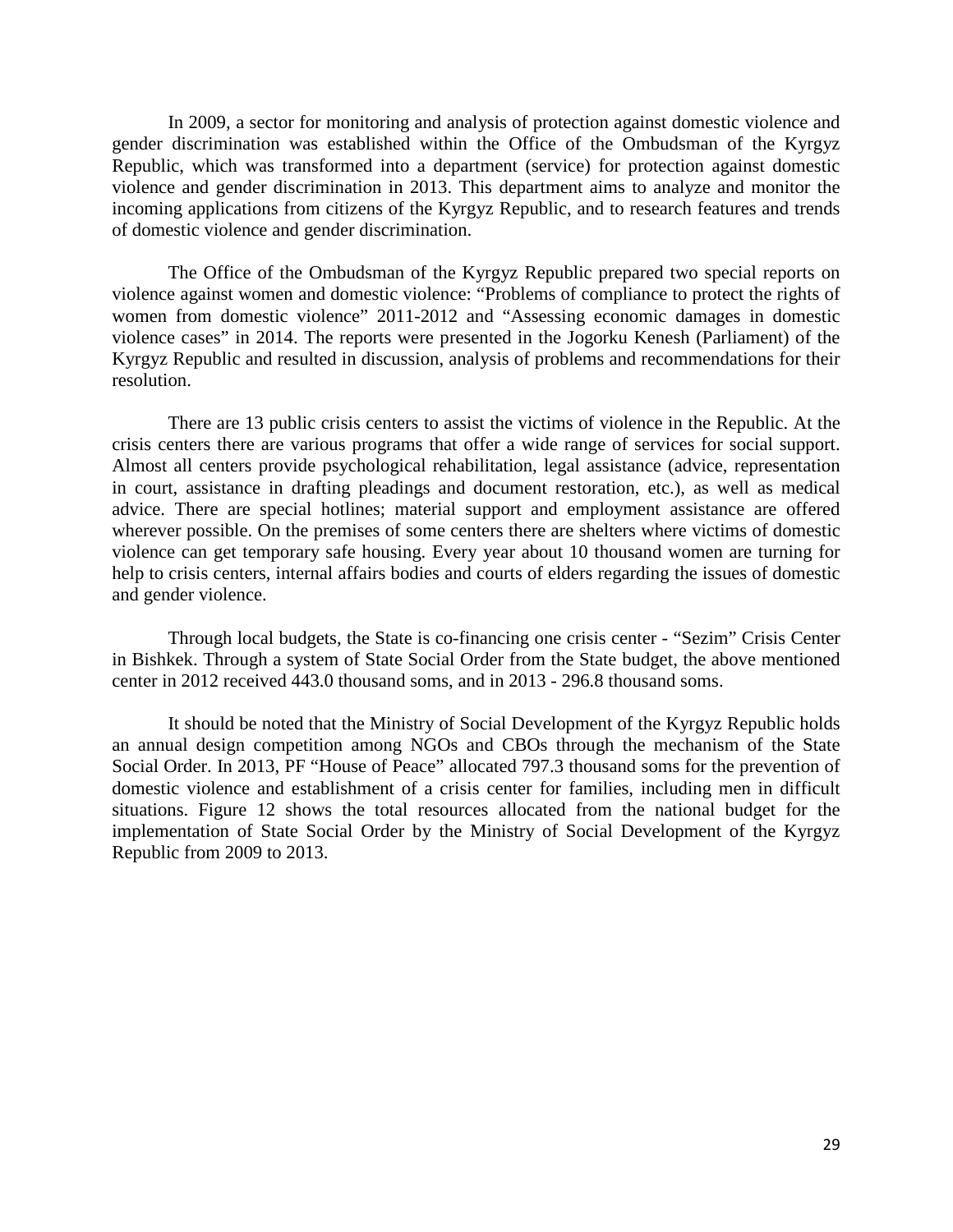

**Figure 12. Expenditures from the State budget for the implementation of State Social Order (in million soms)**

Source: MSD of the KR

#### *Sexual violence against women and minors*

Among the types of violence against women, particularly alarming are instances of sexual violence against women and children. Thus, according to data for 2012 the number of reported rapes of minors increased compared to 2011 from 50 to 81 cases, and number of sexual assaults against minors increased from 11 to 25 cases.

Sex labor trafficking is also a problem. Underage girls and women from Kyrgyzstan are attracted and forced into sexual labor under the guise of being hired as nannies, maids, waitresses, kitchen workers and workers in other spheres. This causes an increase in infectious diseases, unplanned pregnancy, the growing number of orphans, as well as an increase in the number of abortions, thereby damaging women's reproductive health.

In order to strengthen work to combat human trafficking, in 2011 the Ministry of Internal Affairs established an interdepartmental working group for the period of 2012-2015. The Ministry of Internal Affairs and the UNODC (United Nations Office on Drugs and Crime) created a draft project "Assessment of the legislation of the Kyrgyz Republic and identification of needs of law enforcement officials, prosecutors and judges in training programs in the field of combating human trafficking". In order to bring the national legislation of the Kyrgyz Republic into compliance with international obligations, as well as reinforcing criminal liability for human trafficking, the Criminal Code tightened the minimum sentence for the crime by increasing the term of imprisonment from three to five years (Article 124 of the Criminal Code "Human Trafficking").

A Department to combat trafficking in persons and offenses against public morality, which aims to prevent sexual slavery and trafficking of women, was established within the Ministry of Internal Affairs in 2013.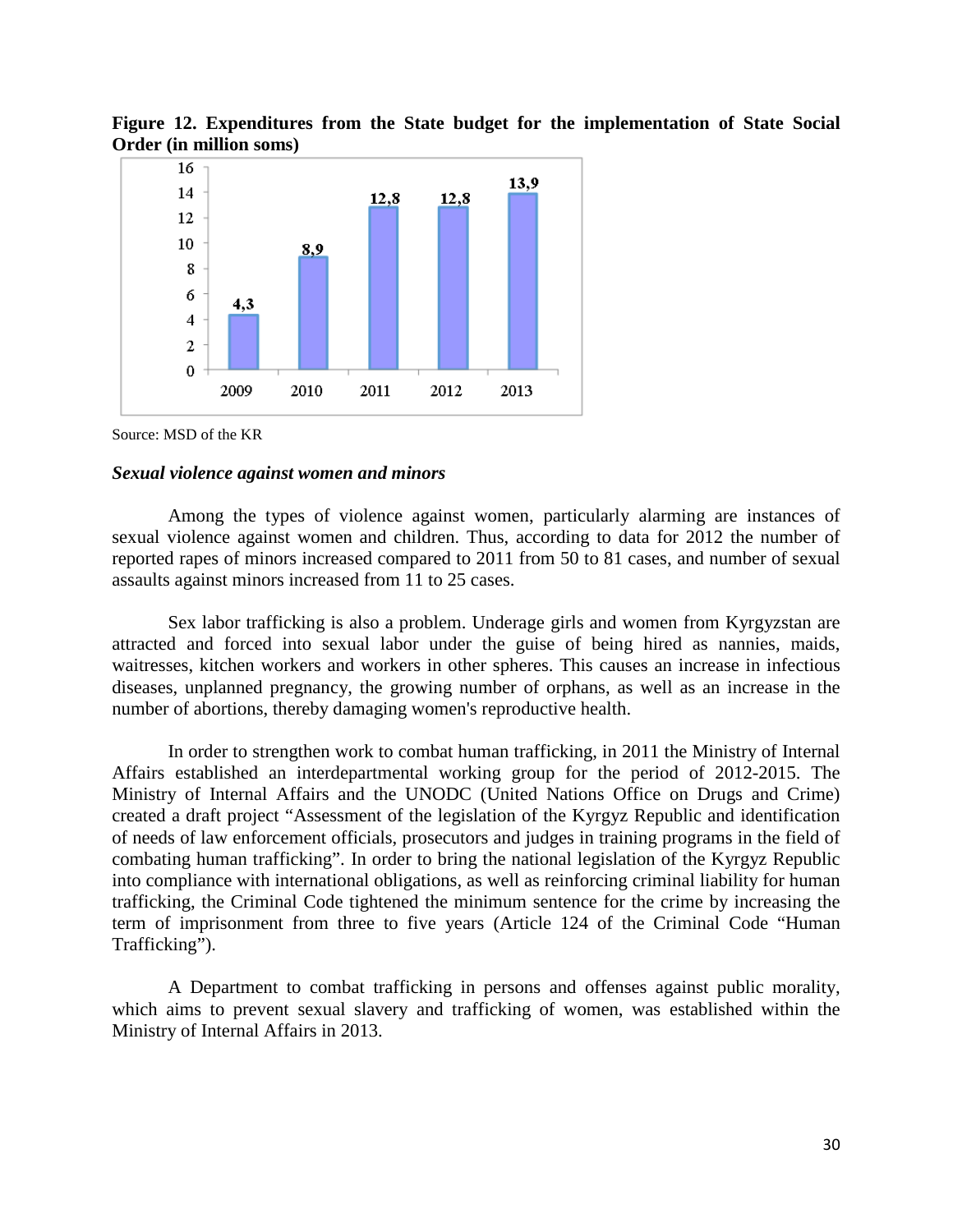#### *Spread of practice of abduction of women for forced marriages*

According to research, 60 percent of marriages in the countryside in mono-ethnic areas are accomplished through bride kidnapping (ala kachuu), of which two thirds are performed without the consent of the girl.

As was mentioned in the previous sections, in order to solve this problem, the Government of the Kyrgyz Republic and the Kyrgyz Parliament adopted measures to eliminate discrimination by amending the Criminal Code of the Kyrgyz Republic and reinforcing liability for the abduction of women for forced marriage ("bride kidnapping"). These changes are aimed at eliminating discriminatory provisions, bringing criminal law into conformity with the Constitution of the Kyrgyz Republic and international norms, respect for gender equality, equating criminal liability for the abduction of women for marriage against their will with criminal liability for kidnapping.

In 2012, in order to prevent bride kidnapping, the Ministry of Internal Affairs of the Kyrgyz Republic developed a Memorandum of Cooperation between the Akyikatchy (the Ombudsman) of the Kyrgyz Republic, the Ministry of Youth, Labor and Employment of the Kyrgyz Republic, the Ministry of Education and Science of the Kyrgyz Republic, and the Ministry of Health, to develop and implement the initiatives of the Akyikatchy (the Ombudsman) of the Kyrgyz Republic – "2012 – the year of the fight against the abduction of women for marriage against their will and violence against women."

In general, according to the National Strategy on achieving Gender Equality by 2020, institutional and procedural changes in the field of women's and girls' access to justice will be demonstrated in the functioning of the development of integrated services for victims of violence against women.

### **2.5 Women's participation in policy making bodies and in the decision-making processes**

In connections with achieving gender parity and expansion of women's political participation in decision-making processes, the development of gender-oriented employment policy in State and municipal services is an international and national obligation of the Kyrgyz Republic. This area is one of the main indicators of progress in the democratic development of society, focused on upholding the equality of rights and human capabilities.

The Kyrgyz Republic was one of the first post-Soviet states to adopt the Law "On State Guarantees of gender equality" in 2003, which established a mandate to form central governmental bodies by fulfilling certain requirements in terms of quotas for women.

A significant step in strengthening women's political participation was introduction of mandatory quotas in the electoral legislation in 2007 for under-represented groups on party lists, forming the country's Parliament. The quota principle establishes that the representation of the same sex should not exceed 70 percent, while the order in the priority list of candidates should not exceed three positions. This had a dramatic effect after the completely male composition of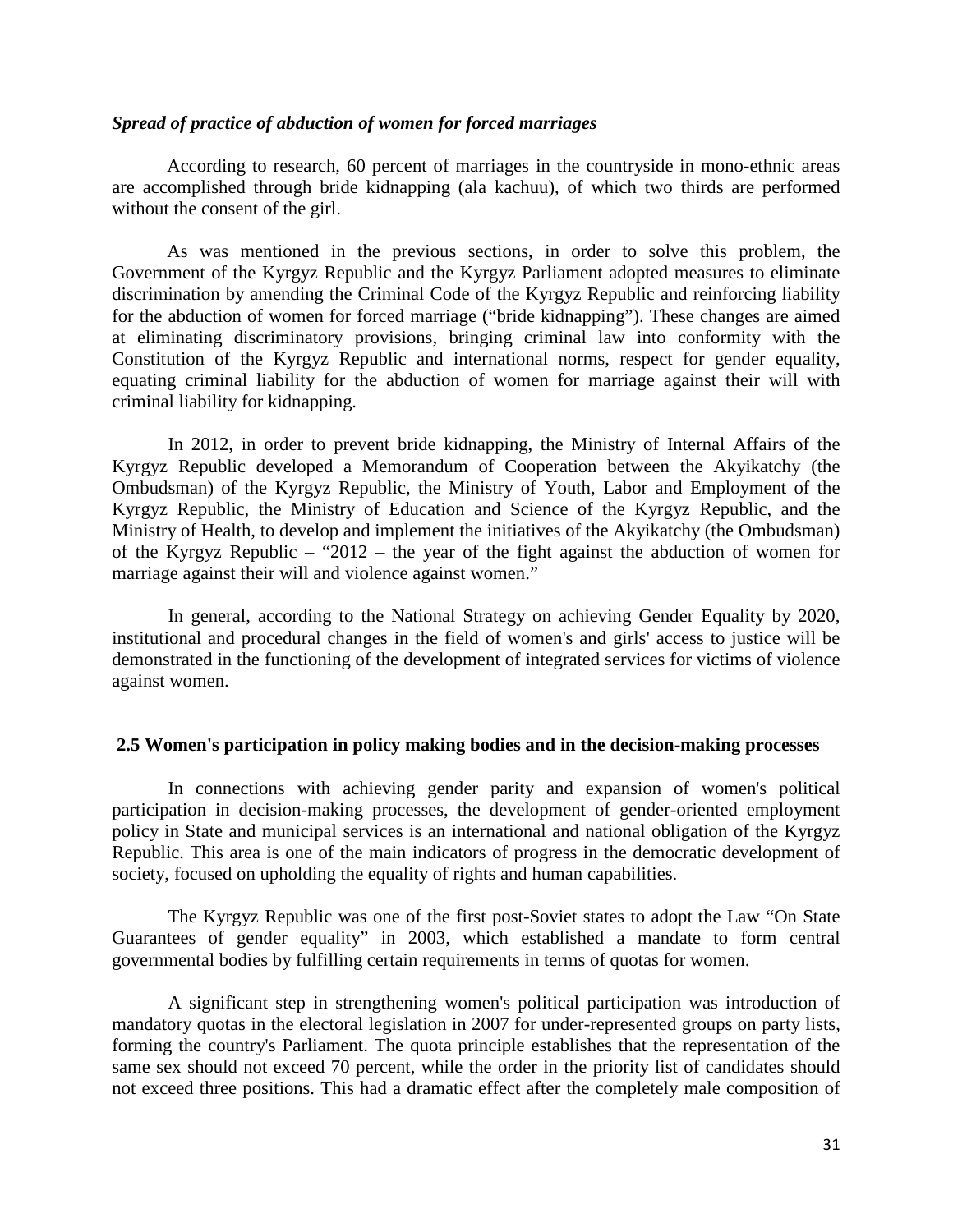the Kyrgyz Parliament elected in 2005; women, ethnic groups, and youth were subsequently represented in the Parliament.

As shown in Figure 13, despite a slight decline in the proportion of women in the Parliament of the fifth convocation, critical representation of both sexes is provided by the electoral system.



An important stage in the expansion of women's political participation in the government, at the decision-making level, was the adoption in 2008 of a new edition of the Law "On State Guarantees of Equal Rights and Equal Opportunities for Men and Women." Specific mechanisms to ensure gender equality at the decision-making levels in the legislative, executive and judicial branches of government were identified. Specifically, the guarantees of equal rights and opportunities in public service are provided through the mechanism of equal competitive selection, and forbidding a tender announcement for one specific sex. The new Constitution of the Kyrgyz Republic (2010) consolidated the rules prohibiting discrimination and equal opportunities for women in elected bodies in State and municipal service.

Due to the implementation of the provisions of the above mentioned law, in 2014 the representation of women among the judges of the Supreme Court of the Kyrgyz Republic has reached 60 percent, in the Office of the Ombudsman - 50 percent, among the members of the Central Commission on Elections and Referendums of the Kyrgyz Republic and in the Accounts Chamber of the Kyrgyz Republic - 33.3 percent.

Special measures to support women's political participation at the local level have been enshrined in the Law #98 of the Kyrgyz Republic "On elections of local councils" of July 14, 2011. When forming the lists of candidates for district and city councils, political parties and groups of voters are required to take into account the representation of not more than 70 percent of the same sex, and the difference in priority lists of women and men candidates nominated by a political party or a group of voters should not exceed two positions. However, the practice of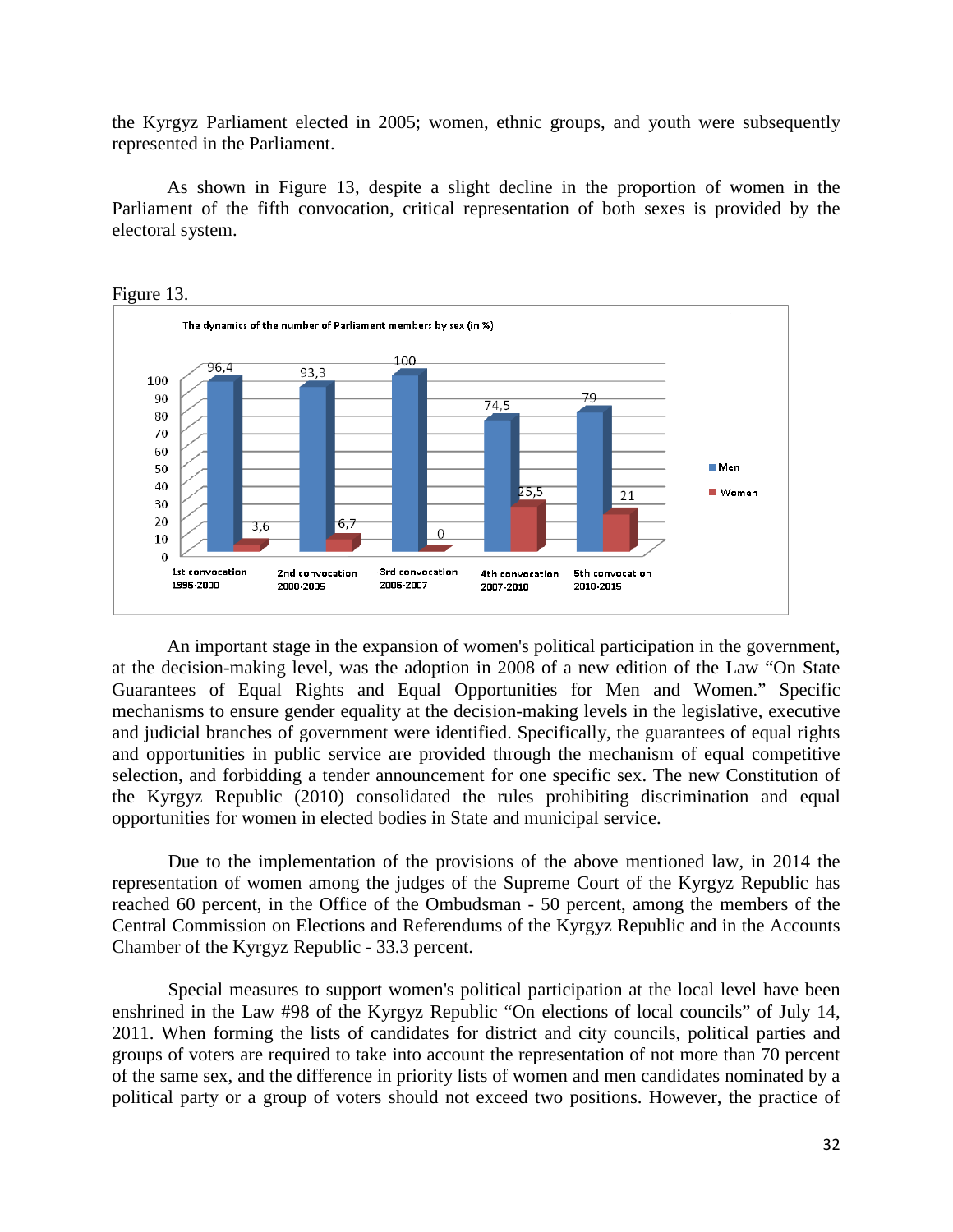local elections showed that at the stage of entering the local authorities, the parties change lists and do not provide the required representation of women.

It is important to note that there are new negative developments in the issue of political advancement of women at the local level. The Law of the Kyrgyz Republic "On Local Self-Government" and the Law of the Kyrgyz Republic "On the Status of Deputies of the Local Council" include provisions that will close the road for almost all active women in the next elections. Active involvement of women from the health and education sectors in the process of their nomination for candidates is now limited by changes in the law that makes combining the mandate of the deputy of the local council with leadership positions in municipal and State authorities impossible.

In general, representation of women among the deputies of local councils in 2012 was only 16 percent, or 1,326 women against 6,753 men (for comparison: in the composition of representative bodies of local self-government in 2006, the proportion of women MPs was 19.1 percent, and of men - 80.9 percent).

In accordance with the law and the existing management practices, political parties are a springboard for entry and promotion of authority into the political decision-making level. Absence within these institutions (political parties) of fixed regulatory mechanisms to promote gender equality leads to a very low level of women's representation.



#### **Figure 14.**

As shown in Figure 14, the proportion of women among the heads of Ail Okmoty does not exceed 5 percent, and only on January 1, 2014 this indicator increased by 0.6 percentage points compared to the year of 2013 – out of 453 heads of Ail Okmoty, 24 were women. The national level of participation of women in government as a whole is also showing a negative trend. (Figure 15)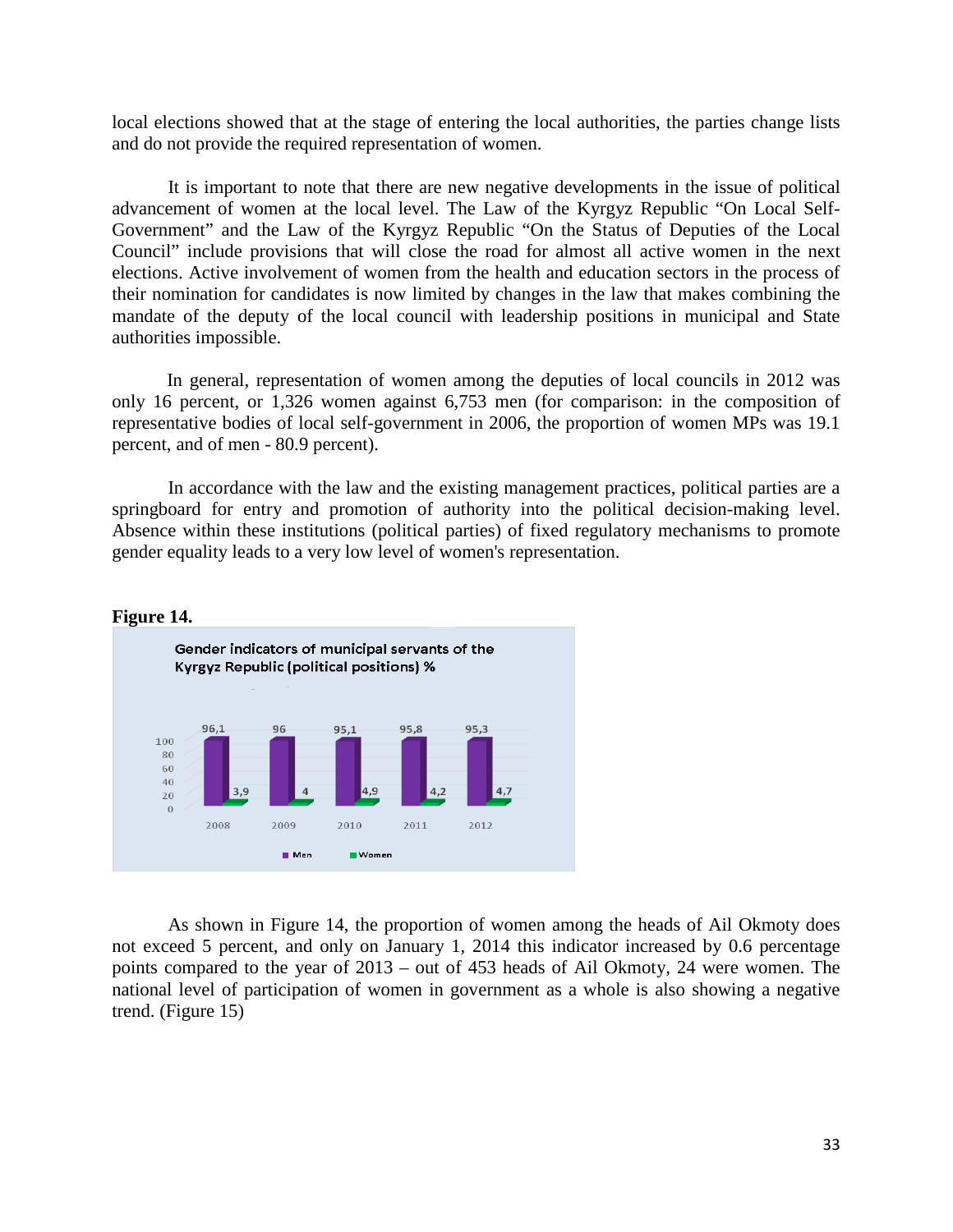



It should be recognized that the introduction of special measures did not effectively impact the overall situation and gender representation in the executive and legislative branches of government - there is a "washout" of women, which is clearly seen from figure 16 below.



#### **Figure 16.**

One of the main reasons for this situation is lack of State control over the implementation of provisions of the law on establishing gender balance in political decision-making, which should be carried out by the Parliament of the Kyrgyz Republic and the General Prosecutor of the Kyrgyz Republic. Also, the present quota mechanism, both at the national and local elections of deputies, is in need of improvement, because it does not guarantee preservation of deputy mandates for women after the election.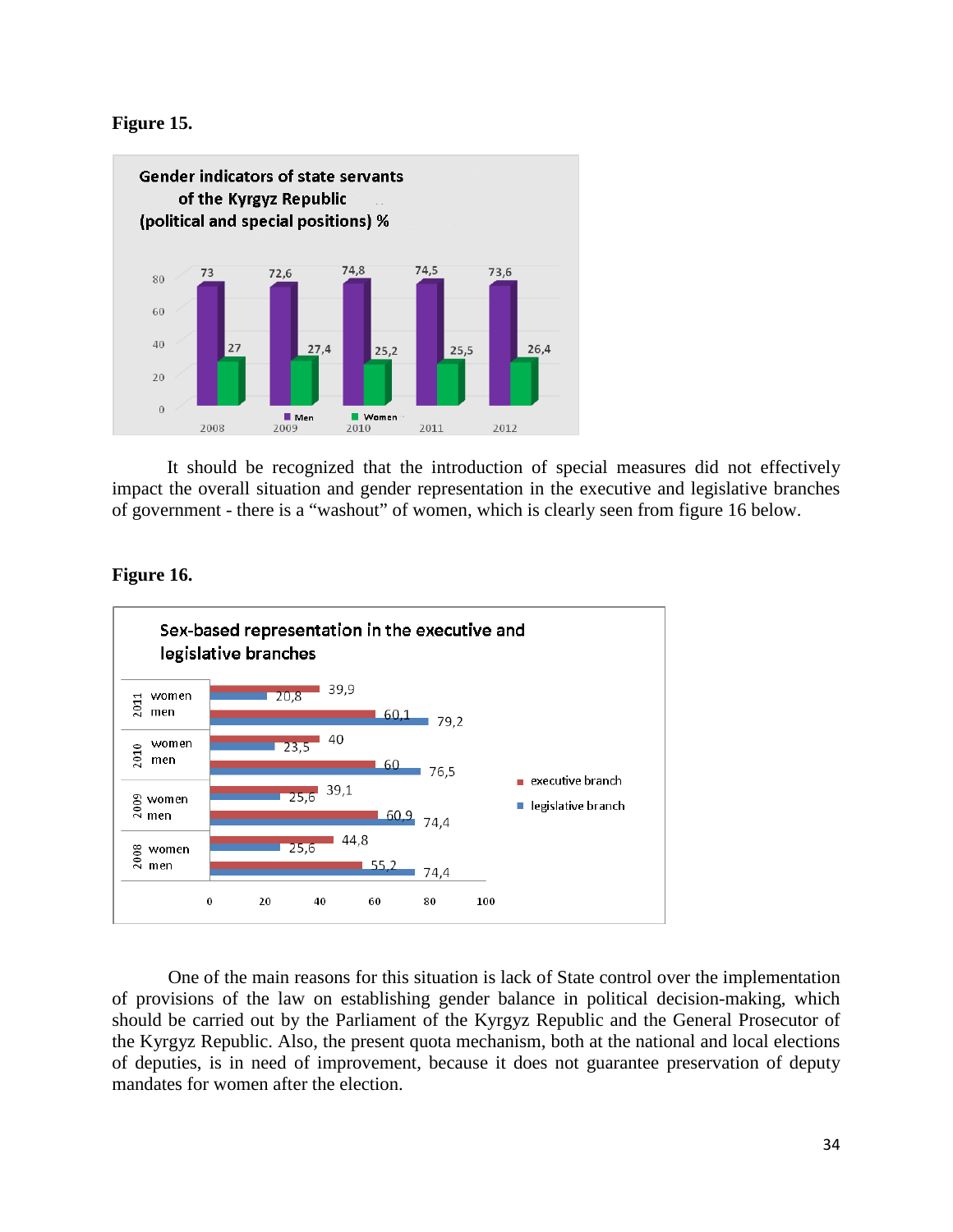Advancement of women is closely linked with the presence of a gender-balanced personnel reserve. The national and departmental personnel reserves do not function in reality and are not actually formal "lifts" for career civil servants. Traditionally, women's political leadership is understood and implemented in the form of training courses on women's leadership, which are held mainly by civil society. However, the correlation between the passage of women's leadership training and their real inclusion and promotion in the political sphere is not observed.

In terms of strengthening representation of women at the parliamentary decision-making level, introduction of peremptory norms of parties on the representation of women in higher party organs is highly important. In addition, changes and additions to the Constitutional Law "On Presidential and Parliamentary Elections in the Kyrgyz Republic" and the Law "On Elections of Deputies of Local Councils" in terms of priorities in the party lists of men and women, even in the case of retirement, will guarantee the steady representation of women in power and control at 30 percent.

Currently, to improve the electoral system to ensure transparency in parliamentary elections in 2015, within the framework of the Sustainable Development Strategy of the Kyrgyz Republic, a cross-sectoral working group comprised of representatives of government and public organizations is operating. The authorized body is planning to make proposals for discussion by the working group to strengthen the quota mechanism for political advancement of women. Of particular relevance is also the issue of strengthening parliamentary oversight and prosecutorial supervision over the implementation of the Constitution, legislation on gender equality and the election in terms of ensuring the representation of women in elected and appointed bodies and management at the decision-making levels.

#### **2.6 Development of institutional mechanisms for gender equality in the Kyrgyz Republic**

Establishment and strengthening of a sustainable institutional mechanism for the advancement of gender equality at the national level is a key strategic objective of the Beijing Platform for Action. Expressing commitment to strengthening the role of public authorities, which secures the achievements in gender policy and gender equality issues in the development agenda of the country, the Kyrgyz Republic has taken a number of significant measures since gaining independence.

Thus, the Law of the Kyrgyz Republic "On State Guarantees of Equal Rights and Equal Opportunities for Men and Women" created the legal grounds of the national institutional mechanism. According to Article 26 of the above mentioned law, the authorized State body in the field of gender policy pursues a common national gender policy within its powers, coordinates the activities of the State bodies, local authorities and legal entities, regardless of ownership forms, on the implementation of national policies aimed at achieving gender equality in the Kyrgyz Republic. It also provides information and education activities in the field of gender development, and ensures gender mainstreaming in national policies and State programs.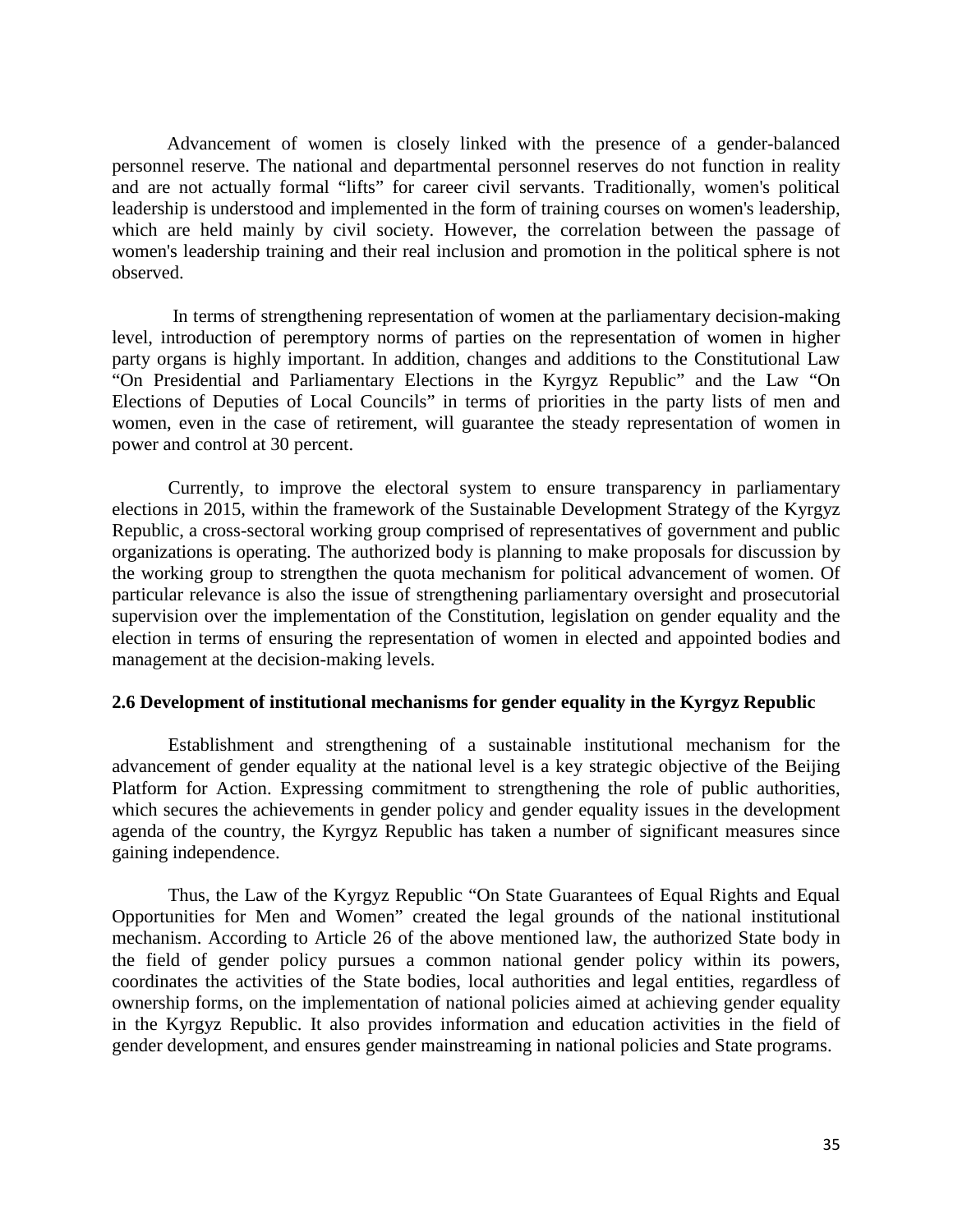In 2009, due to the restructuring of the Government of the Kyrgyz Republic, gender issues were transferred from the Government Apparatus of the Kyrgyz Republic to the Ministry of Labor, Employment and Migration. In 2010, the coordination functions of gender equality policies were assigned to the newly formed Ministry of Youth, Labor and Employment, and in 2013 they were transferred to the Ministry of Social Development.

The Ministry of Social Development of the Kyrgyz Republic is currently the central State executive body (authorized body) conducting a unified State gender policy in the country. A Department of Gender Policy is established with the structure of the Ministry, with six full-time employees, and a payroll in the amount of about 900 thousand soms.

Important results of the institutional mechanism represented by the authorized body are: facilitation of discussions and development of the National Strategy of the Kyrgyz Republic for achieving gender equality by 2020, and the National Action Plan on Gender Equality in the Kyrgyz Republic for 2012-2014 (approved by the Decree of the Government of the Kyrgyz Republic # 443, on June 27, 2012).

The Strategy is the first long-term instrument for achieving gender equality in Kyrgyzstan and in Central Asia. This document focuses on the introduction of legal and institutional changes designed to eliminate gender discrimination, and is a logical extension of the State gender policy implemented in the 20 years of independence of the Kyrgyz Republic.

The first step in implementing this strategy is the National Action Plan on Gender Equality (NAP-3) for 2012-2014. An important component of the strategic documents is a system of indicators for monitoring and evaluation of policy implementation. For the first time a financial evaluation of measures laid out in the National Action Plan 3 was carried out.

While fulfilling its international obligations, Kyrgyzstan regularly provides periodic reports on the implementation of provisions of the Convention on the Elimination of All Forms of Discrimination against Women (CEDAW). Thus, in 2013 the country presented the Fourth report to the UN Committee, approved by the Governmental Decree #872 of December 31, 2012. The role of the authorized body to issue a report on the implementation of the CEDAW is significant because for the first time extensive consultation of State bodies and civil society organizations are being carried out.

By assigning great significance to the role of women in peace and security, Kyrgyzstan expressed its intention to implement the UN Security Council resolution 1325. Accordingly, in 2012 the authorized body has organized a National Action Plan approved by the Governmental Decree #78 of the Kyrgyz Republic dated February 18, 2013.

In order to determine the main directions and take special measures to ensure the implementation of gender policies in accordance with international obligations, the Governmental Decree #268 of the Kyrgyz Republic dated May 2, 2012, founded the National Council on Gender Development under the Government of the Kyrgyz Republic (the National Council). In accordance with the constitutional law "On the Government of the Kyrgyz Republic" (p. 10 Section 27), the Government may create consultative and advisory bodies.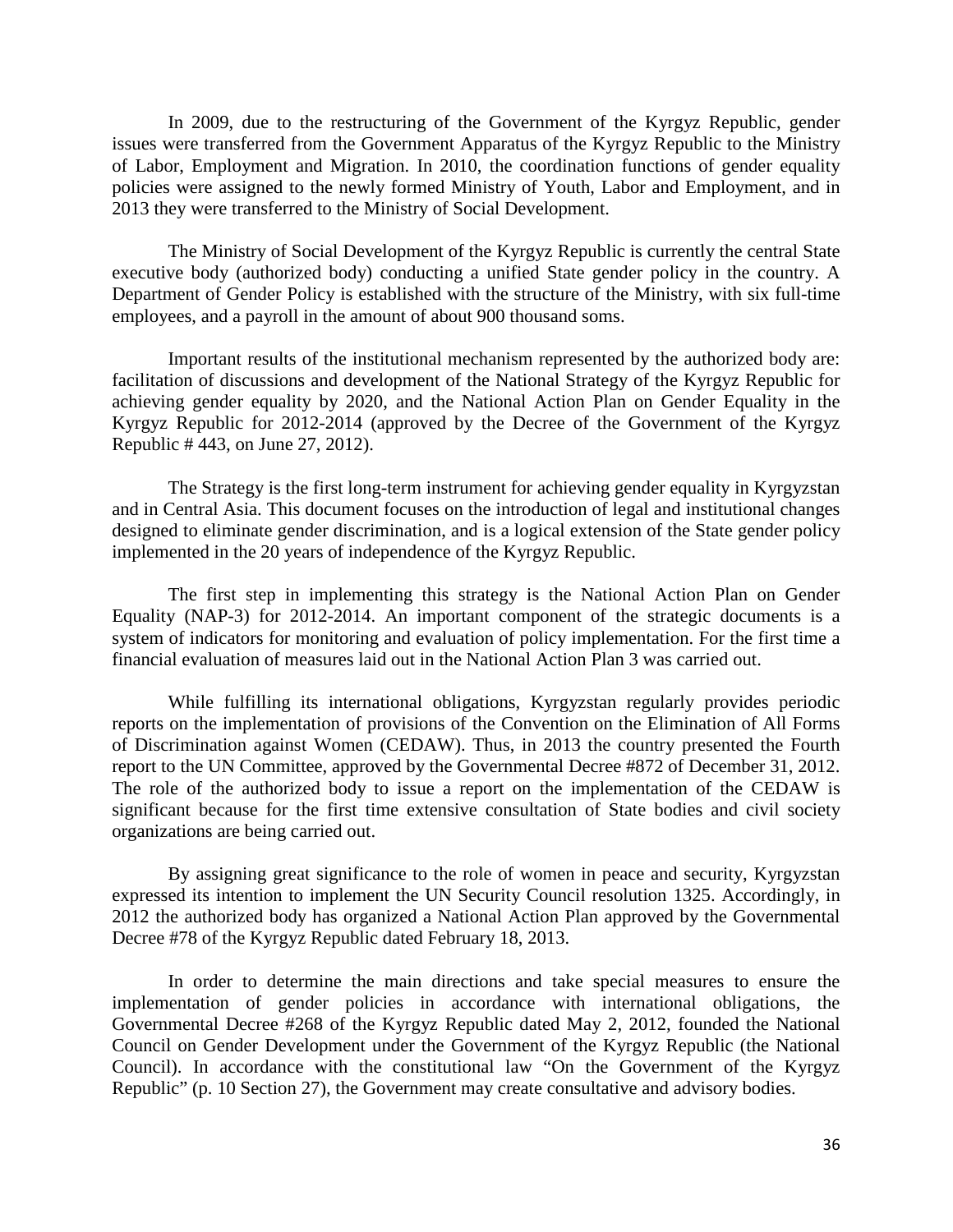Changes in the development of an institutional mechanism occurred not only at the executive level of the Kyrgyz Republic, but also in the legislative branch. Thus, in 2011, gender equality issues have been fixed in the competence of the Committee on Human Rights and Equal Opportunities and Public Associations of the Kyrgyz Parliament. In 2012 they were transferred to the Committee on Social Policy of the Kyrgyz Parliament.

However, significant issues of financial and human resources currently remain, along with the promotion of the status of an authorized body that can significantly affect the efficiency of coordination of the implementation of gender policies at all levels of government and administration.

Currently, the Ministry of Social Development of the Kyrgyz Republic conducts a functional analysis of the ministry, the results of which are supposed to create an Office under the Department of Gender Policy, with more features that will strengthen the institutional memory for the implementation of gender policies and ensure the implementation of the National Action Plans for achieving gender equality.

Consultations with civil society to improve the activity of the National Council on Gender Development under the Government of the Kyrgyz Republic are also being held. It is assumed that the activities of the National Council should be provided by the Secretariat for the effective cross-sectoral collaboration to promote gender equality.

# **SECTION 3. Development of gender statistics** *A core set of national indicators to monitor the progress in achieving gender equality*

Statistics describing the situation of women and men are published by the National Statistical Committee (NSC) of the Kyrgyz Republic in a number of statistical compendia that are composed in accordance with international requirements. Specifically, gender-disaggregated statistics are presented in such publications as "Women and Men in the Kyrgyz Republic", "Demographic Yearbook of the Kyrgyz Republic", "Health of the Population and Health Care Provision in the Kyrgyz Republic", "Education and Science in the Kyrgyz Republic", "Employment and Unemployment".

In addition to publications, the NSC website posted an interactive gender database with priority indicators, developed on the basis of available statistical indicators in the NSC. The database of gender indicators in Excel format includes 51 indicators of six statistical sections: demography indicators, education, living standards, labor market, health care, crime and disability. Updating of the database is performed by specialists from branch departments and divisions of the NSC on a yearly basis.

The core set of data for monitoring of gender-disaggregated indicators of the Millennium Development Goals (MDGs) is presented in the annual statistical compendium "Women and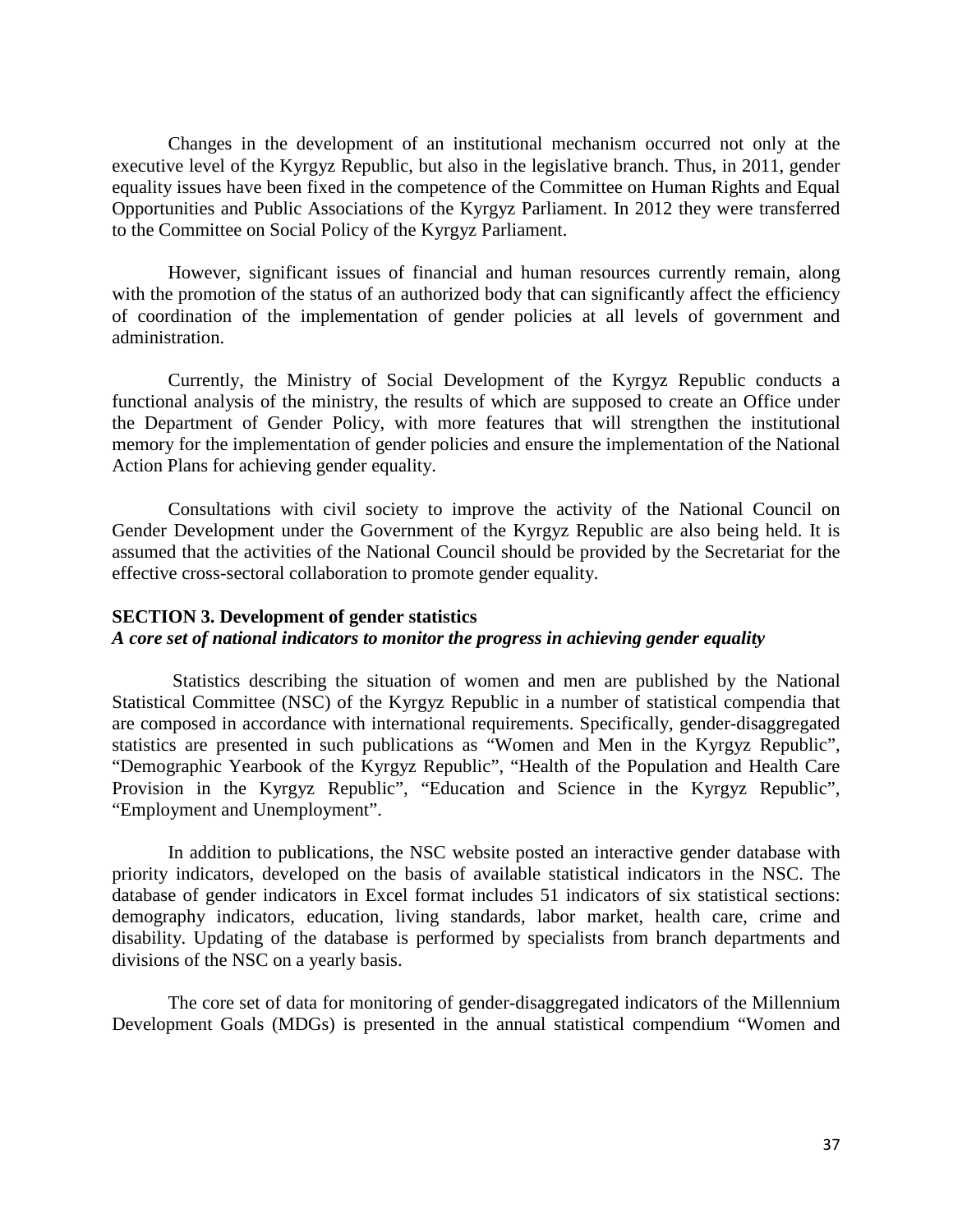Men in the Kyrgyz Republic", published by the NSC since 1996.<sup>[38](#page-37-0)</sup> In 2013, the compendium published data that covered the following core areas: population statistics; health statistics; education statistics; statistics of labor and employment; statistics on the representation of women at the decision-making level; statistics of living standards; statistics of time budget; crime statistics. The full list of indicators is presented in Annex 1. The publication is intended for top management personnel, managers and employees of enterprises and organizations, academia, the business and banking community, faculty and students, representatives of public organizations, independent experts and other citizens interested in policy planning and programs, monitoring and evaluation of their implementation.

According to the Laws of the Kyrgyz Republic "On State Guarantees of Equal Rights and Equal Opportunities for Men and Women" (2008), "On the basis of State guarantees of gender equality" (2003), and "On Social and Legal Protection from Domestic Violence" (2003), the gathering of information on gender statistics in the country is carried out by the NSC. State bodies, local authorities and managers of legal entities, regardless of the form of ownership, are required to provide relevant information on gender issues to the NSC.

The NSC receives significant support, in terms of the methodology for conducting gender statistics, from cooperation with the Economic Commission for Europe (UNECE) and the UNDP. In particular, cooperation with UNECE enabled the NSC to upload the developed gender statistics to the website of the organization, where along with the CIS countries, Eastern Europe and most developed countries of America and Europe, data on Kyrgyzstan is available. In addition, the NSC is a partner of the Ministry of Health of the Kyrgyz Republic on establishment and maintenance of a national database of statistical data with "Health for All" indicators and this data is also uploaded into the WHO database.

In addition to collecting and processing statistical information, the NSC participates in preparation of reports on gender issues. Thus, the NSC participated in preparation of the national report on human development, which contains statistical indicators from a gender perspective; specifically it provides a calculation of the index of human development from a gender perspective (GDI). The NSC also participated in preparation of the Second (2004), the Third (2008) and the Fourth (2013) periodic reports on the implementation of the UN Convention "On the Elimination of All Forms of Discrimination against Women".

#### *Collection and processing of data on a minimum set of gender indicators*

The NSC of Kyrgyzstan has already started collecting and processing data on the UN recommended minimum set of gender indicators. Of the 51 indicators,<sup>[39](#page-37-1)</sup> data on 33 indicators has already been published for several years in a number of statistical compendiums. To date, the full sets of data in terms of gender statistics are available in the following areas: "health and related services", "education", and "economic structures, participation in productive activities

<span id="page-37-0"></span> $38$  The first issue of the compendium was published in 1996, entitled "Women of the Kyrgyz Republic", in 1998 the publication was renamed "Women and Men in the Kyrgyz Republic";  $\overline{\phantom{a}}$ 

<span id="page-37-1"></span>Since 2003, the statistical data compendium is published in three languages: Russian, Kyrgyz and English.  $39$  UN recommended minimal set of gender indicators includes 52 indicators. One of the indicators - prevalence of mutilation and circumcision of female genital is not relevant for Kyrgyzstan.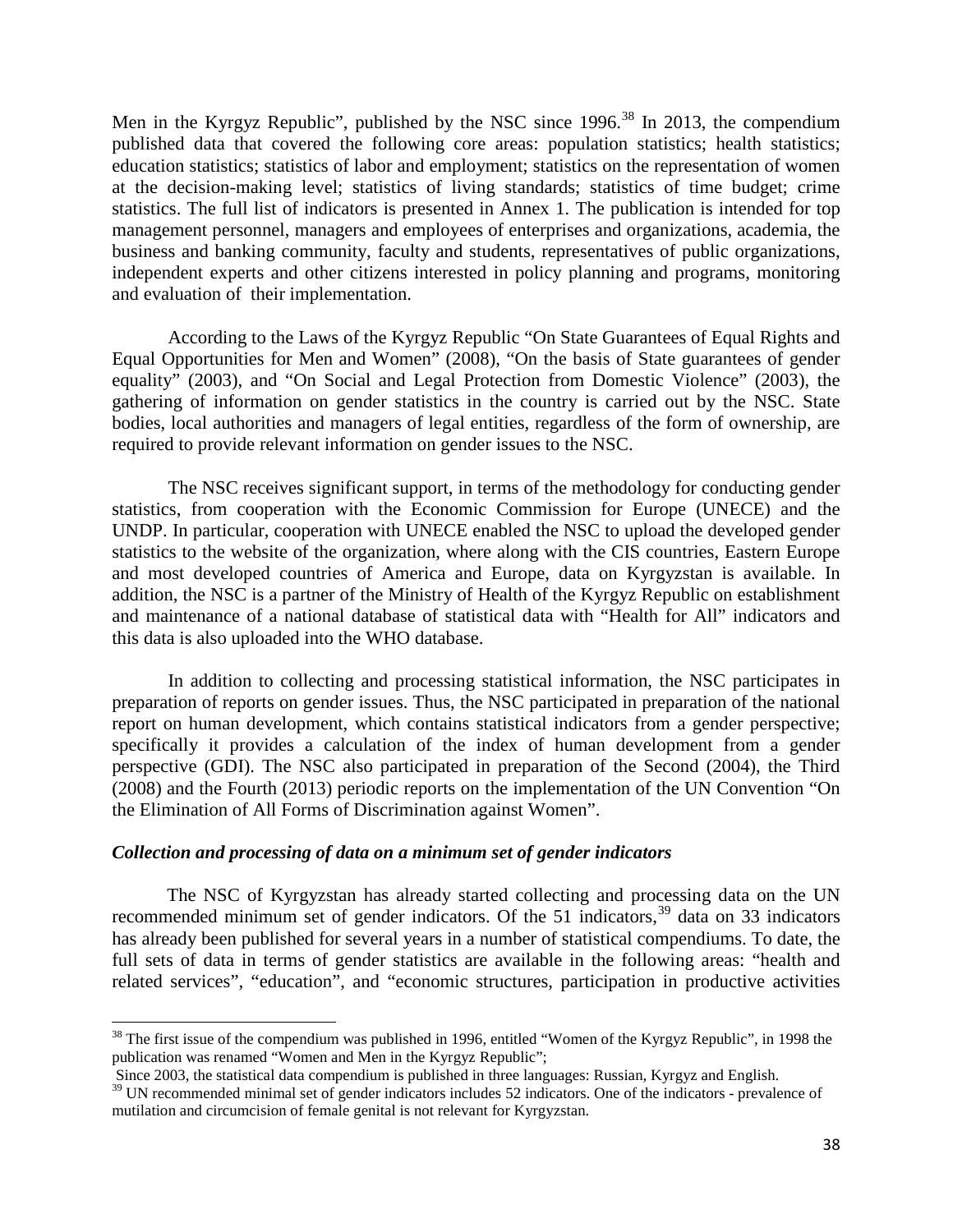and access to resources". In such areas of statistical indicators as "human rights of women and girls", two of the four indicators are accounted for and in the area of "public life and participation in decision-making", the information is also available for only two of the five indicators. Details on the minimum set of gender indicators are presented in Appendix 2.

In the National Strategy on Gender Equality 2020 and the National Action Plan on Gender Equality for 2012-2014 (NAP-III), within the framework of priority areas for regulatory policy, specific tasks were set to harmonize and standardize national gender statistics with international obligations. Specifically, of significance for improving gender statistics is establishment of a system of indicators on the following issues:

- Quality of life and expansion of information on social security and insurance of citizens;

- Women's access to information and communication technologies, technical education and computer proficiency;

- Consideration of victims of trafficking and victims of violence in all its forms: in the family, on the street, at work;

- Crime statistics from a gender perspective for the victims of violence by age, social status, type of violence, as well as location;

- Participation of women in all levels of decision-making in areas such as economic development, resource allocation, State security and diplomacy.

#### *Gathering and processing of data on nine indicators on violence against women*

Out of the nine indicators on violence against women, one indicator is not relevant for Kyrgyzstan, records are not kept on five indicators, and incomplete data is provided on the remaining three indicators. Detailed information on the indicators on violence against women is presented in Appendix 3.

Development of gender-based violence statistics is one of the priorities of the NSC. Thus, in 2011, another periodic compendium of the National Statistical Committee of the Kyrgyz Republic, "Women and Men in the Kyrgyz Republic", was published, and its chapter on "Crimes against women and children, and domestic violence" are significantly expanded. 23 new indicators are included, which reflect the combined data from the MIA, the Ministry of Health, the Judicial Department at the Supreme Court of the Kyrgyz Republic, and the Association of Crisis Centers. The data on domestic violence are also presented in monthly reports, "Socio-Economic Situation of the Kyrgyz Republic" in the "Crime" section. Moreover, the National Statistical Committee of the Kyrgyz Republic and the Ministry of Health of the Kyrgyz Republic from August to December 2012 conducted a Demographic and Health Survey of the Kyrgyz Republic (DHS), which included a section on "domestic violence" and "rights and opportunities for women and indicators of demography and health".<sup>[40](#page-38-0)</sup> Data from the study were published in 2013.

 $\overline{\phantom{a}}$ 

<span id="page-38-0"></span><sup>&</sup>lt;sup>40</sup> MDIK 2012 was conducted with the support of the United States Agency for International Development (USAID) project MEASURE DHS. MEASURE DHS program is funded by USAID, through which ICF International provides financial and technical assistance in the implementation of health and demographic studies in various countries around the world. Additional funding and support for MDIK were received from the United Nations Population Fund (UNFPA).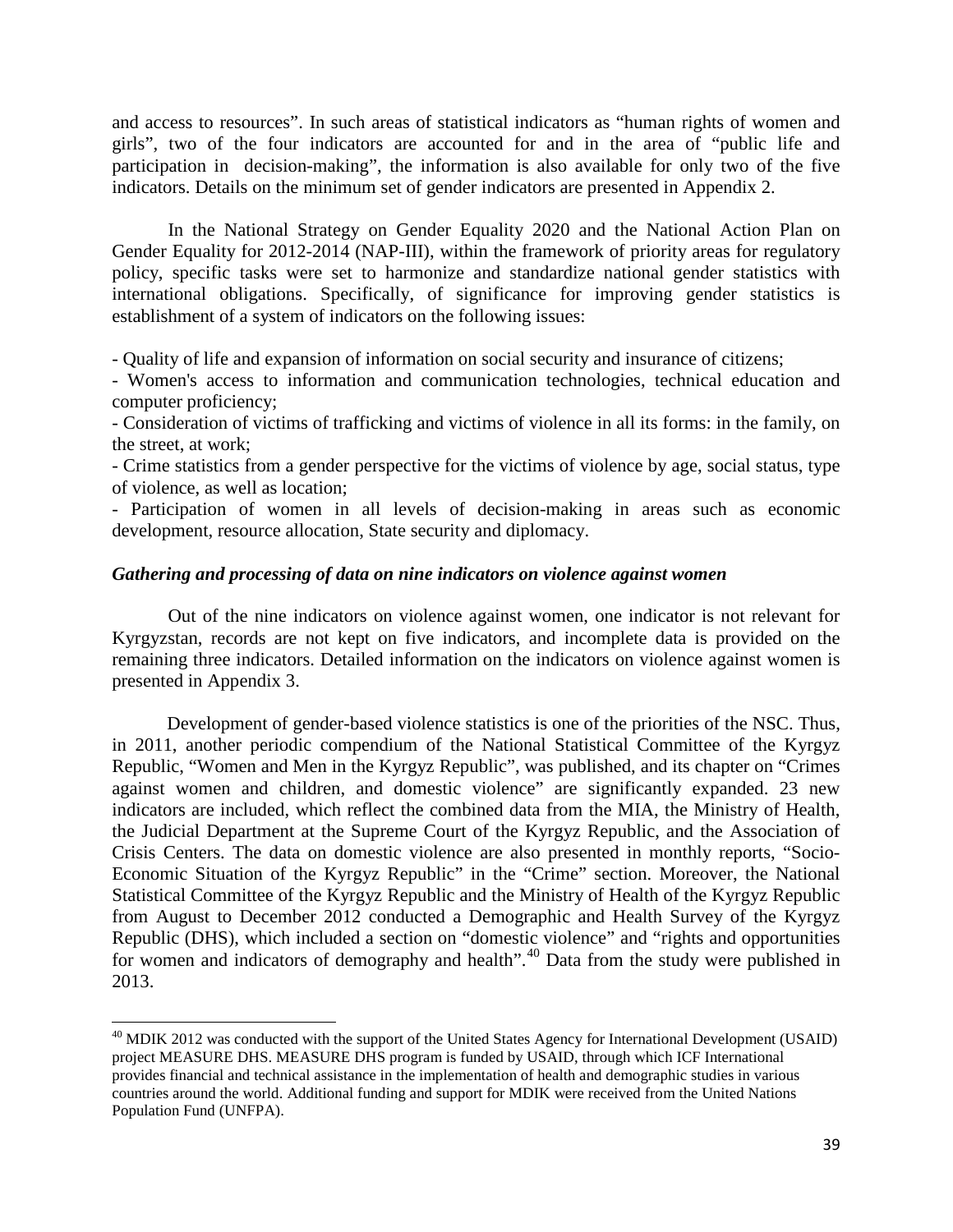The National Action Plan on Gender Equality in the Kyrgyz Republic for 2012-2014 has a task to: "improve the collection and analysis of statistical data on gender-based discrimination and violence"; on the process of implementation of which, the NSC informs the State Apparatus of the Kyrgyz Republic twice a year.

In accordance with Article 28 "On Social and Legal Protection from Domestic Violence" (2003), statistical records of family violence are carried out by: the NSC, the Ministry of Internal Affairs, the Ministry of Health of the Kyrgyz Republic, the Judicial Department, the Ministry of Education and Science, local governments and territorial bodies of social protection. Statistical reports on domestic violence include gender-disaggregated indicators that reflect the number of reported cases of domestic violence committed by kinds of violence and types of actions taken, socio-demographic information on family members who have committed domestic violence and victims of violence".

The NSC receives significant support, in terms of methodology for measuring violence, from UNECE and the World Bank. Thus, in June 2008 the NSC experts and representatives of ministries and departments, law enforcement and judicial authorities, social services and NGOs participated in a special training module for measuring violence against women and men, conducted by invited international experts.

Despite the obvious advances in statistical development of gender violence, the NSC does not have the financial resources to conduct comprehensive research and statistics on violence against women. In a report on the current situation in Kyrgyzstan to protect and promote women's rights, the UN Special Rapporteur, Ms. Rashida Manjoo, stressed the need for reliable comparative statistical data on gender-based violence, such as economic indicators and indicators of employment, access to public services and reproductive health, as well as data on the extent and types of abuse faced by girls under the age of 18. However, the implementation of such monitoring of domestic violence in Kyrgyzstan requires financial support from international organizations.

# *Collecting data on the situation of certain groups of women, such as rural women, older women, women with disabilities, indigenous women, women with HIV /AIDS or other groups.*

Data on the situation of specific groups such as women with disabilities or women with HIV/AIDS presents a limited set of statistical indicators. Thus, the statistical compilation "Women and Men of the Kyrgyz Republic" contains two indicators on women with disabilities, such as 1) the number of persons recognized as disabled for the first time, and 2) cause of disability. The compendium "Health and Health Care in the Kyrgyz Republic" does not separate the disability data by gender. The publication "Women and Men in the Kyrgyz Republic" represents the information on women with HIV/AIDS by five indicators that characterize the number of HIV infected and registered AIDS patients, the survival rate after receiving antiretroviral therapy, as well as statistics for the prevention of opportunistic infections, the combination of infectious diseases with HIV and social and palliative care. Thus, statistical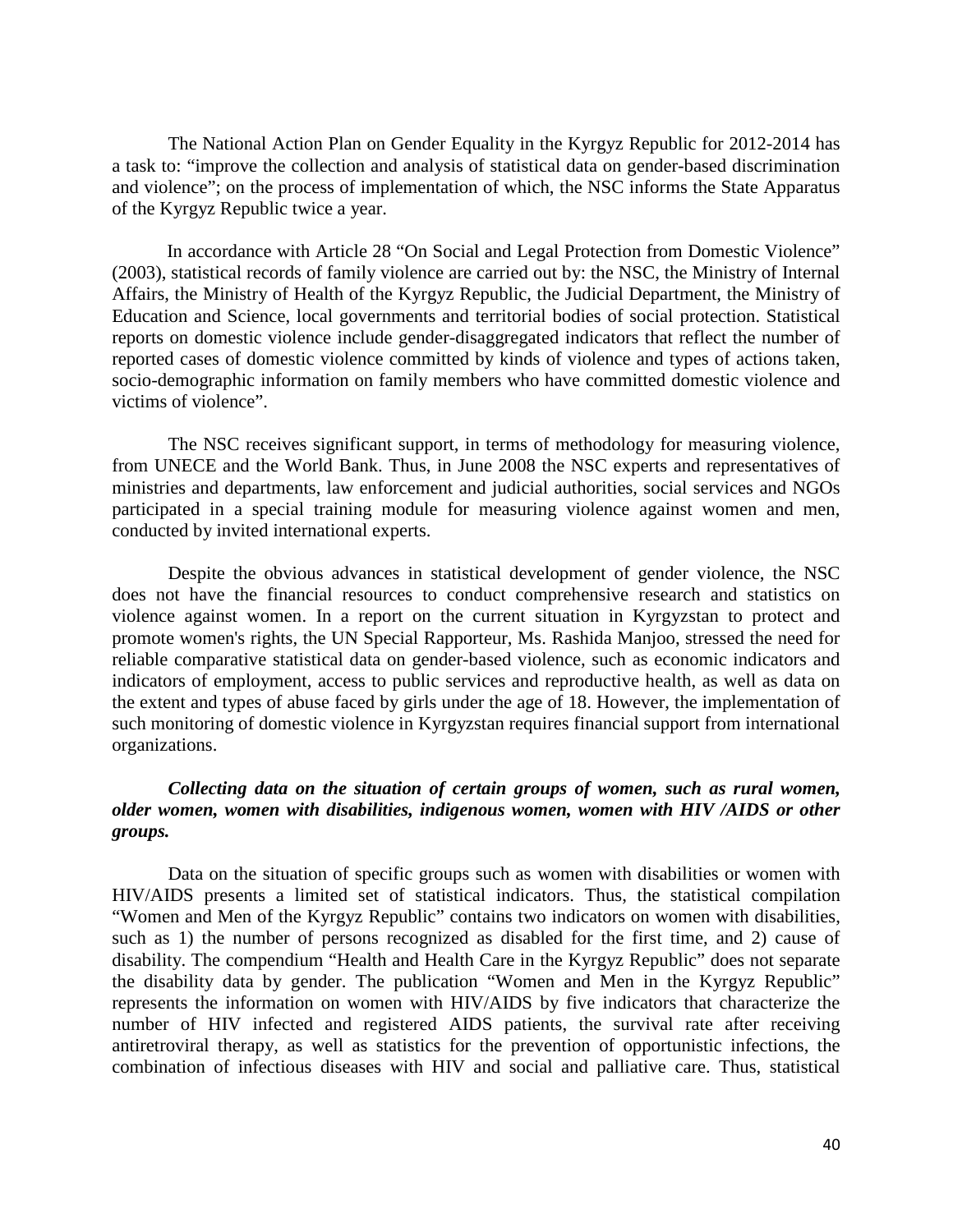publications of the NSC have no indicators on the situation and the living conditions of these groups of women.

When it comes to data on older women, despite the fact that a number of indicators in statistical collections are divided by age or age categories, in most cases they describe the positions of both sexes. The list of indicators divided by sex and age is limited. Thus, the publication "Women and Men in the Kyrgyz Republic" only 24 indicators (mainly demographic indicators and indicators on violence statistics) out of 142 are disaggregated by age.

Data on rural women are represented by a wide range of indicators in a number of statistical compilations in which the information is divided by sex and area (urban and rural). Moreover, one of the most important achievements of the State Statistics Service was the first agricultural census, which allowed the obtaining of information not only on the development of agriculture in the country, but also a comprehensive analysis of employment in this sector of the population, by gender, which highlight a separate block of allocated data characterizing the distribution of (peasant) farms and farm entrepreneurs by sex and age of household head. Data are presented by region of the country, and also indicate arable land used by these farms. Based on the results of the agricultural census carried out in the country in 2002, the first data were obtained on women's access to land, credit and productive assets. Based on the materials of the first stage of the first agricultural census, with the support of Food and Agriculture Organization (FAO), the NSC held a training course for statisticians on gender disaggregated data on agriculture in 2003.

For development and improvement of gender statistics at the national level, the NSC plans to gather and process the basic statistics for individual groups of women, such as older women, women with HIV/AIDS, and women with disabilities, for further analysis of the social and economic problems that affect the lives of women representing different strata of the population.

# **Section 4. New priorities for strengthening gender agenda within the formation of sustainable development for the period after 2015**

Key priorities for the implementation of gender policy in the Kyrgyz Republic until 2020 are set out in the National Strategy on Gender Equality and remain relevant in the framework of the implementation of the Beijing Declaration and Platform for Action beyond 2015.

Implementation of a long-term strategy will create an institutional framework for ensuring equal rights and opportunities for the citizens of the country, regardless of gender, age, social status, opportunities, health, gender identity and other grounds of discrimination, for the full realization of human potential in the Kyrgyz Republic.

The strategy identifies the following priorities for achieving gender equality.

**1. Economic empowerment of women.** This is expressed in the fact that the Government of the Kyrgyz Republic will be flexible in work on gender initiatives to consolidate a culture of equality. The State will strive to become a model employer and will pay more attention to gender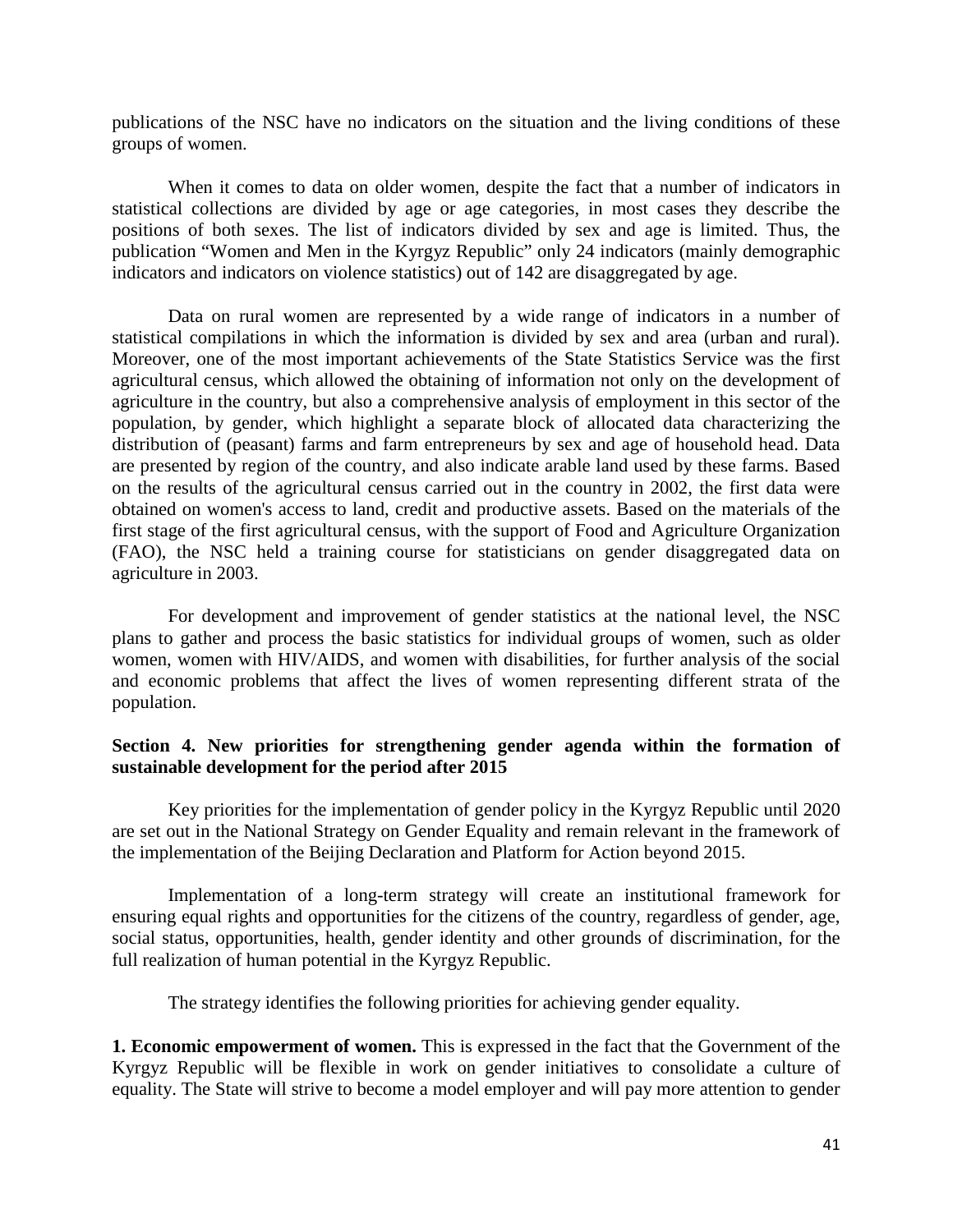dimensions of the provision of public and municipal services to the population. Recognition of housework and child care, including children with disabilities, as a socially meaningful and gainful employment by the State, will be one of the conditions for the economic empowerment of women. Along with the change of credit policy and increased access of women entrepreneurs to credit resources, the level of women's economic independence will significantly increase.

**2. Establishment of functional education.** This system, based on the principle of "lifelong learning", will have an impact on the essential changes in education, will improve student achievements in schools and will expand access to new labor markets for adults. Sharing of family responsibilities, including parenting, will become more uniform, which will improve the quality of life of the population in all age categories. Moreover, the situation of healthcare will change, resulting in a decrease of maternal and child mortality, and improvement of men's health indicators. The implementation of country's commitments to provide training on sexual and reproductive rights of women of all ages, especially teenage girls, is a guarantee of sexual, physical and reproductive autonomy of women, free from stigma, violence, coercion and discrimination, including the practice of early and forced marriages.

As a result of a functional education system, the structure of employment is expected to change and optimize. A significant part of the population will be engaged in employment related to promotion of new information and communication technologies.

**3. Eliminating gender discrimination and increasing women's access to justice.** Systemic changes in governance and public attitudes towards gender issues in this period are planned. The culture of intolerance towards gender discrimination will become a public interest standard that will have an impact on all spheres of life, including work ethic and the media.

Measures to prevent gender discrimination and violence should not only affect women and girls, as historically vulnerable groups, compared with men and boys, but also those groups that do not fit in the socially prescribed gender roles based on gender identity, age, and disabilities.

**4. Promoting gender parity in decision-making and development of women's political participation.** The right of women to participate in decision-making should be recognized not only at the level of formal institutions, where it is still supported by specific measures, but also at the level of private life. The new degree of freedom should increase women's access to politics and governance at all levels, making the contribution of women to the development of the country truly visible and tangible. Although the implementation of these rights in practice will require a longer period of work with public consciousness and with the policy system, the very conditions of struggle for these rights should change in 2020.

During the national consultation on this review of the Kyrgyz Republic in the framework of the implementation of the Beijing Declaration and Platform for Action, held on April 22, 2014 in Bishkek, participants raised a number of issues that need to be addressed urgently in the new sustainable development agenda beyond 2015. Specifically, with respect to issues related to the implementation of the United Nations Security Council Resolution 1325 – "Women. Peace. Security", solving the issues of ecological and the environmental impact, access to decent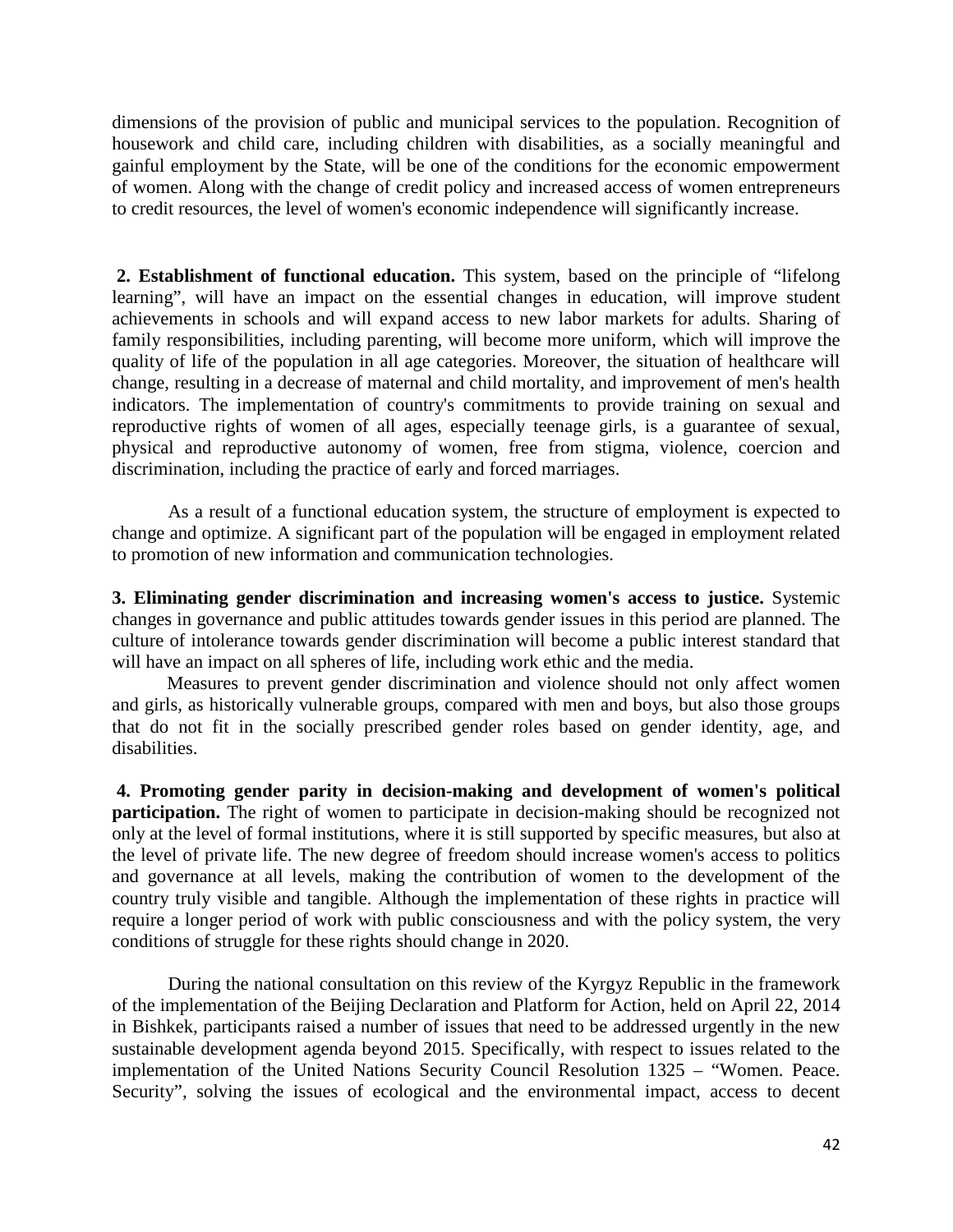conditions of water supply and sanitation; creating conditions for capacity development and advancement of the rights of rural women; protection of the rights of migrant workers, as well as strengthening the role of mass media in the promotion of gender equality policies, are of critical importance.

Promoting change in the institutional, social and cultural practices is impossible without improving the status and strengthening the powers of the authorized body responsible for the implementation of gender equality policies, addressing targeted funding for gender policies and ensuring the accountability, and transparency of partners: public authorities, international organizations and NGOs, in a joint effort to implement gender policies.

# **Appendix 1**

# **List of sex-disaggregated indicators in the publication "Women and Men in the Kyrgyz Republic" 2013**

# 1. POPULATION

- Age and sex structure of the population as of January 1, 2013;
- Permanent population size;
- Resident population by age groups;
- Proportion of women and men by age groups;
- Resident population by main age groups and location in 2013;
- Life expectancy at birth;
- Number of births;
- Number of newborns by sex;
- Total fertility rate;

- Average number of women aged 20-29, the number of marriages and the number of births among women in this age group;

- Number of births to women aged 15-19;
- The average age of a mother at birth of children;
- Live births by birth order;
- The number of births by marital status of the mother;
- Marriages and divorces;
- The number of people entered who entered first marriage in 2012, by age group;
- The average age of marriage;
- Maternal mortality by location;
- Infant mortality by main causes of death in 2012;
- Child mortality by main causes of death in 2012;
- Deaths by major causes of death in 2012;
- Mortality from tuberculosis in the territory;
- Standardized mortality rate of the population;
- External migration;
- The number of refugees by sex and age.

# **1.** HEALTHCARE OF THE POPULATION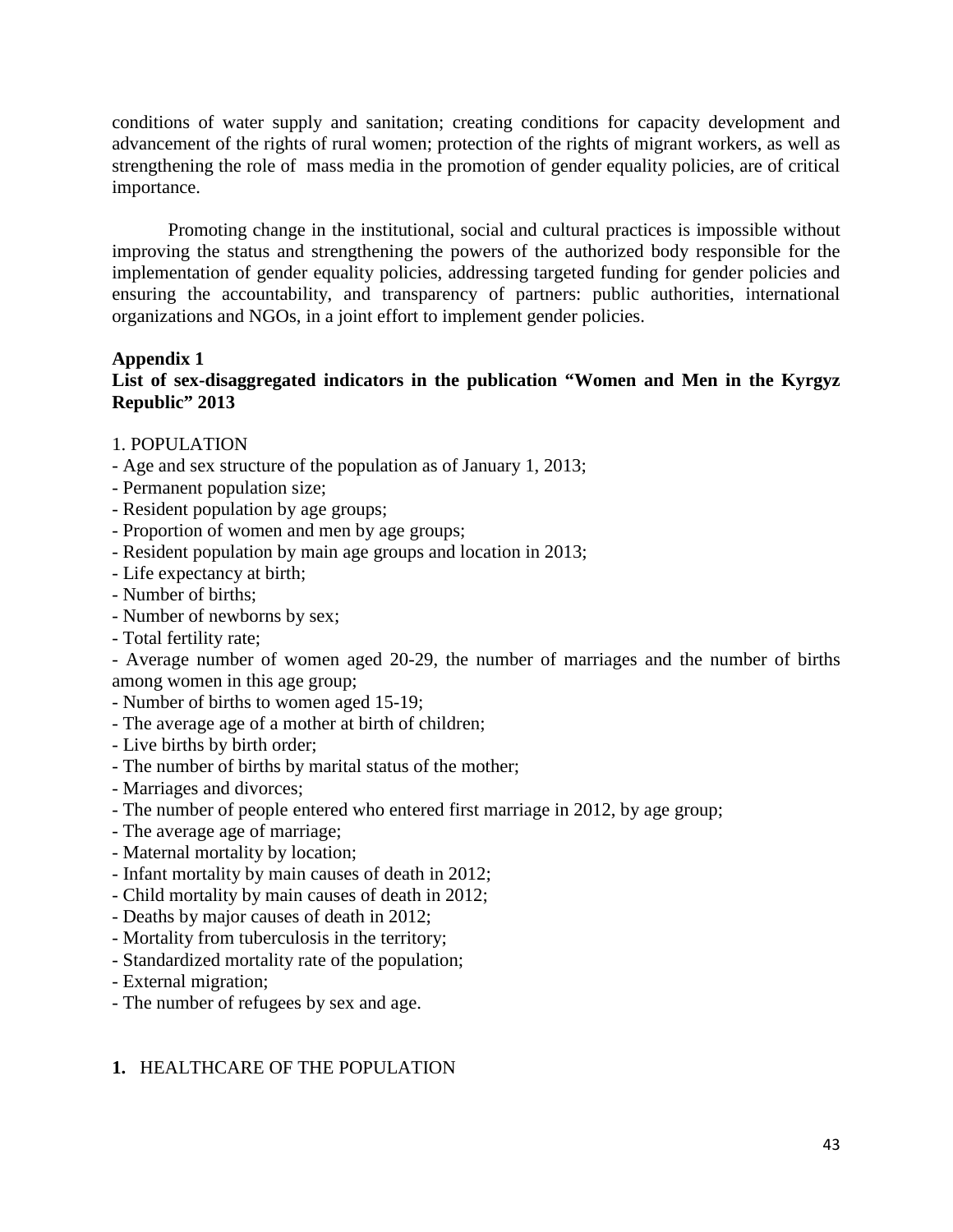- The incidence of malignant neoplasms by sex and age;
- The incidence of malignant neoplasms;
- The incidence of malignant neoplasms in 2012;
- The incidence of active tuberculosis by age and sex;
- The incidence of active tuberculosis in 2012;
- The incidence of alcohol dependence;
- The incidence of alcohol abuse in 2012;
- The incidence of drug addiction in 2012;
- The incidence of drug addiction;
- The incidence of syphilis;
- The incidence of gonorrhea;
- The number of HIV infected and AIDS patients registered in the territory;

- The survival of people living with HIV (PLHIV) after receiving antiretroviral therapy by sex in 2012;

- Prevention of opportunistic infections in 2012;
- The combination of infectious diseases with HIV in 2012;
- Social and palliative care of HIV infected and AIDS patients in 2012;
- Termination of pregnancy (abortion);
- The number of births and abortions;
- The incidence of anemia;
- The incidence of anemia with the first diagnosis;
- The number of medical personnel specialization in 2012;
- The number of persons recognized as disabled for the first time;
- The number of persons recognized as disabled for the first time, for reasons of disability.

# **2.** EDUCATION

- The number of children in pre-school institutions in the community;
- The number of students enrolled in the first grade;
- The number of students in daytime general education institutions by sex and territory;
- The number of students in daytime general organizations classes;
- The number of pupils and students;
- The number of teachers in daily educational organizations;
- The number of teachers in educational institutions;
- Graduation rates of pupils and students;

- Disaggregation of students in educational institutions of secondary vocational education specialty groups;

- Disaggregation of students in educational institutions of higher education in specialty groups;

- Disaggregation of students in educational institutions of higher professional education in the areas of education;

- Disaggregation of graduate students in science fields in 2012;

- Disaggregation of doctoral disciplines in 2012.

# 4. EMPLOYMENT AND UNEMPLOYMENT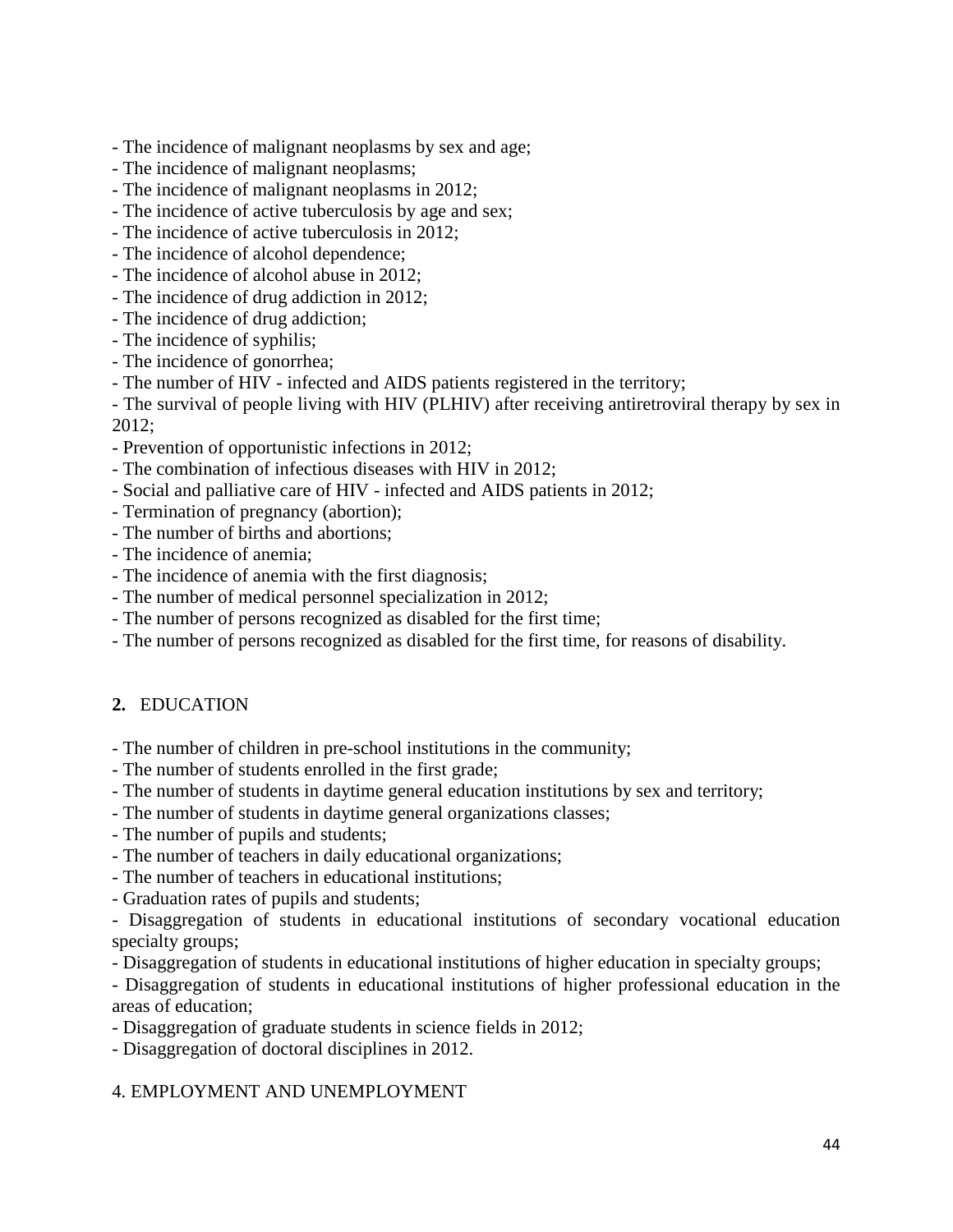- Disaggregation of economically active population, employed and unemployed;

- Percentage of women and men in the total employed population in the territory;
- The proportion of women in the economically active population;
- The level of economic activity, employment and unemployment based on location in 2012;

- Employment rate by age group in 2012;

- Disaggregation of the employed population by actual labor in the number of hours per week in the main job;

- Disaggregation of the employed population by sex and level of education in 2012;
- Disaggregation of the employed population by occupational groups and sex in 2012;
- Share of women in the total employment rate by economic activity;

- Disaggregation of the employed population by status in employment, by economic activity and sex, in 2012;

- Disaggregation of workers of small enterprises by location;
- Disaggregation of workers of small enterprises by economic activity;
- Disaggregation of employees by type of enterprise, sector and sex, in 2012;
- Disaggregation of employees by type of enterprise and location;
- The number of heads of operating economic entities, by economic activity;
- The number of heads of business entities with private ownership;
- The number of heads of operating economic entities by ownership;
- The number of managers of the existing enterprises by location;
- The number of managers of functioning individual entrepreneurs by location;
- The number of active managers of farms (peasant collectives) by location;

- Disaggregation of heads of farms (peasant collectives) and farm entrepreneurs by sex and location;

- The number of officially registered unemployed by location;
- The number of officially registered unemployed;

- Disaggregation of officially registered unemployed in the State employment service based on reasons of unemployment;

- Distribution of officially registered unemployed in the State employment service by level of education;

- Disaggregation of officially registered unemployed in State employment service by age groups in 2012;

- Disaggregation of officially registered unemployed in the State employment service for the duration of unemployment;

- Total number of persons employed via employment agencies.

# 5. STATE POWER AND POLICY BODIES

- Composition of Parliament Members;

- The number of people employed in public administration, public positions as of January 1, 2013;

- The number of workers in local government as of January 1, 2013;

- Disaggregation of civil servants employed in government and management bodies of the Kyrgyz Republic based on positions held as of January 1, 2013.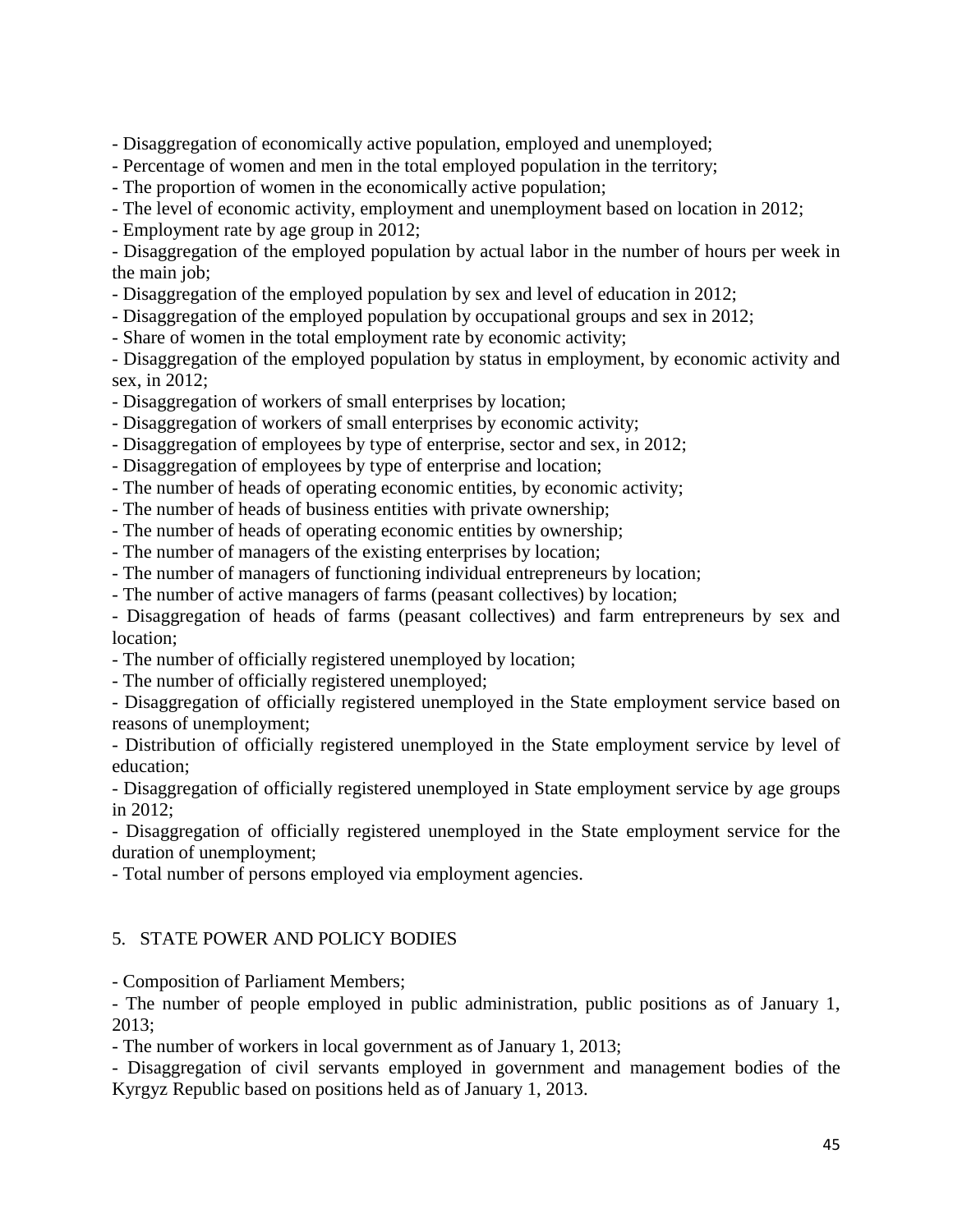# 6. LIVING STANDARDS

The main indicators of living standards of the population

- Changes in the level of poverty by location;
- Poverty rate by gender;
- Poverty rate by gender of the household head in 2012;
- Minimal subsistence level;
- The energy value of food by poverty level and by gender, 2012;
- Body mass index for the adult population by age, 2012;
- The average salary of men and women by economic activity;
- The average salary of women and men by location.

Social protection of elderly and disabled people

- The number of pension recipients and the average size of the pension;
- The number of pension recipients and the average size of a pension by location, 2012;
- The number of recipients of monthly benefits by location, 2012;
- The ratio of the minimum subsistence level and the average pension of pensioners;
- State budget expenditure for social protection;
- Institutions of social protection of the population.

Microcrediting of the population

- The number of microcredit recipients by location.

# 7. TIME BUDGET

- The structure of spending of daily time fund of persons aged 12 and older by sex and place of residence in 2010;

- Disaggregation of daily time fund by employed persons in the community in 2010;

- Disaggregation of time fund on housework by employed persons by type of time spending and by place of residence in 2010;

- Disaggregation of free time by household members aged 12 years and older by type of time spending and place of residence in 2010;

- Disaggregation of time spending by persons aged 12 years and older to meet the physiological needs, by type of time spending and place of residence in 2010.

# 8. CRIME

- The number of persons who have committed crimes;

- The number of persons by crime types in 2012;

- Disaggregation of adolescents (14-17 years), who have committed crimes, by occupation;

- The number of convicts.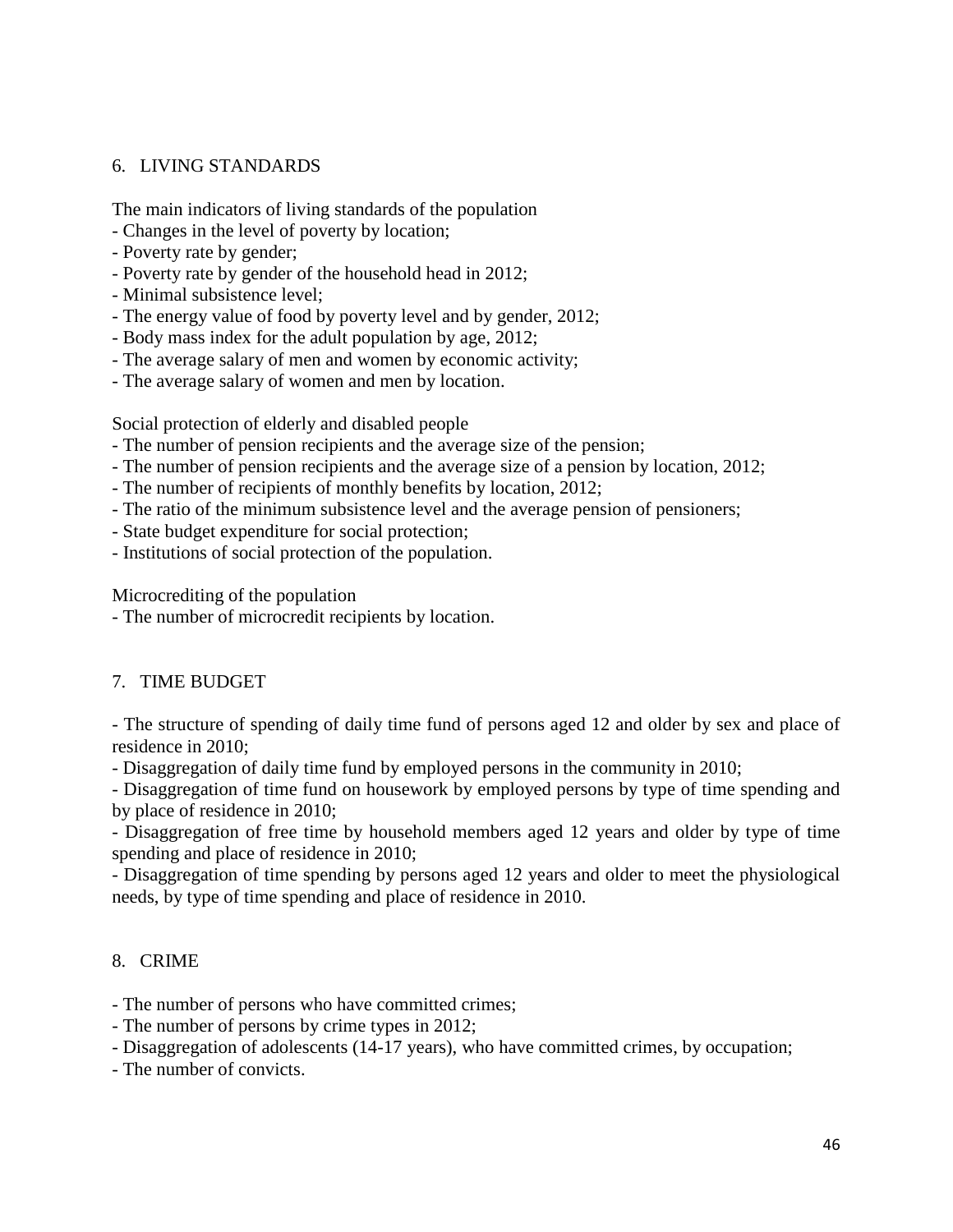Crimes against women and children, domestic violence:

- The number of reported crimes against women and minors;

- The number of people turning for help to the crisis centers, courts of elders and other specialized agencies;

- Composition of the employees of crisis centers and institutions providing social and psychological assistance to the population in 2012;

- The number of people who applied to crisis centers and institutions providing social and psychological assistance to the population, by sex and age;

- The number of people who applied to crisis centers and institutions providing social and psychological assistance to the population, by sex and level of education;

- The number of people who applied to crisis centers and institutions providing social and psychological assistance to the population on the social status and sex;

- The number of people who applied to crisis centers and institutions providing social and psychological assistance to the population by marital status and sex;

- The number of people who applied to crisis centers and institutions providing social and psychological assistance to the population, by the forms the violence;

- Types of provided assistance by crisis centers and institutions providing social and psychological assistance to the population;

- The number of reported cases of domestic violence and measures taken in this regard;

- The number of reported perpetrators of domestic violence (with the issuance of a temporary restraining order), by sex and location;

- Structure of the forms of domestic violence committed in 2012;

- Disaggregation of the perpetrators of domestic violence (with the issuance of a temporary restraining order) based on sex, age, education and occupation;

- Disaggregation of persons affected by domestic violence based on gender, age, education and occupation;

- Information on actions of administrative and criminal law courts in regards to cases related to domestic violence;

- Information on persons found guilty of domestic violence by the courts, based on the type of violence;

- Disaggregation of persons found guilty of domestic violence by the court, based on age, education and occupation;

- Disaggregation of persons found guilty of domestic violence by the court, according to the degree of kinship with the victims and location, in 2012;

- Court information on persons affected by domestic violence by type of violence, age, education and occupation;

- Disaggregation of persons treated for diseases (injuries) as a result of domestic violence, sex, age and type of violence, in 2012;

- Disaggregation of persons who applied to the departments of forensic medical examination for the fact of domestic violence by sex, age and type of violence in 2012;

- The number of people who applied to medical and obstetric stations for the fact of domestic violence, by sex, age and type of violence, in 2012.

# **Annex 2**

# **The minimal set of gender indicators by region**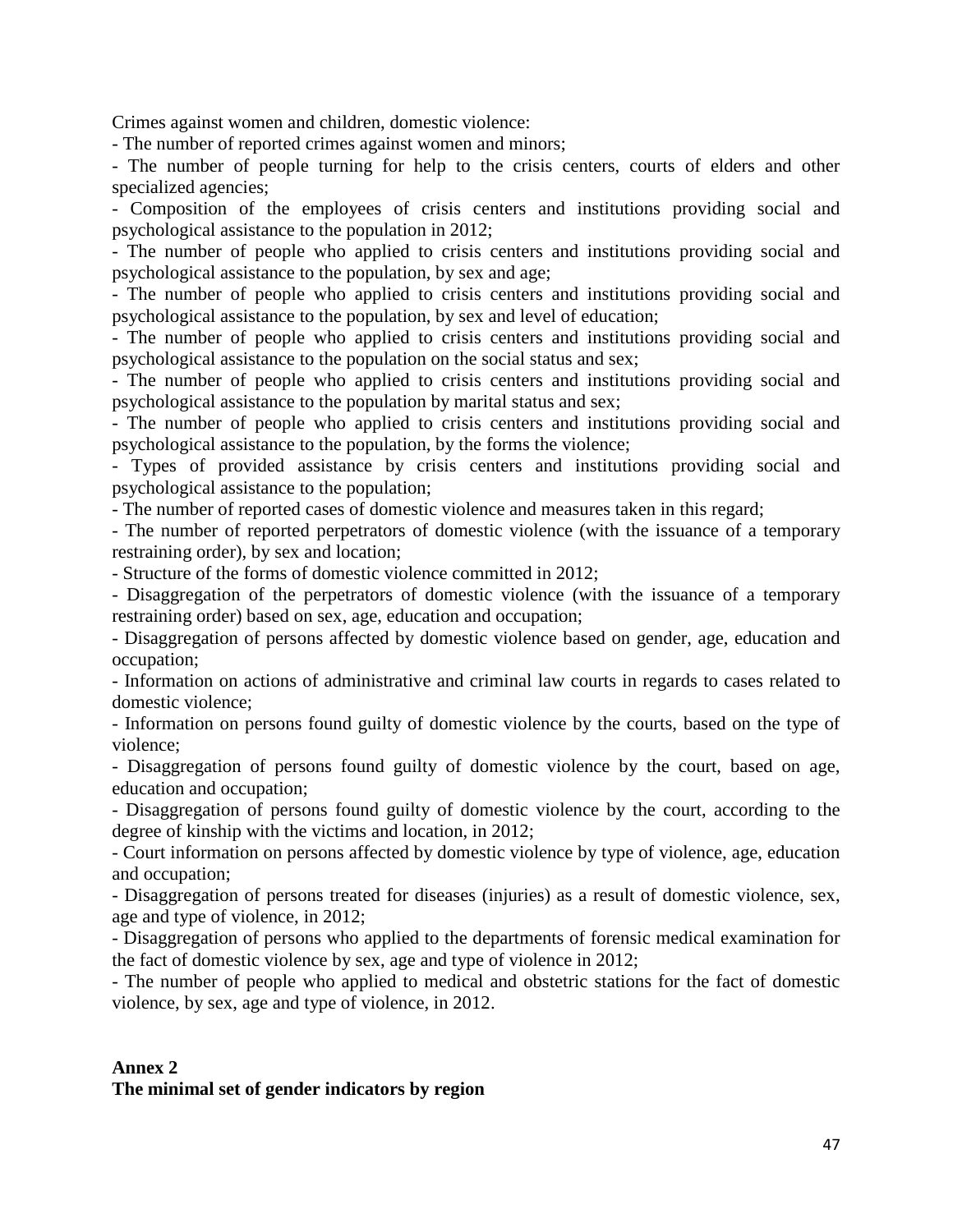| <b>Indicators</b>                                                                                                                                           | <b>Sources</b>                                                                                                                                                                                                                                 |
|-------------------------------------------------------------------------------------------------------------------------------------------------------------|------------------------------------------------------------------------------------------------------------------------------------------------------------------------------------------------------------------------------------------------|
| I. Economic entities, participation in productive activities and access to resources                                                                        |                                                                                                                                                                                                                                                |
|                                                                                                                                                             |                                                                                                                                                                                                                                                |
| 1. The average number of hours spent on<br>unpaid domestic work, disaggregated by sex.<br>Note: If possible indicate housework and<br>childcare separately. | Data are presented in the publication "Women"<br>and Men in the Kyrgyz Republic".                                                                                                                                                              |
| 2. The average number of hours spent on both<br>paid and unpaid domestic labor (total<br>workload) disaggregated by sex.                                    | Data are presented in the publication "Women<br>and Men in the Kyrgyz Republic.".                                                                                                                                                              |
| 3. The ratio of involvement in the labor force<br>among those aged 15-24 and older than 15,<br>disaggregated by sex.                                        | Employment rate by age groups and sex is<br>presented in the publication "Women and Men<br>in the Kyrgyz Republic".                                                                                                                            |
| 4. Proportion of self-employed, disaggregated<br>by sex.                                                                                                    | The number of heads of active individual<br>enterprises and the distribution of heads of<br>farms, and entrepreneurs are presented in the<br>publication "Women and Men in the Kyrgyz<br>Republic".                                            |
| 5. Proportion of employed in family business,<br>disaggregated by sex.                                                                                      | Statistics are not maintained.                                                                                                                                                                                                                 |
| 6. Proportion of employers, disaggregated by<br>sex.                                                                                                        | The number of managers of existing<br>enterprises is presented in the publication<br>"Women and Men in the Kyrgyz Republic".                                                                                                                   |
| 7. Percentage of women-owned firms,<br>disaggregated by size.                                                                                               | The number of managers of existing<br>enterprises is represented by size in the<br>publication "Women and Men in the Kyrgyz<br>Republic".                                                                                                      |
| 8. Percentage distribution of employed<br>population by sectors, for each of the sexes.                                                                     | Distribution of the employed population by<br>economic activity is presented in the<br>publication "Women and Men in the Kyrgyz<br>Republic".                                                                                                  |
| 9. Employment in the informal sector as a<br>percentage of total employed outside of<br>agriculture, disaggregated by sex.                                  | Informal sector employees disaggregated by<br>workplace, place of residence and sex are<br>presented in the publication "Employment and<br>Unemployment. Results of the integrated<br>sample survey of household budgets and<br>manpower".     |
| 10. Youth unemployment, disaggregated by<br>sex.                                                                                                            | Unemployed people aged 15 and over are<br>disaggregated by age, location and gender and<br>are presented in the publication "Employment<br>and Unemployment. Results of the integrated<br>sample survey of household budgets and<br>manpower". |
| 11. Proportion of the population with access to<br>credit, disaggregated by sex.                                                                            | The number of microcredit recipients is<br>presented in the publication "Women and Men                                                                                                                                                         |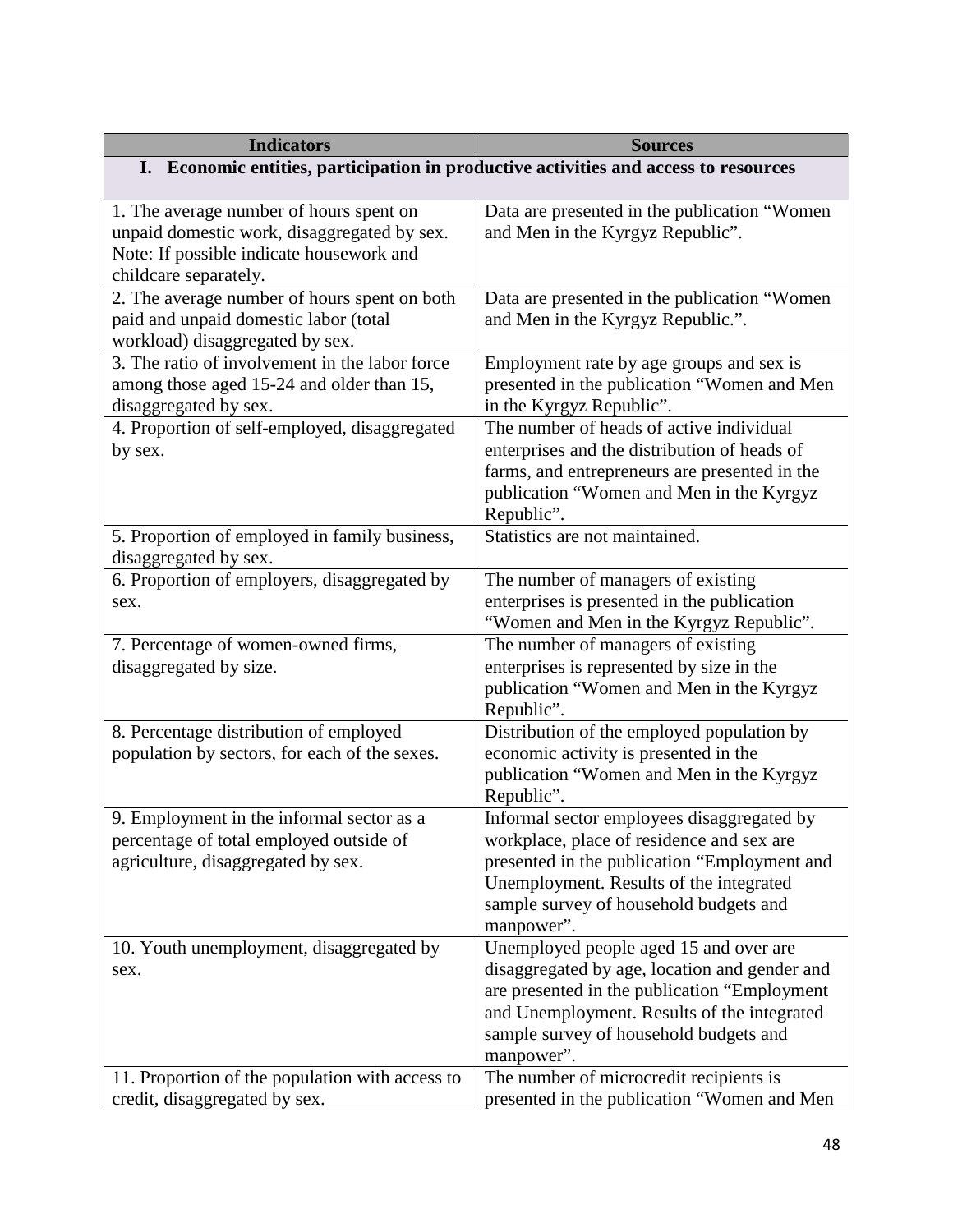|                                                  | in the Kyrgyz Republic". Incomplete data: no     |
|--------------------------------------------------|--------------------------------------------------|
|                                                  | data on other types of credit loans.             |
| 12. Proportion of adult land owners,             | Statistics are not maintained                    |
| disaggregated by sex.                            |                                                  |
| 13. Gender gap in wages.                         | Average salaries of women and men are            |
|                                                  | presented in the publication "Women and Men      |
|                                                  | in the Kyrgyz Republic".                         |
| 14. Proportion of part-time employees,           | Disaggregation of the employed population        |
| disaggregated by sex.                            | based on the actual number of hours worked       |
|                                                  | per week in the main job is presented in the     |
|                                                  | publication "Women and Men in the Kyrgyz         |
|                                                  | Republic".                                       |
| 15. The employment rate among persons aged       | Statistics are not maintained.                   |
| 25-49 who have a child living with them under    |                                                  |
| the age of 3, and who do not have children       |                                                  |
| living with them, disaggregated by sex.          |                                                  |
| 16. Proportion of children under the age of 3,   | Disaggregation of children in preschool          |
| in child institutions.                           | institutions by age is presented in the          |
|                                                  | publication "Education and Science of the        |
|                                                  | Kyrgyz Republic".                                |
| 17. The proportion of people using the Internet, | Statistics are not maintained.                   |
| disaggregated by sex.                            |                                                  |
| 18. Proportion of people who use                 | Statistics are not maintained.                   |
| mobile/cellular phones, disaggregated by sex.    |                                                  |
| 19. Percentage of households with access to      | Statistics are not maintained.                   |
| the media (radio, TV, Internet), disaggregated   |                                                  |
| by sex of the household head.                    |                                                  |
| <b>II</b> Education                              |                                                  |
| 20. Literacy rate among persons aged 15-24,      | The level of education of young people aged      |
| disaggregated by sex.                            | 15-24 is presented in the publication "Women     |
|                                                  | and Men in the Kyrgyz Republic".                 |
| 21. Adjusted net enrollment ratio in primary     | Net enrollment rate in primary educational       |
| education, disaggregated by sex.                 | institutions is represented in the publication   |
|                                                  | "Education and Science of the Kyrgyz             |
|                                                  | Republic".                                       |
| 22. Gross enrollment ratio in secondary          | Enrolment rate of day educational                |
| education institutions, disaggregated by sex.    | organizations disaggregated by sex and           |
|                                                  | territories is represented in the publication    |
|                                                  | "Education and Science of the Kyrgyz             |
|                                                  | Republic".                                       |
| 23. Gross enrollment ratios in higher education  | The number of students in educational            |
| institutions, disaggregated by sex               | institutions of higher education is presented in |
|                                                  | the publication "Education and Science of the    |
|                                                  | Kyrgyz Republic".                                |
| 24. Gender Parity Index in terms of enrollment   | Statistics not maintained.                       |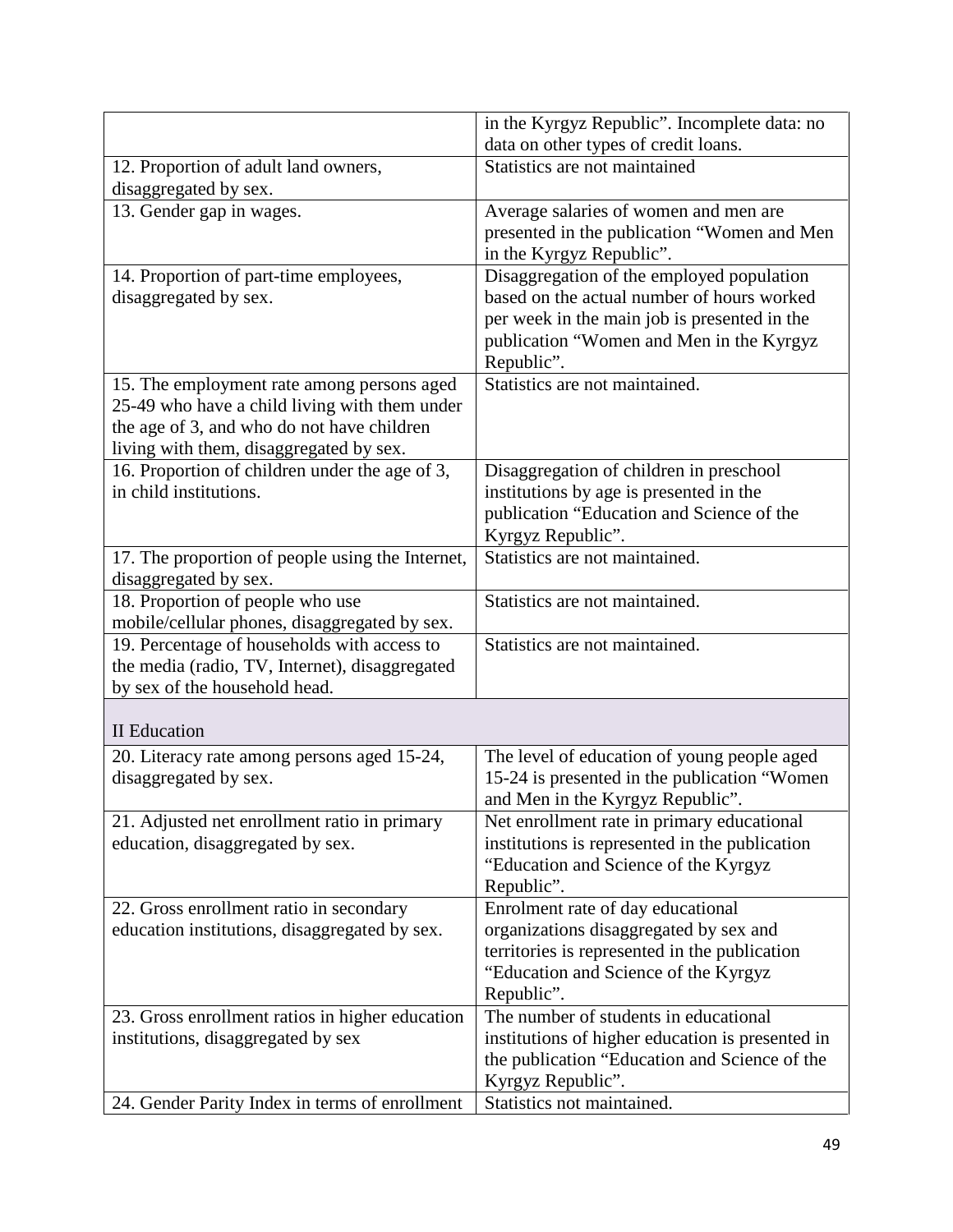| in primary, secondary and higher education<br>institutions.                                                                      |                                                                                                                                                                                                                                    |
|----------------------------------------------------------------------------------------------------------------------------------|------------------------------------------------------------------------------------------------------------------------------------------------------------------------------------------------------------------------------------|
| 25. The proportion of women among university<br>graduates who have received degrees in<br>science, engineering and construction. | Disaggregation of students by groups and<br>professions is represented in the publications:<br>"Education and Science of the Kyrgyz<br>Republic" and "Women and Men in the<br>Kyrgyz Republic".                                    |
| 26. The proportion of women among teaching<br>staff of higher education institutions.                                            | Statistics are not maintained.                                                                                                                                                                                                     |
| 27. Net enrollment in the first grade of primary<br>education, disaggregated by sex.                                             | Disaggregation of pupils by class groups and<br>by sex is presented in the publication<br>"Education and Science of the Kyrgyz<br>Republic" and "Women and Men in the<br>Kyrgyz Republic".                                         |
| 28. Proportion of people who completed<br>primary education, disaggregated by sex.                                               | Statistics are not maintained.                                                                                                                                                                                                     |
| 29. Proportion of people who completed the<br>first level of secondary education,<br>disaggregated by sex.                       | Statistics are not maintained.                                                                                                                                                                                                     |
| 30. Percentage of students who are entering the<br>secondary schools, disaggregated by sex.                                      | Statistics are not maintained.                                                                                                                                                                                                     |
| 31. The level of education of the population<br>aged 25 and over, disaggregated by sex.                                          | The level of education of employed urban and<br>rural population aged 15 and older<br>disaggregated by age groups is represented in<br>the publication "Education and Science of the<br>Kyrgyz Republic".                          |
| <b>III. Healthcare and mixed services</b>                                                                                        |                                                                                                                                                                                                                                    |
| 32. Contraceptive prevalence among women<br>aged 15-49 who are married or family union                                           | Percentage based disaggregation of currently<br>married women aged 15-49, in accordance<br>with the currently used method of<br>contraception is presented in the book "The<br>Kyrgyz Republic. Demographic and Health<br>Survey". |
| 33. The mortality rate of children under the age<br>of 5, disaggregated by sex.                                                  | Age-specific mortality rates are presented in<br>the publication: "Demographic Yearbook of<br>the Kyrgyz Republic".                                                                                                                |
| 34. The maternal mortality ratio.                                                                                                | Maternal mortality is presented in the<br>publication "Women and Men in the Kyrgyz<br>Republic".                                                                                                                                   |
| 35. Pre-birth care.                                                                                                              | Coverage of antenatal care is presented in the<br>publication "The Kyrgyz Republic.<br>Demographic and Health Survey".                                                                                                             |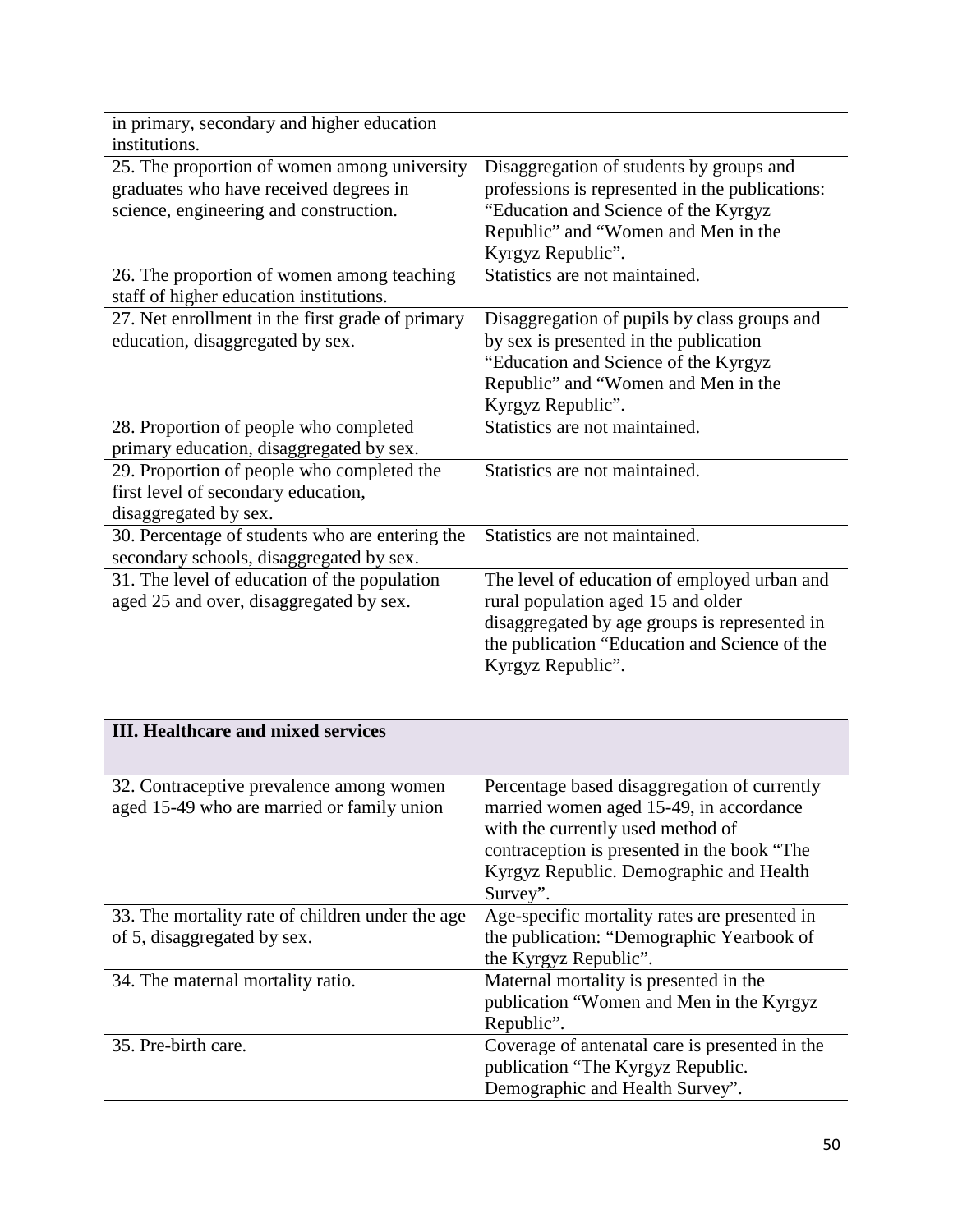| 36. Proportion of births attended by skilled         | Place of birth and adoption assistance at                                                   |
|------------------------------------------------------|---------------------------------------------------------------------------------------------|
| health personnel.                                    | delivery are presented in the publication "The                                              |
|                                                      | Kyrgyz Republic. Demographic and Health                                                     |
|                                                      | Survey".                                                                                    |
| 37. The prevalence of smoking among persons          | Percentage of women and men aged 15-49,                                                     |
| aged 15 and older, disaggregated by sex.             | smoking a cigarette or pipe or consuming other                                              |
|                                                      | tobacco products are presented in the book                                                  |
|                                                      | "The Kyrgyz Republic. Demographic and                                                       |
|                                                      | Health Survey".                                                                             |
| 38. Proportion of adults who are obese,              | Body mass index for adults disaggregated by                                                 |
| disaggregated by sex.                                | age is represented in the book "Health and                                                  |
|                                                      | Health Care in the Kyrgyz Republic".                                                        |
| 39. The proportion of women among those              | The number of HIV- infected and registered                                                  |
| aged 15-49, living with HIV/AIDS.                    | AIDS patients is presented in the book                                                      |
|                                                      | "Women and Men in the Kyrgyz Republic".                                                     |
| 40. Access to antiretroviral drugs,                  | Statistics are not maintained.                                                              |
| disaggregated by sex.                                |                                                                                             |
| 41. Life expectancy at age 60, disaggregated         | Life expectancy at 60 years of age is presented                                             |
| by sex.                                              | in the publication "Demographic Yearbook of                                                 |
|                                                      | the Kyrgyz Republic".                                                                       |
| 42. Adult mortality, disaggregated by cause of       | Mortality disaggregated by causes of death is                                               |
| death and age groups.                                | presented in the publication "Demographic                                                   |
|                                                      | Yearbook of the Kyrgyz Republic". Incomplete                                                |
|                                                      | data: there is no breakdown by age.                                                         |
|                                                      |                                                                                             |
| IV. Public life and participation in decision-making |                                                                                             |
| 43. The proportion of women among persons            | Statistics are not maintained.                                                              |
| holding ministerial positions in the                 |                                                                                             |
| Government                                           |                                                                                             |
| 44. Proportion of seats held by women in the         | The composition of parliament deputies is                                                   |
| national Parliament.                                 | presented in the publication "Women and Men                                                 |
|                                                      | of the Kyrgyz Republic".                                                                    |
| 45. The proportion of women among those in           | Employment in political and administrative                                                  |
| leadership positions.                                | positions and distribution of civil servants                                                |
|                                                      | employed in the government of the Kyrgyz                                                    |
|                                                      | Republic are presented in the publication                                                   |
|                                                      | "Women and Men in the Kyrgyz Republic".                                                     |
| 46. Percentage of women police officers.             | Statistics are not maintained.                                                              |
| 47. Percent of female Judges.                        | Statistics are not maintained.                                                              |
| V. Human rights of women and girls                   |                                                                                             |
|                                                      |                                                                                             |
| 48. Proportion of women aged 15-49 who have          | Percentage of women aged 15-49 who had                                                      |
| been victims of physical or sexual violence by       | been or are married and were physically or                                                  |
| an intimate partner in the last 12 months.           | sexually abused by someone - husband/partner<br>- in the last 12 months is presented in the |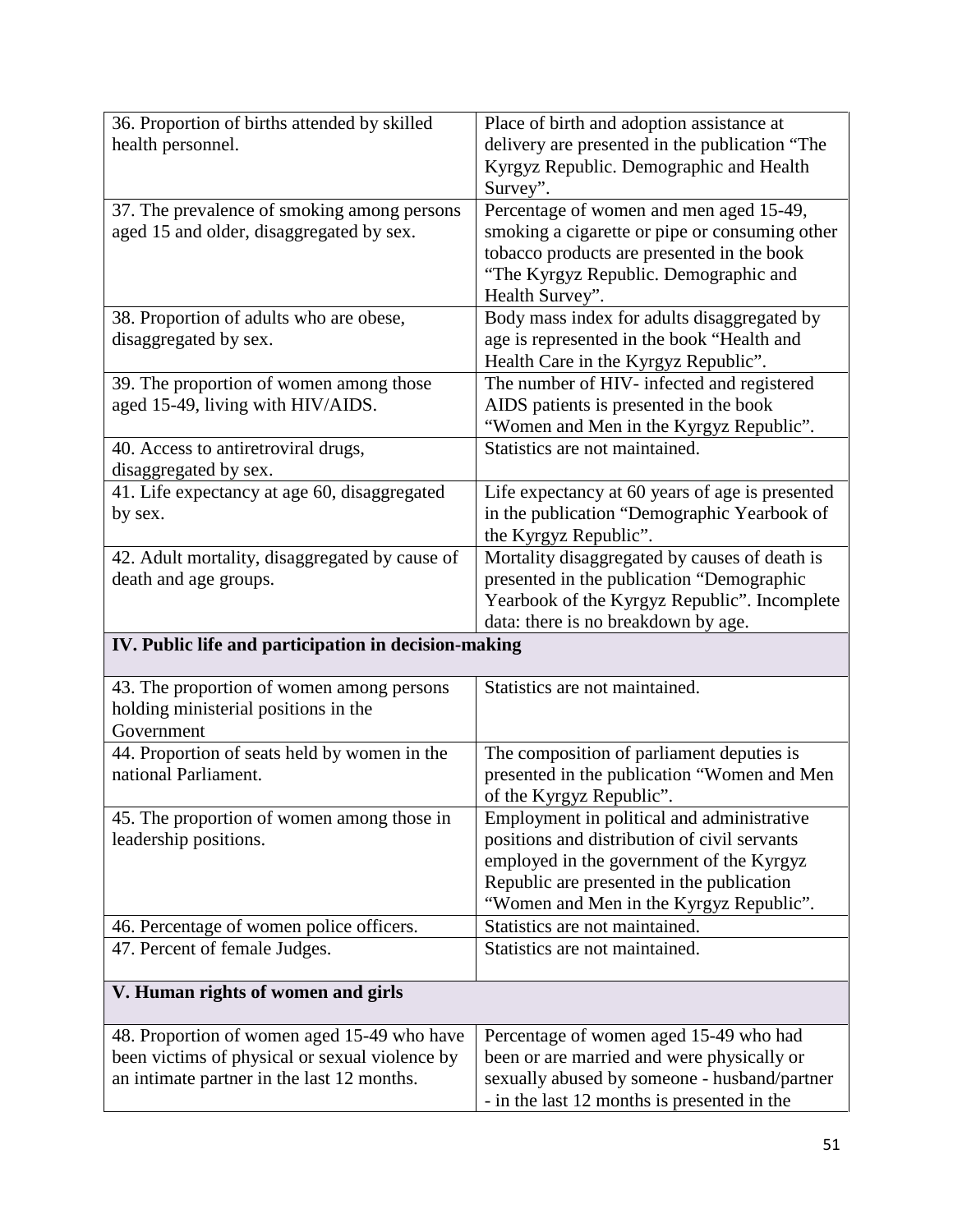|                                                                                                                                                                   | publication "The Kyrgyz Republic.<br>Demographic and Health Survey".                                                                               |
|-------------------------------------------------------------------------------------------------------------------------------------------------------------------|----------------------------------------------------------------------------------------------------------------------------------------------------|
| 49. Proportion of women aged 15-49 who have<br>experienced physical or sexual violence by a<br>person other than their intimate partner in the<br>last 12 months. | Statistics are not maintained.                                                                                                                     |
| 50. Prevalence of mutilation and circumcision<br>of female genitals (only in the relevant<br>countries)                                                           | The indicator is not relevant for Kyrgyzstan.                                                                                                      |
| 51. Proportion of women aged 20-24 who were<br>married or entered into family union before<br>reaching the age of 18.                                             | Statistics are not maintained.                                                                                                                     |
| 52. The birth rate to teenagers.                                                                                                                                  | Number of births to women younger than 16,<br>16 and 17 years of age is presented in the book<br>"Demographic Yearbook of the Kyrgyz<br>Republic". |

Annex 3. Nine indicators of violence against women.

| Indicators                                                                                                                                                                                                                                                                                                                                               | Sources                                                                                                                                                                                                                                                                                                         |
|----------------------------------------------------------------------------------------------------------------------------------------------------------------------------------------------------------------------------------------------------------------------------------------------------------------------------------------------------------|-----------------------------------------------------------------------------------------------------------------------------------------------------------------------------------------------------------------------------------------------------------------------------------------------------------------|
| 1. The total number and age categories of<br>women who experienced physical<br>violence in the last 12<br>months.<br>disaggregated by level of severity of<br>violence, by the relationship between<br>the victim and the abuser, and by<br>frequency of violence incidents.                                                                             | Separate data on victims of domestic violence<br>is presented in the following publications:<br>"Women and Men in the Kyrgyz Republic"<br>and "Crime and the Rule of Law in the Kyrgyz<br>Republic".<br>Incomplete data: there is no summary table<br>with variables and not data on frequency of<br>incidents. |
| The total number and age indicators of<br>2.<br>who experienced physical<br>women<br>during their<br>lifetime,<br>violence<br>disaggregated by level of severity of<br>violence, by the relationship between<br>the victim and the abuser, and by<br>frequency of incidents of violence.                                                                 | Statistics are not maintained                                                                                                                                                                                                                                                                                   |
| 3. The total number and age categories of<br>women who experienced physical<br>violence in the last 12 months,<br>disaggregated by level of severity of<br>violence, by the relationship between<br>the victim and the abuser, and by<br>frequency of incidents of violence. The<br>total number and age categories of<br>women who experienced physical |                                                                                                                                                                                                                                                                                                                 |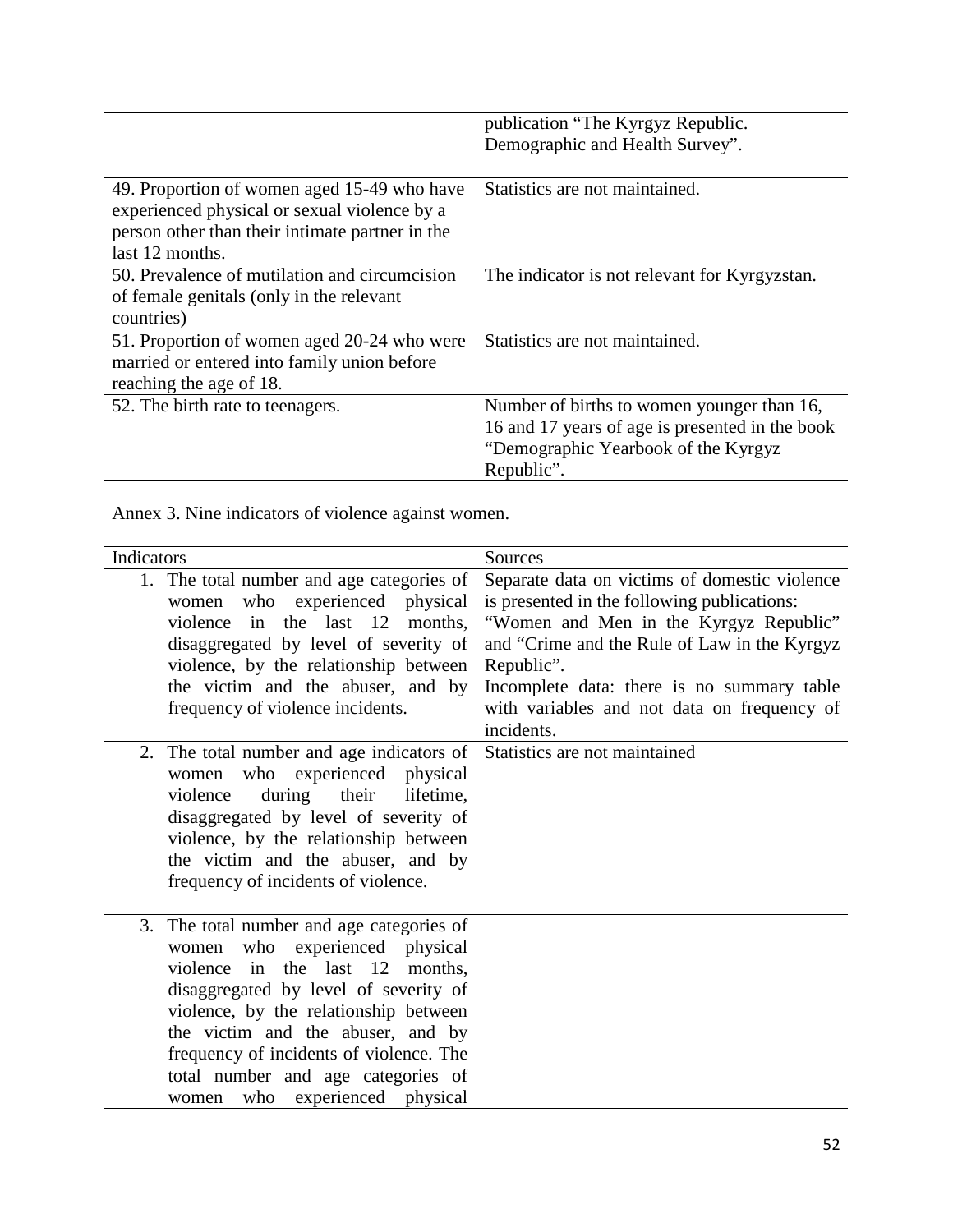|                                             | violence in the last 12<br>months,<br>disaggregated by level of severity of<br>violence, by the relationship between<br>the victim and the abuser, and by<br>frequency of incidents of violence.                                                                    |                                                                                                                                                                                                                                        |
|---------------------------------------------|---------------------------------------------------------------------------------------------------------------------------------------------------------------------------------------------------------------------------------------------------------------------|----------------------------------------------------------------------------------------------------------------------------------------------------------------------------------------------------------------------------------------|
| women<br>violence                           | 4. The total number and age indicators of<br>who experienced physical<br>during<br>their<br>lifetime,<br>disaggregated by level of severity of<br>violence, by the relationship between<br>the victim and the abuser, and by<br>frequency of incidents of violence. | Statistics are not maintained                                                                                                                                                                                                          |
| of violence.                                | 5. The total number and age indicators of<br>women who have had a partner and<br>experienced sexual and/or physical<br>violence committed by the current or<br>former partner in the last 12 months,<br>disaggregated by frequency of incidents                     | Statistics are not maintained                                                                                                                                                                                                          |
| former<br>partner<br>incidents of violence. | 6. The total number and age indicators of<br>women who have had a partner and<br>experienced sexual and/or physical<br>violence committed by the current or<br>throughout<br>their<br>lifetime, disaggregated by frequency of                                       | Statistics are not maintained                                                                                                                                                                                                          |
| partner in the last 12 months.              | 7. The total number and age indicators of<br>women who experienced psychological<br>violence committed by their intimate                                                                                                                                            | The number of psychological violence cases is<br>presented in the publication "Women and Men<br>in the Kyrgyz Republic".<br>Incomplete data: There is no disaggregation by<br>age and no information on who committed the<br>violence. |
| 8.<br>9.                                    |                                                                                                                                                                                                                                                                     |                                                                                                                                                                                                                                        |

**Annex 4 Women and the media** *Analysis of the situation and the measures taken*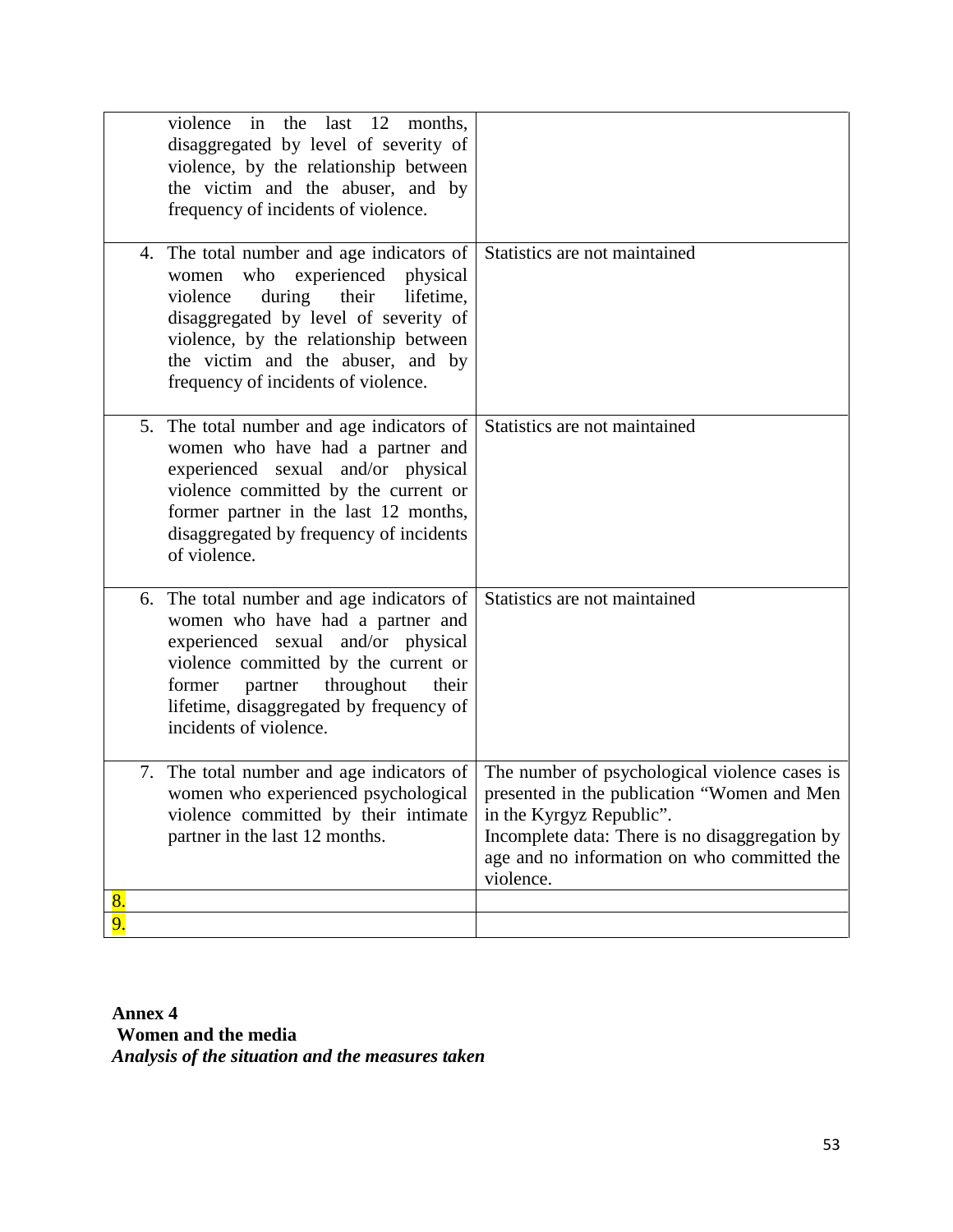The legislation on mass media, as well as other actors, is guided by the Law of the Kyrgyz Republic "On Mass Media", which is characterized as non-gender sensitive.

Non-regimentation of the State information policy in key interests of various social groups and beneficiaries - in line with gender, ethnicity, and youth policy - should be recognized. This situation can also be viewed as a consequence of the lack of measures to strengthen human capital - professionals in the field of mass media, and lack of gender sensitivity trainings in the formal education of journalists.

According to a number of studies, the volume of publications and editions is in the ratio of two to nine in favor of men. With this in mind, the world of women in mass media is associated with either family health and restricted by family roles, or social problems and risks: prostitution, drugs, crime, etc. At the same time there are few subjects on the topics of business creation and access to business management; equality issues in labor relations, including wages and equality in domestic housework, etc.

The share of women appearing in the economic news considerably varies by topics, contributing to a stereotype of women as beneficiaries, dependents, victims, and minor members of society:

| Generalized topics of economic news                    | Women |
|--------------------------------------------------------|-------|
| Credit benefits to the population                      | 57 %  |
| Customs Union and inflation                            | 45 %  |
| <b>Business activities</b>                             | 26 %  |
| Professional Holidays                                  | 23 %  |
| Migrant workers (statistics, language issues)          | 21 %  |
| <b>Customs Union and tariffs</b>                       | 18 %  |
| State investment                                       | 15 %  |
| Agriculture, livestock                                 | 10 %  |
| The budget                                             | 10 %  |
| Non-payment of wages                                   | $0\%$ |
| Unemployment                                           | $0\%$ |
| State debt forgiveness                                 | $0\%$ |
| Development of economic relations with other countries | $0\%$ |
| Inclusive economy (people with disability)             | $0\%$ |

Acting as key characters in the economic news on various topics, women and men asymmetrically represent specific social statuses:

| Social statuses of men        | <b>Number</b> | Social statuses of women        | <b>Number</b> |
|-------------------------------|---------------|---------------------------------|---------------|
| Senior government official    |               | 10 Senior government official   | $\bf{0}$      |
| Mid-level government official |               | 5 Mid-level government official |               |
| Low-level government official |               | 3 Low-level government official |               |
| Politicians                   |               | 12 Politicians                  | $\bf{0}$      |
| Deputy                        |               | 7 Deputy                        |               |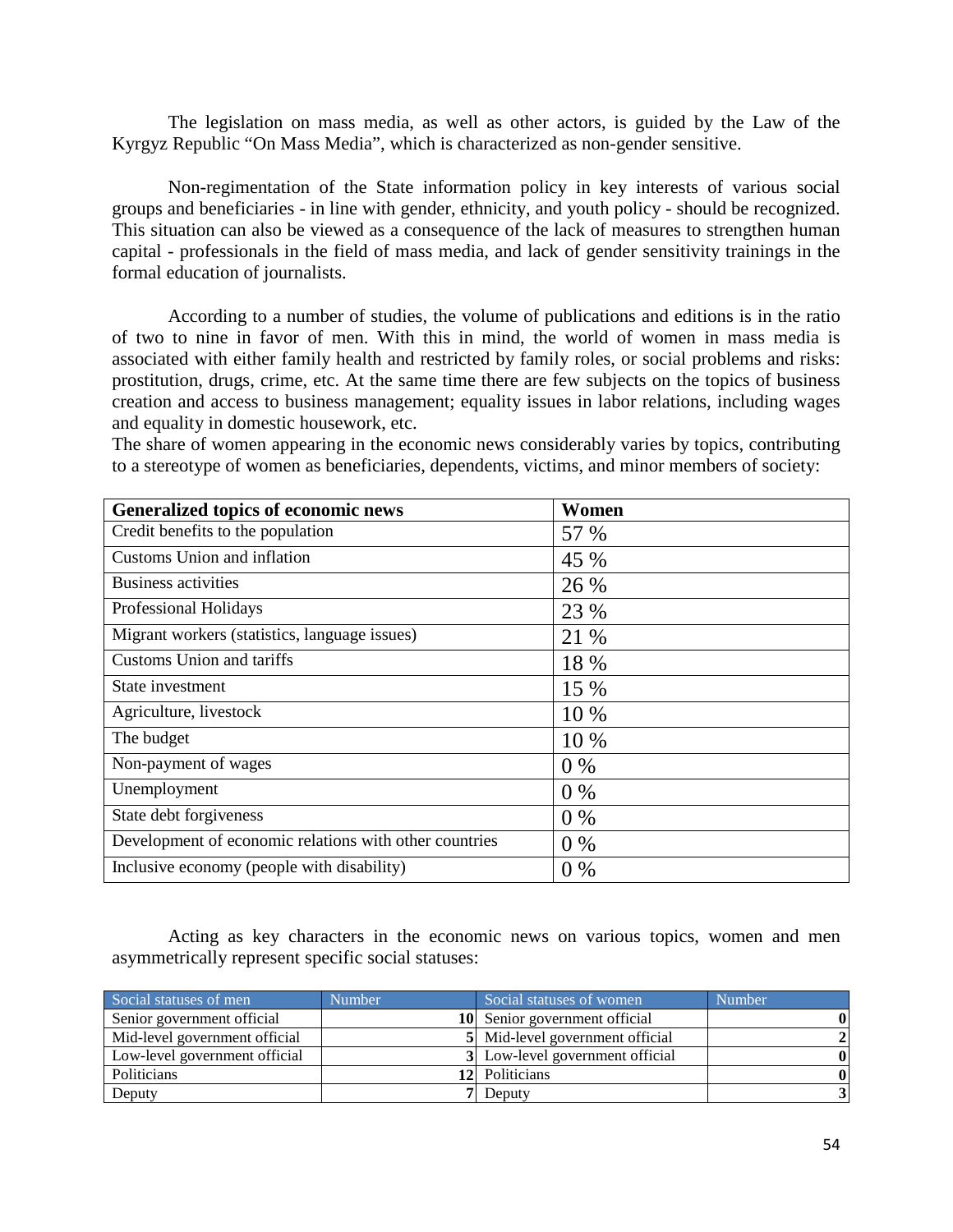| Top executives               |     | 10 Top executives              | $\bf{0}$     |
|------------------------------|-----|--------------------------------|--------------|
| Middle managers              |     | Middle managers                |              |
| Supervisors                  |     | Supervisors                    | $\bf{0}$     |
| Expert political scientists  |     | 6 Expert political scientists  | $\bf{0}$     |
| Expert economists            |     | 32 Experts economists          | 6            |
| Entrepreneurs                | 241 | Entrepreneurs                  | $\mathbf{2}$ |
| Agricultural workers         | 6   | Agricultural workers           | $\bf{0}$     |
| Merchants in the bazaar      |     | 6 Merchants in the bazaar      |              |
| Victims of natural disasters |     | 7 Victims of natural disasters |              |
| The poor                     |     | The poor                       | 5            |
|                              | 143 |                                | 25           |

Thus, men have a total quantitative dominance (almost six times more than women<sup>[41](#page-54-0)</sup>) with a very important advantage that they, unlike women, are portrayed as senior civil servants, policy-makers, senior and middle managers, experts in different areas, and entrepreneurs. From a total of 145 male speakers on economic issues, 120 persons have a status (i.e., 85.1%), whereas among women the corresponding figure was 58.3%. Despite the fact that categories of politicians are represented exclusively by two or three specific images of leaders of the country,<sup>[42](#page-54-1)</sup> on a symbolic level these images affect the formation of role-model ideals for boys and men. Images of women role-model ideals are scarce, and one fifth of them are represented as the most vulnerable groups. Mothers with a large number of children make up the vast majority of protagonists in stories about poor families. Women tend to be presented as unable to feed their children and begging for help from the State.

Analysis of stories on different economic topics show stereotyped approaches of journalists in coverage of female roles and trends to portray women as economically dependent, not active, and not successful.

For example, in the story prepared for the Day of Light Industry, the journalists specifically focused on the problems of the sewing business in the country, which is largely represented by women business.

Thus, research and statistics prove the thesis of gender bias in journalistic approaches, an insensitive attitude of journalists to gender discrimination, and asymmetric portrayal of gender roles in the economic development of the State and society. The economic news portray women who did not achieve success in their business or employment initiatives and in daily work, who are irrational, secondary, passive and dependents, which is becoming a key barrier for young women and girls in their economic opportunities, lowers the female role-model ideal, and forms an intolerant culture towards independent, active and successful women in labor and entrepreneurship.

 $\overline{\phantom{a}}$ 

<span id="page-54-0"></span> $41$  The trend compared to the years 2007-2009 as a whole was negative, as women accounted for just over a third -33.9% - of all the featured people of news stories, whereas this ratio for the economic news is 17.5% of featured people.

<span id="page-54-1"></span> $42$  Prime Minister - in 68% of all interviews or speeches on economic issues in the "policy" category; 21% - the President of the Kyrgyz Republic, and 11% - speeches of politicians and presidents of other countries.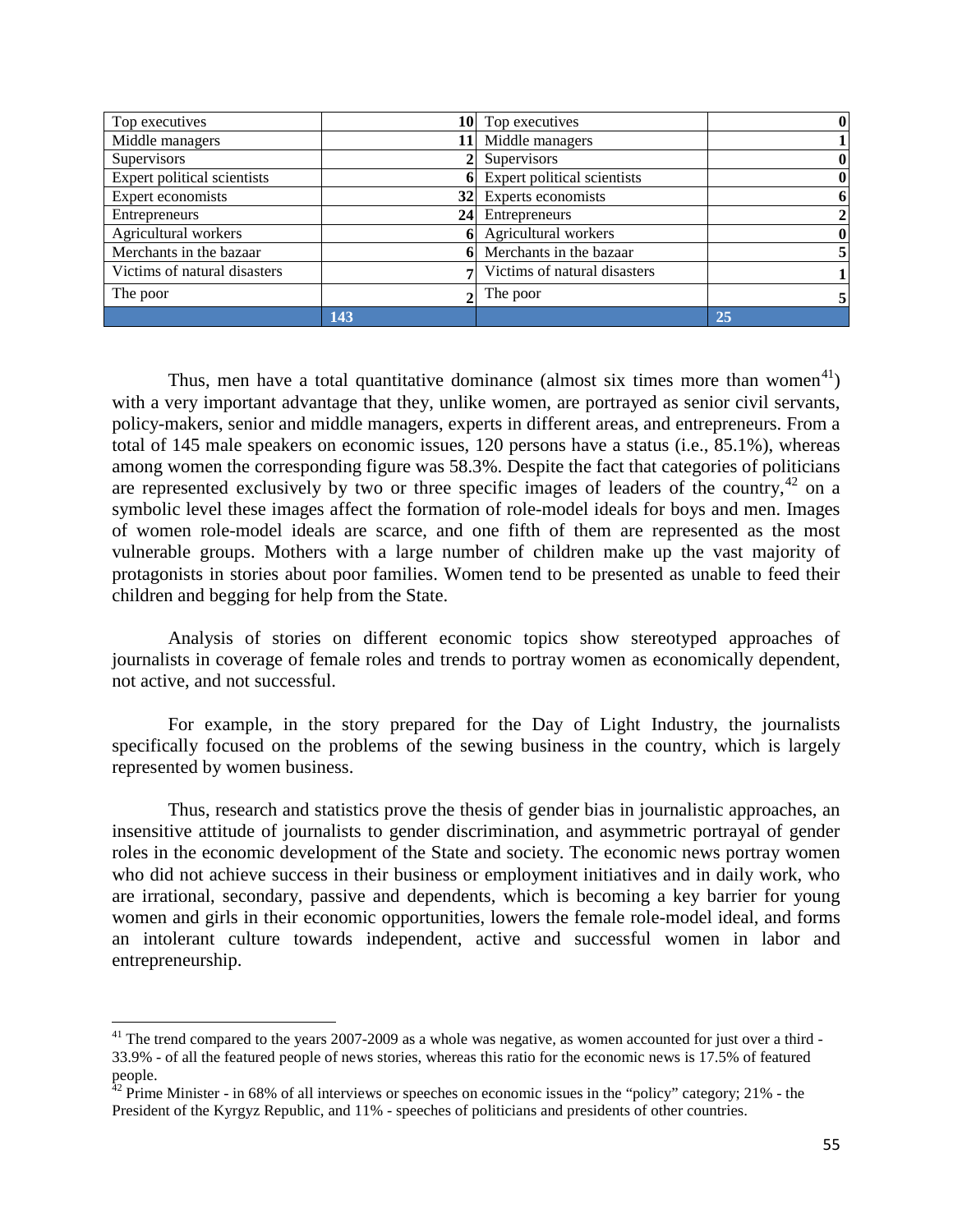Without identifying the problem of gender policy information, without investing into functional gender education of journalists, the State perpetuates traditional gender stereotype regimes in the family, in the society and in the country. Thus, the Strategy of development of the Public TV Radio Corporation (PTRC) of the Kyrgyz Republic for 2013-2015 does not provide for the preparation and broadcasting of gender politics programs.

It is important to note the existing achievements in this sphere. PTRC broadcasts programs on gender issues, and radio station "Radio Birinchi" twice a week broadcasts a tenminute program, "Genderdik Sayasat", in the Kyrgyz language. In 2013, the Government of the Kyrgyz Republic announced a competition for the best coverage report of rural women. A program for the implementation of the Presidential Decree "On Mother's Day" is also taking place, according to which, mass media in Kyrgyzstan is recommended to create a series of programs to promote the institution of family and motherhood.

#### *State Intentions*

1. The Ministry of Social Development of the Kyrgyz Republic, together with non-governmental organizations, developed the concept of information strategy to promote women's political participation and leadership. The main priority of the communication strategy is to ensure the effective interaction of the State and municipal authorities with the media on issues of implementation of gender equality policies in the country.

2. The authorized body plans to develop a mechanism for creation of state-ordered TV and radio programs on gender equality.

3. The authorized body in the field of information policy – the Ministry of Culture, Information and Tourism of the Kyrgyz Republic - developed a strategic document on information policy, which is part of the transition to digital broadcasting; there are also strategic documents on public service broadcasters. Thus, the authorized body plans to participate in the development of a strategy on inclusion of gender issues for the formation of a positive image of women.

# **Annex 5 Women and the Environment Analysis of the situation and measures taken**

The quality of economic growth and its impact on the environment, as well as social cohesion and stability, including the increased inequality of various kinds of deprivations affecting the life strategies of the population, are rarely put on the agenda for public debate.

Gender inequality is significantly reflected in the changing environment. Perpetuation of poverty as a factor of environmental abuse, an increased load on the households, the restriction of access to water and energy sources, has a primarily affect on women, as evidenced by statistics and research data.

However, there are no statistics on the impact of environmental change on vulnerable groups such as rural women, women with disabilities, pregnant women, etc. Thus, the program documents of the country consider the environmental change/degradation as a result of the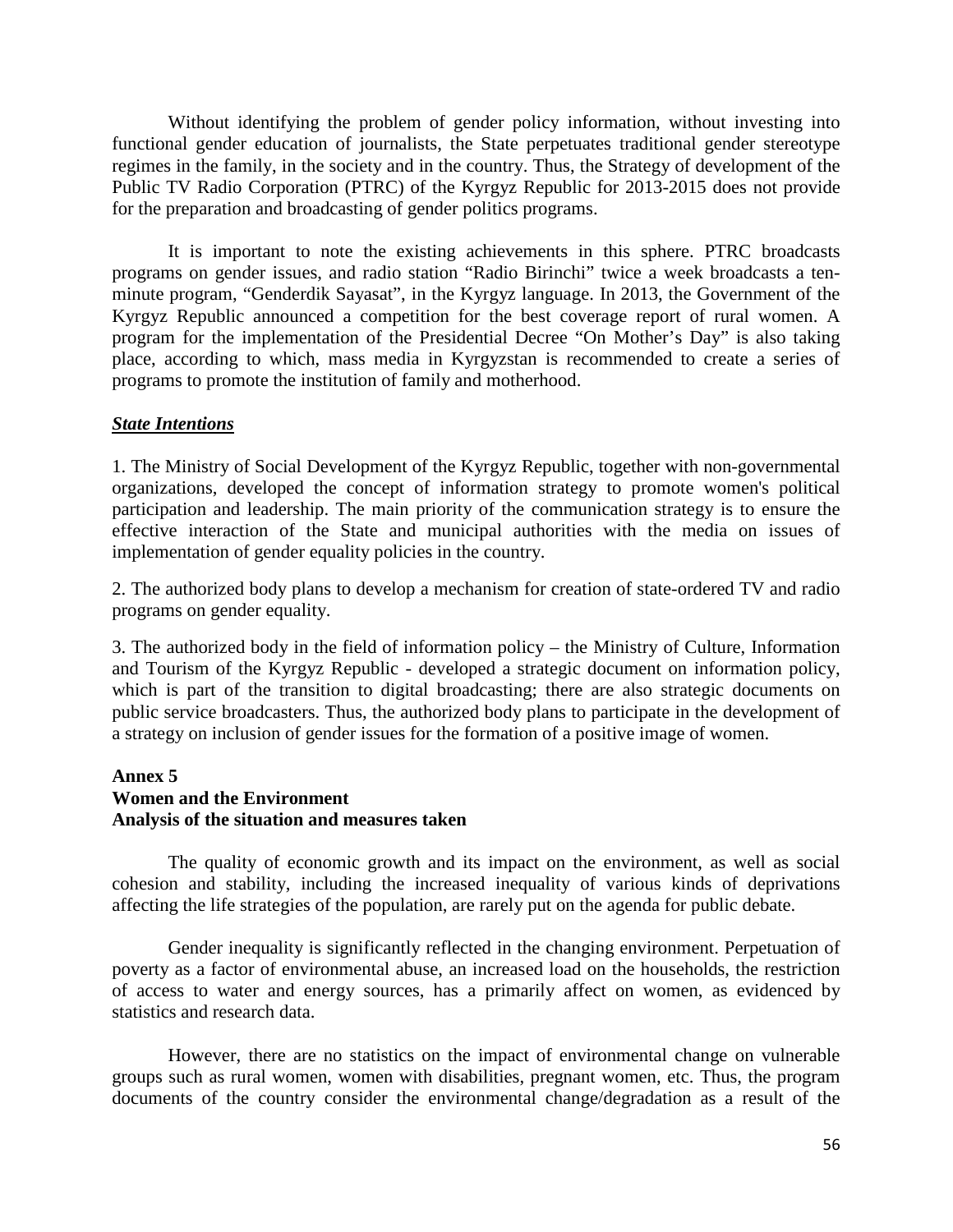impact of the poor, but do not consider the adverse environmental conditions as the cause of inequality and poverty.

It is important to note that the Kyrgyz Republic ratified the Aarhus Convention "On Access to Information, Public Participation in Decision-making and Access to Justice in Environmental Matters" (the Law of the KR #5, dated 12.01.2001), and, having adopted the Law of the Kyrgyz Republic "On Access to Information Held by Public Bodies and Local Self-Government of the Kyrgyz Republic", is taking action to raise awareness of the environment and fulfill commitments to provide a guaranteed right of access to information, public participation in decision-making and access to Justice in Environmental Matters.

Kyrgyzstan is currently facing many difficulties in maintaining and improving the environmental information system. There is no unified national monitoring system. There is practically no required monitoring in such important areas as hazardous waste, heavy metals, no morphological accounting of waste that is being dumped into the conventional landfills (especially in rural areas) or stored at the factory and enterprise storage units, etc.

Kyrgyzstan does not have an integrated or cross-sectoral electronic environmental database. The results of environmental monitoring in Kyrgyzstan are not widely used in the decision-making process, in policy or public awareness rising.

In order to conduct an effective action for the protection of the environment, it is important to have objective and modern analytical information on the state of the environment. This information should be available for both public authorities and the general public.

The policy of regulation of the environmental issues, consequences of its change, and human impact on the environment are not included in the mandate of any authorized body, and there is no information about its impact on the interests of different groups, such as children, women, the elderly and other actors at various levels from LSG to higher authorities and the government.

The presence and condition of tailings is one of the key environmental problems of the Kyrgyz Republic: there are a total of 92 objects in the country in which there are more than 457 million tons of waste containing radionuclides and other harmful substances. The total area of the country which has been subjected to radioactive contamination is 6,500 hectares.

The greatest number of tailings (both sealed and unpreserved) is located in the settlements: cities of Maili-Suu and Orlovka in villages of Aktyuz, Min-Kush, Shekaftar. These objects are not protected due to lack of funding, which results in cases of unauthorized excavation on sites by scavengers (mainly boys, old men, women, who remained in these depressed areas) in search of ferrous and nonferrous metals, cable and electrical products.<sup>[43](#page-56-0)</sup> At the same time the tailings are a property of the State.

<span id="page-56-0"></span><sup>&</sup>lt;sup>43</sup> T. Dzunushaliev "Ensuring the safety of tailings in Kyrgyzstan", http://bpc.kg/news/6152-22-04-09.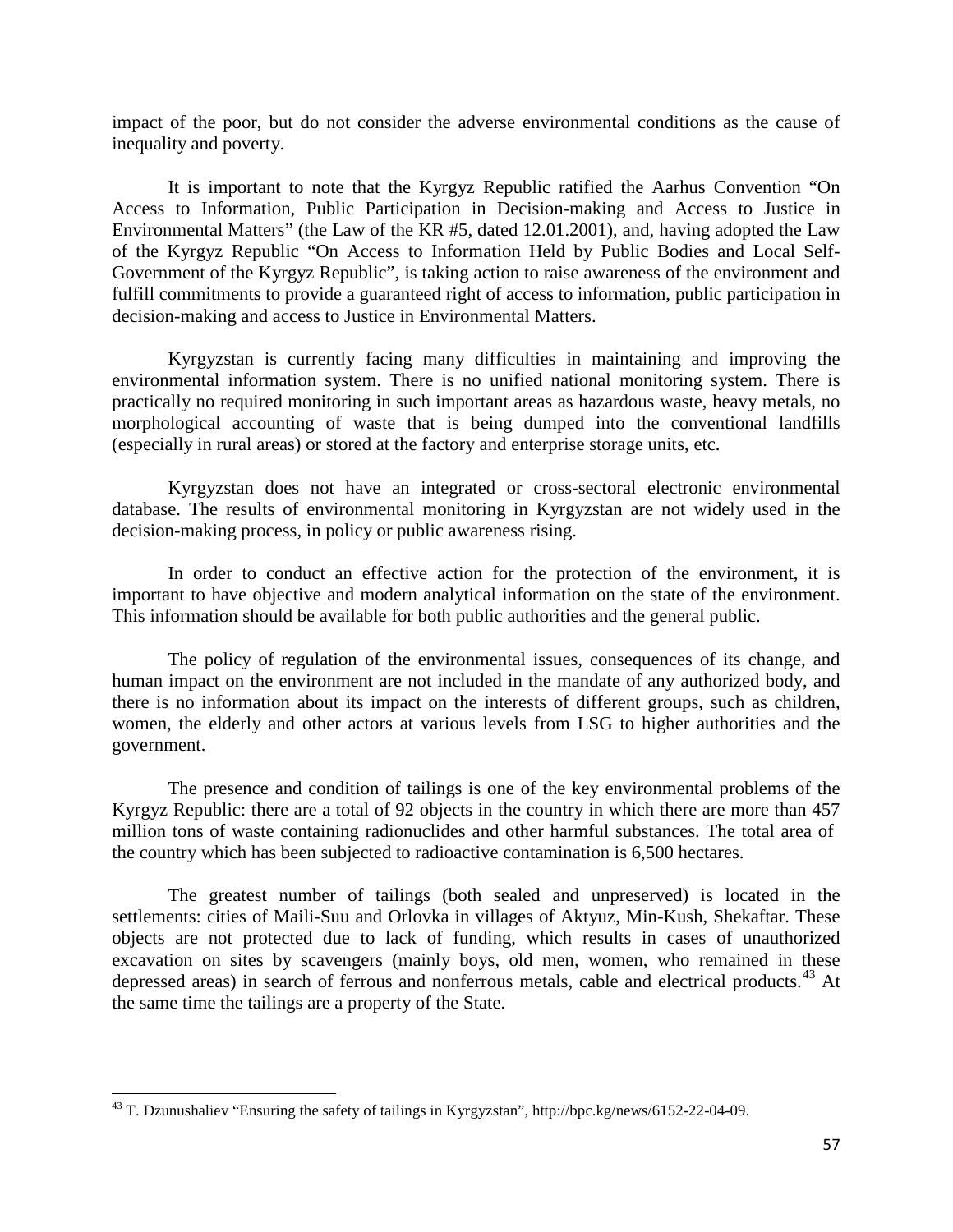Moreover, the tailings are used by local residents<sup> $44$ </sup> for various purposes: as a racecourse and "goat polo" (goat grabbing) field, landing sites for helicopters and wind gliders; children's playgrounds; gardens and nurseries; herding, etc. Children and women are traditionally engaged in herding, as they are the only working population remaining in these settlements. Women are the main victims of the impact of tailings. $45$  Locals build the foundations of houses from waste rock tunnels and uranium mines, among which come across pieces of ore with high radioactivity.

These areas are transformed into incubators for marginals. This also applies to migration, and access to health care and education as social infrastructure is destroyed. In the past, social infrastructure was maintained by industrial facilities, which are currently not functioning.

The following fact must be highlighted. The intensity of insecurity (including the environmental insecurity) and the resulting types of inequality, including gender, enhances the degree of identity within a particular group (population) to such an extent that it can mobilize this group (population) for conflict and instability in the country. This actually happens with female residents of small depressed towns of Kyrgyzstan (disadvantaged in environmental and economic terms), including Maili-Suu, Zhangak, Kok-Tash, Kumyr, etc. This is the most marginal part of the population, with neither land nor work. They are very easy to be recruited by various political groups and interest groups, including radicals, and this fact can be regarded as a socio-political consequence of the economic marginalization of women.

A complex demographic situation with a limited amount of land is combined with the lack of jobs and lack of economic prospects, especially for women; this is particularly marked in the arid and mountainous areas of the region. Such a situation causes migration of the population to major urban centers and to the relatively less populated rural areas. Due to deterioration of living conditions, loss of livelihoods, exacerbated by scarcity of land and the disappointing economic outlook, large populations of the Ferghana Valley join the ranks of migrants.

Lack of natural resources, in turn, can lead to five types of social consequences: reduced agricultural productivity; reduced economic productivity; migration; disintegration of society, usually at the expense of exacerbating existing tensions between various ethnic groups; disruption of functions of public institutions, especially State (in the Marais et al., 2003, p. 14); infringement of the rights related to natural resources, reflected in unequal access to resources, is an important factor, because it leads to the marginalization of groups (Baechler, 1998, 1999).<sup>[46](#page-57-2)</sup>

No serious research on the impact of economic development, accompanied by various kinds of contaminants that are detrimental to human health, causing degradation of the environment and resources, has been conducted on Kyrgyzstan. Reverse effects, inverse relationship between environmental degradation and economic development, quality of life, health of the population, and workforce conditions, have not been studied and researched either.

<span id="page-57-0"></span><sup>&</sup>lt;sup>44</sup> According to the official demographic characteristics of the mentioned settlements, sharp quantitative gaps between women and men are not observed. However, empirical observations and studies show that these areas are predominantly inhabited by women, the elderly and children. Men are in labor migration or seasonal commuting as the former town-building enterprises do not exist anymore, land and technology for agriculture are insufficien <sup>45</sup> A. Solomatina "Uranium Tailings in Central Asia: Local Problems, Regional Consequences, Global Solution".<br>Results of a regional electronic discussion of CARNet network; www.uranium.carnet.kg

<span id="page-57-2"></span><span id="page-57-1"></span><sup>&</sup>lt;sup>46</sup> Quote on "Environment and Security. Transforming risks into cooperation", UNEP, UNDP, NATO, OSCE, 2005.